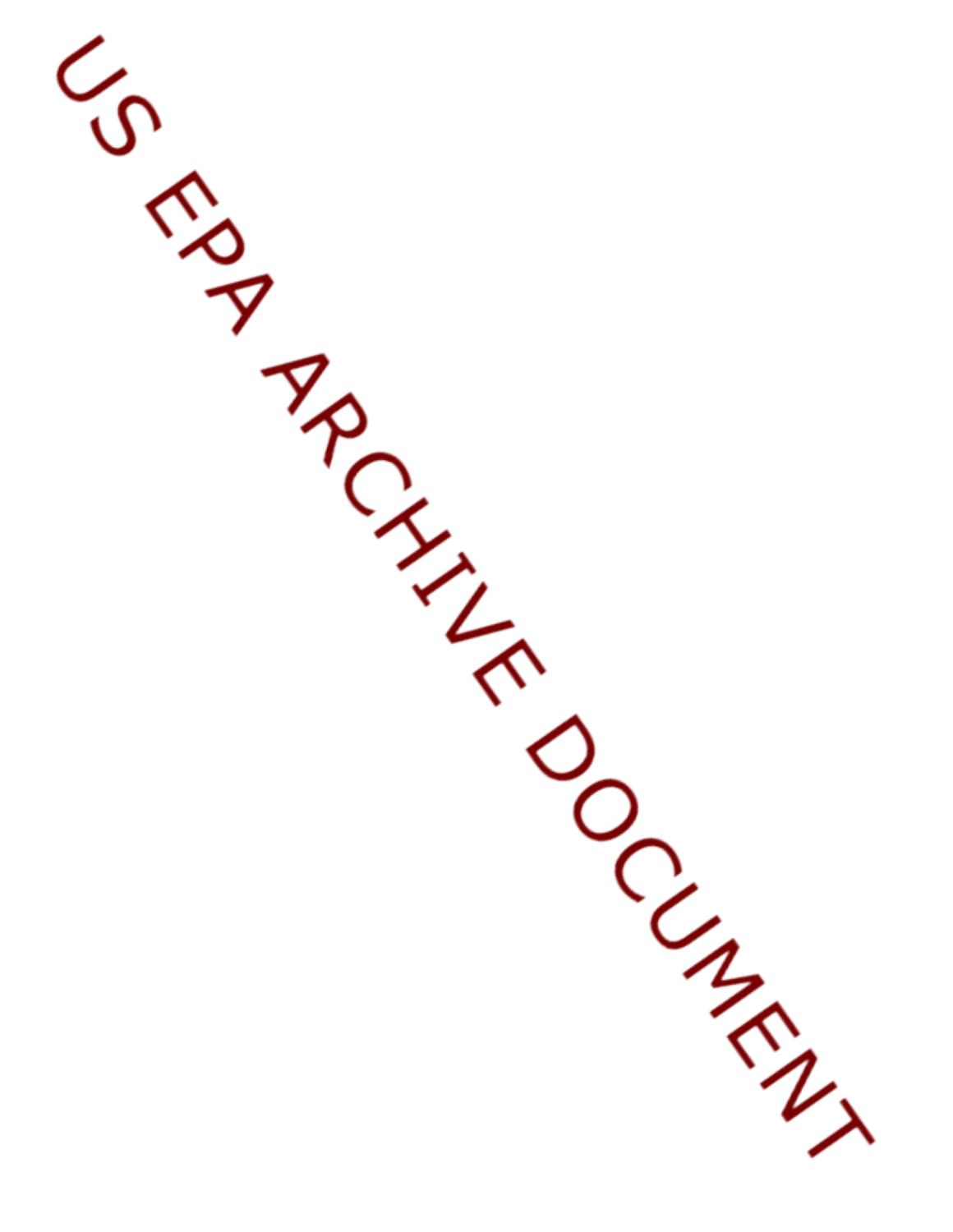

# **Environmental Technology Verification Program**  Advanced Monitoring Systems Center

Test/QA Plan for Pilot-Scale Verification of Continuous Emission Monitors for Mercury

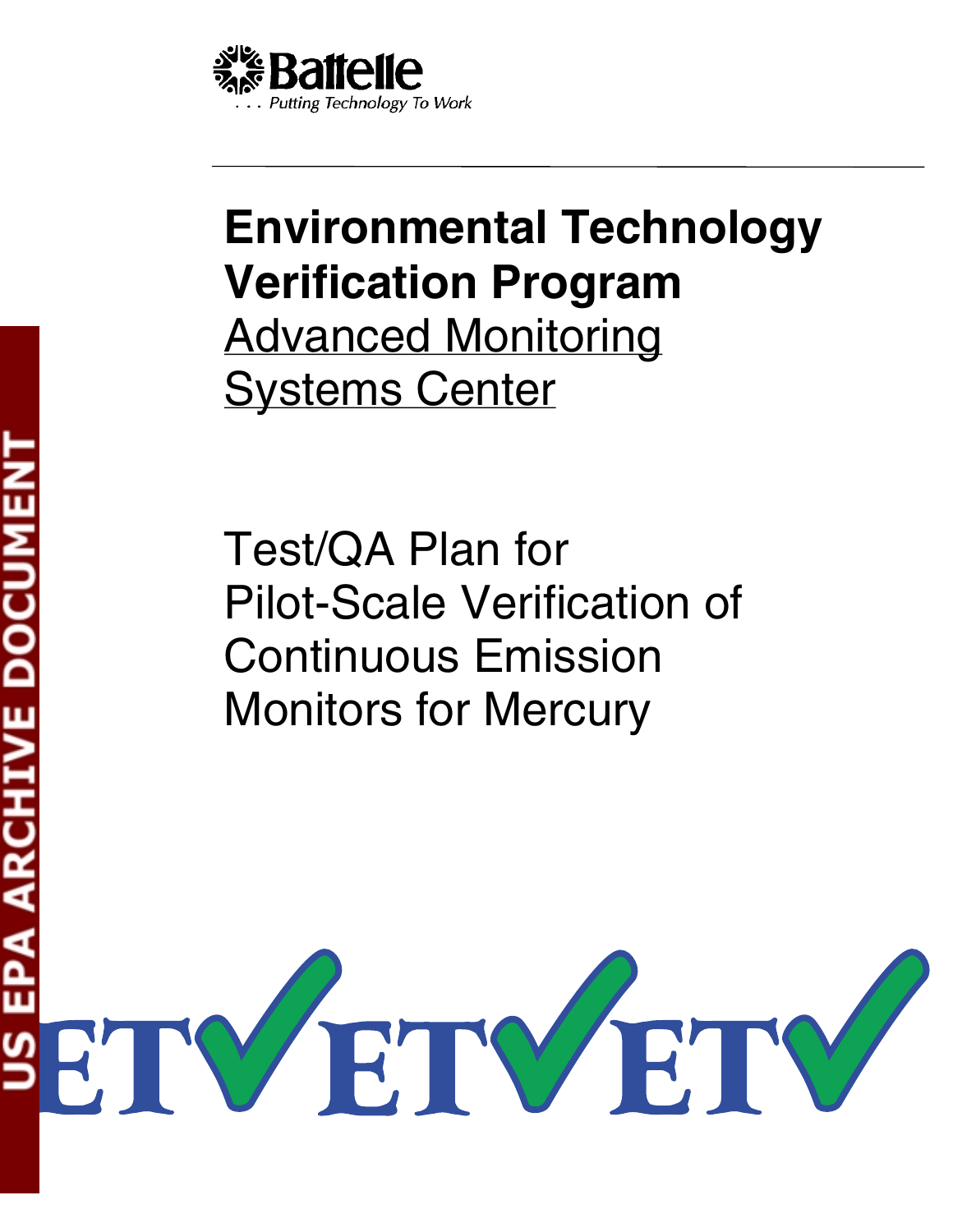# **TEST/QA PLAN**

**FOR** 

# **PILOT-SCALE VERIFICATION OF CONTINUOUS EMISSION MONITORS FOR MERCURY**

**November 30, 2000** 

**Prepared by** 

**Battelle 505 King Avenue Columbus, OH 43201-2693**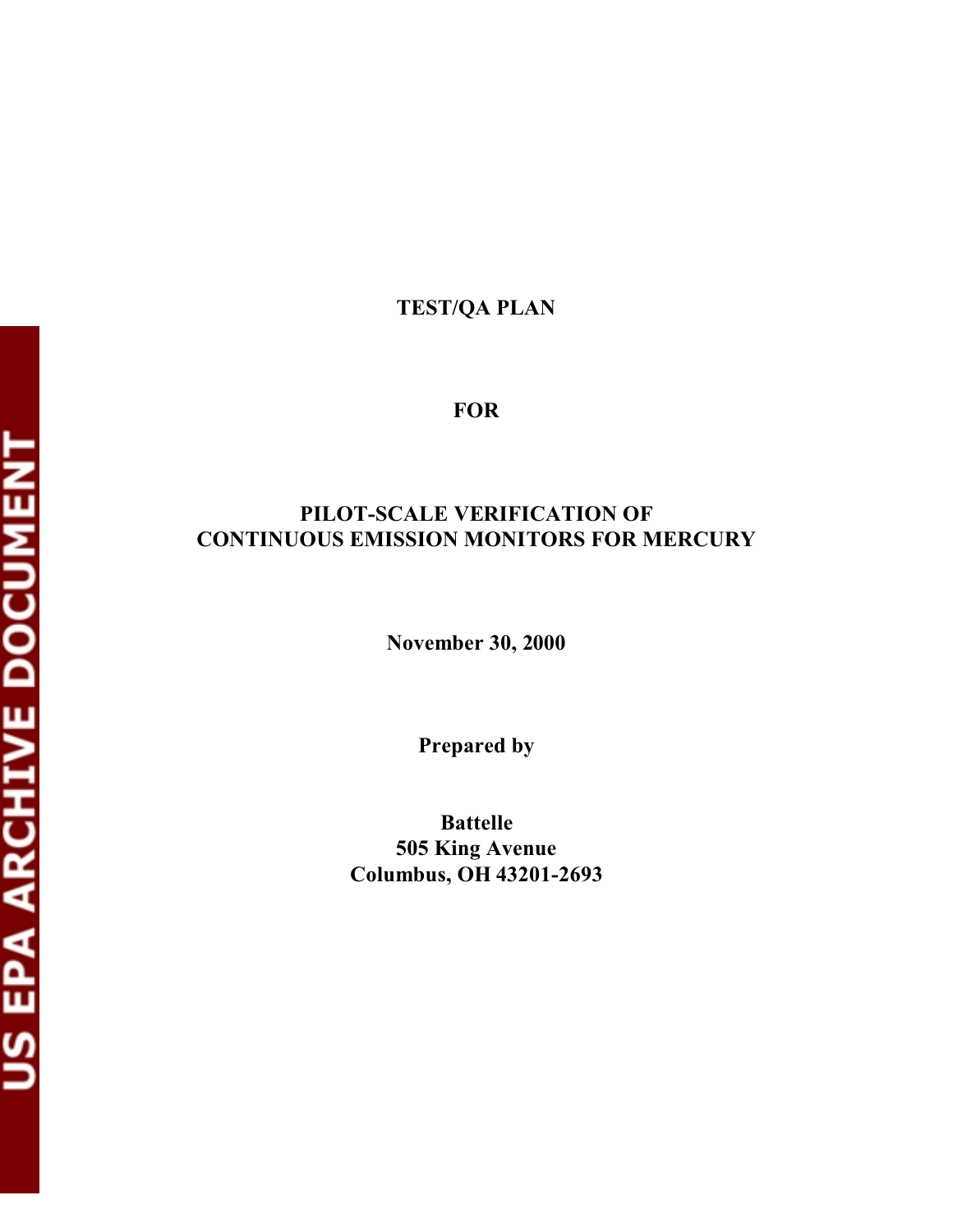# **TABLE OF CONTENTS**

| $\mathbf{1}$   |
|----------------|
| $\mathbf{1}$   |
| $\mathbf{1}$   |
| $\overline{2}$ |
| 10             |
| 10             |
| 12             |
| 14             |
| 14             |
| 18             |
| 20             |
| 20             |
| 22             |
| 23             |
| 24             |
| 32             |
| 36             |
| 36             |
| 37             |
| 37             |
| 38             |
| 38             |
| 39             |
| 39             |
| 40             |
| 41             |
| 41             |
| 42             |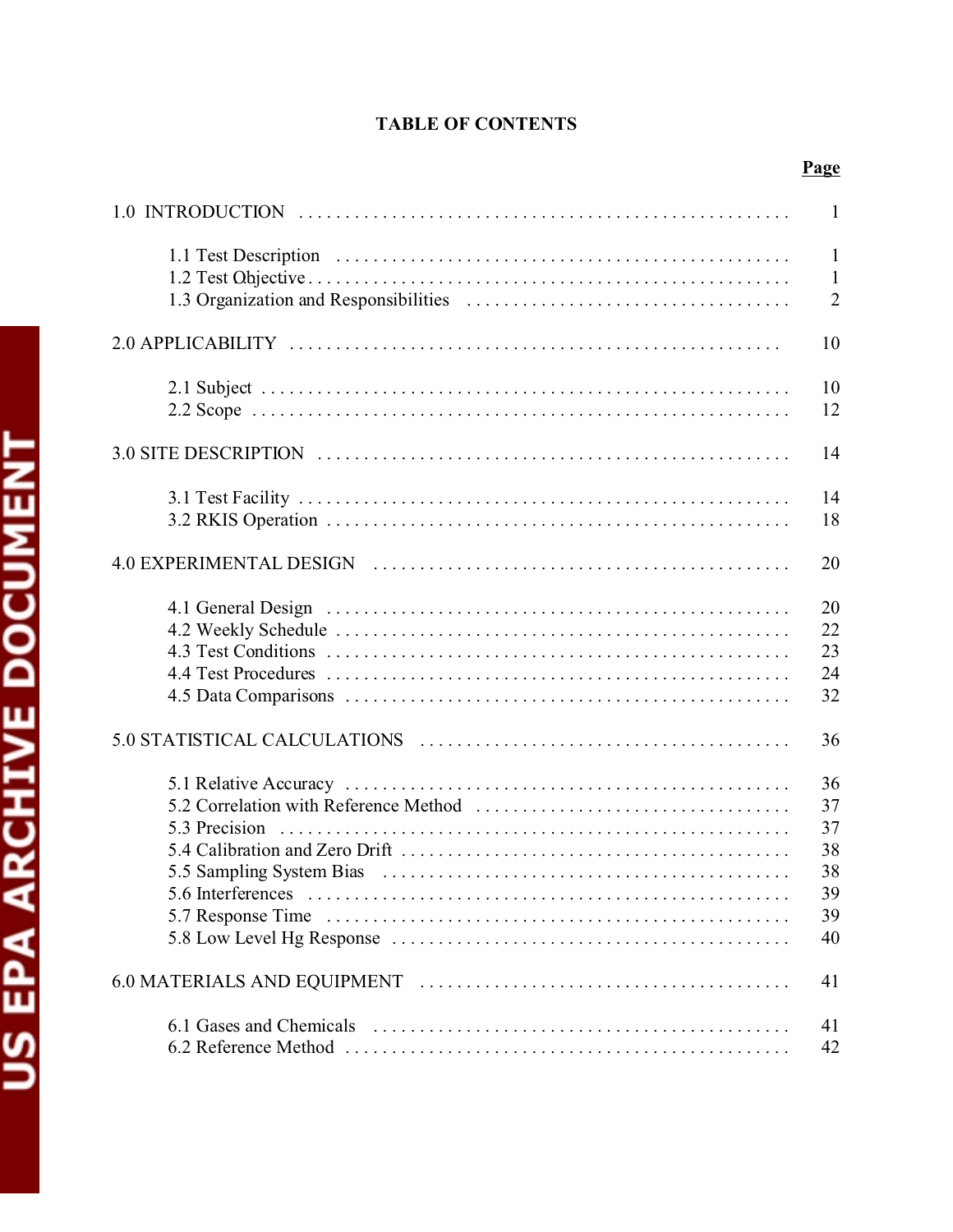# **TABLE OF CONTENTS (Continued)**

| 6.4 Equipment Used for Performance Evaluation Audits | 43<br>43       |
|------------------------------------------------------|----------------|
| 7.0 QUALITY ASSURANCE/QUALITY CONTROL                | 45             |
|                                                      | 45<br>46       |
|                                                      | 50             |
|                                                      | 50<br>51<br>51 |
|                                                      | 54             |
|                                                      | 55             |

# **Tables**

| Table 3-1. |                                                                 | 16 |
|------------|-----------------------------------------------------------------|----|
| Table 3-2. |                                                                 | 18 |
| Table 4-1. | Weekly Schedule of Mercury CEM Verification Testing             | 22 |
| Table 4-2. | Summary of Flue Gas Constituent Concentrations Planned for      |    |
|            |                                                                 | 24 |
| Table 4-3. | Interferant Gases and Concentrations to Be Used in              |    |
|            |                                                                 | 30 |
| Table 4-4. | Summary of Data to Be Obtained in Mercury CEM Verification Test | 33 |
| Table 7-1. |                                                                 | 47 |
| Table 8-1. | Summary of Data Recording Process for the Verification Test     | 52 |

# **Figures**

| Figure 1. |                                                                           | 3              |
|-----------|---------------------------------------------------------------------------|----------------|
| Figure 2. | Side View (top) and End View (bottom) of the RKIS Test Facility $\dots$ . | $\overline{5}$ |
| Figure 3. | Schedule of Verification Test Day with Ontario Hydro Sampling             | 28             |
| Figure 4. |                                                                           | 29             |
| Figure 5. |                                                                           |                |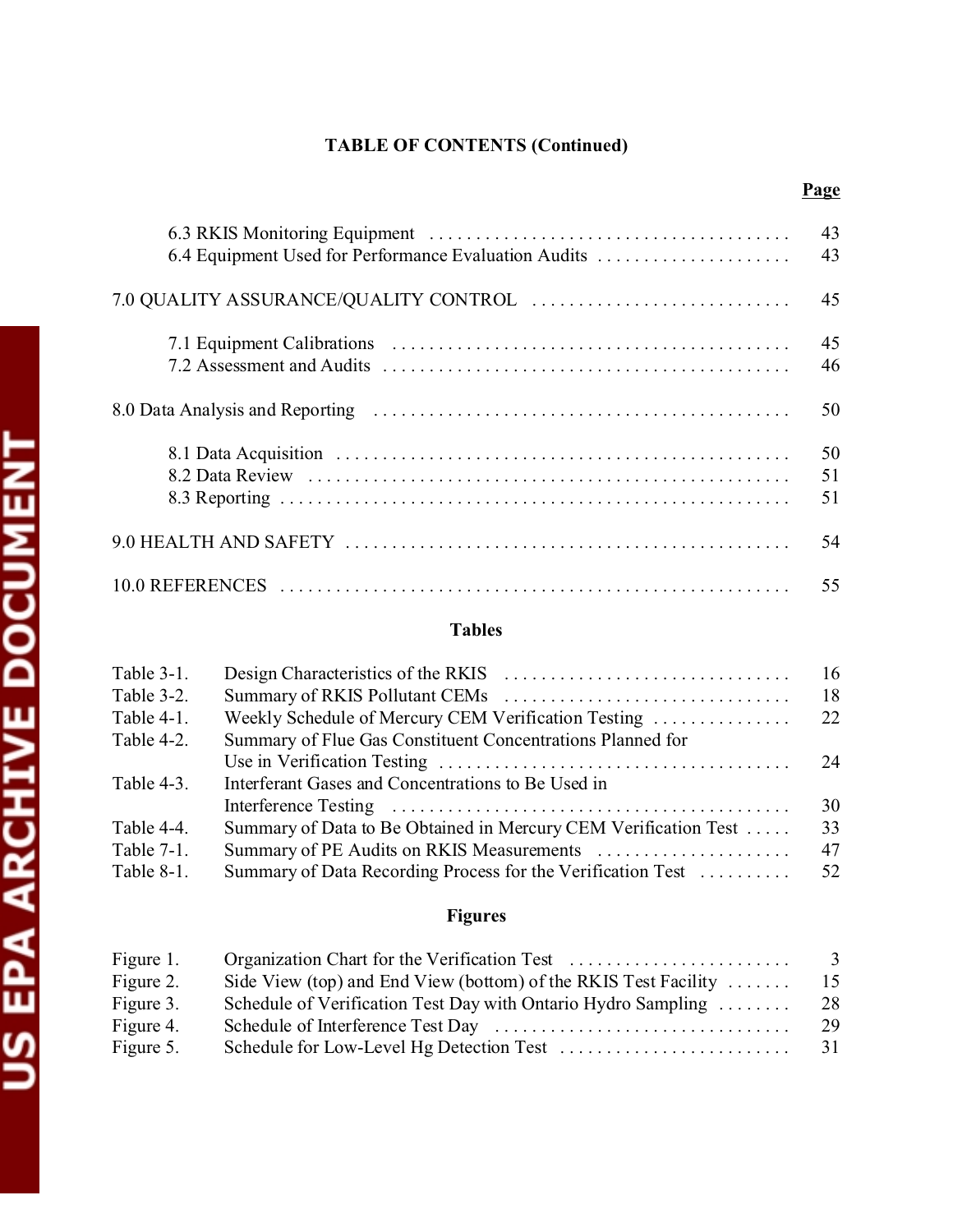#### **DISTRIBUTION LIST**

Mr. Joseph Siperstein Ohio Lumex Co., Inc. 5405 East Schaaf Road Cleveland, Ohio 44131

Mr. Philip C. Efthimion EEI, Inc. P.O. Box 6 Pluckemin, NJ 07978

Dr. Peter Stockwell Managing Director P.S. Analytical, Ltd. Arthur House, Crayfields Industrial Estate Main Road, Orpington, Kent BR5 3HP England

Mr. Frank Schaedlich Tekran, Inc. 1-132 Railside Road Toronto, Canada M3A 1A3

Dr. Koji Tanida Director, Tech Center Nippon Instruments Corp. 14-8, Akaoji, Takatsuki, Osaka, 569-1146, Japan

Ms. Elizabeth A. Betz U.S. Environmental Protection Agency National Exposure Research Laboratory MD-44 Research Triangle Park, NC 27711

Mr. Robert Fuerst U.S. Environmental Protection Agency National Exposure Research Laboratory MD-46 Research Triangle Park, NC 27711

Mr. Chris Winterrowd ARCADIS Geraghty & Miller, Inc. 4905 Prospectus Drive, Suite F Durham, NC 27705

Ms. Elizabeth Hunike Quality Assurance Specialist U.S. Environmental Protection Agency National Exposure Research Laboratory ERC Annex, MD-46 Research Triangle Park, NC 27711

Mr. Jeffrey V. Ryan MD-04 USEPA Mailroom Research Triangle Park, NC 27711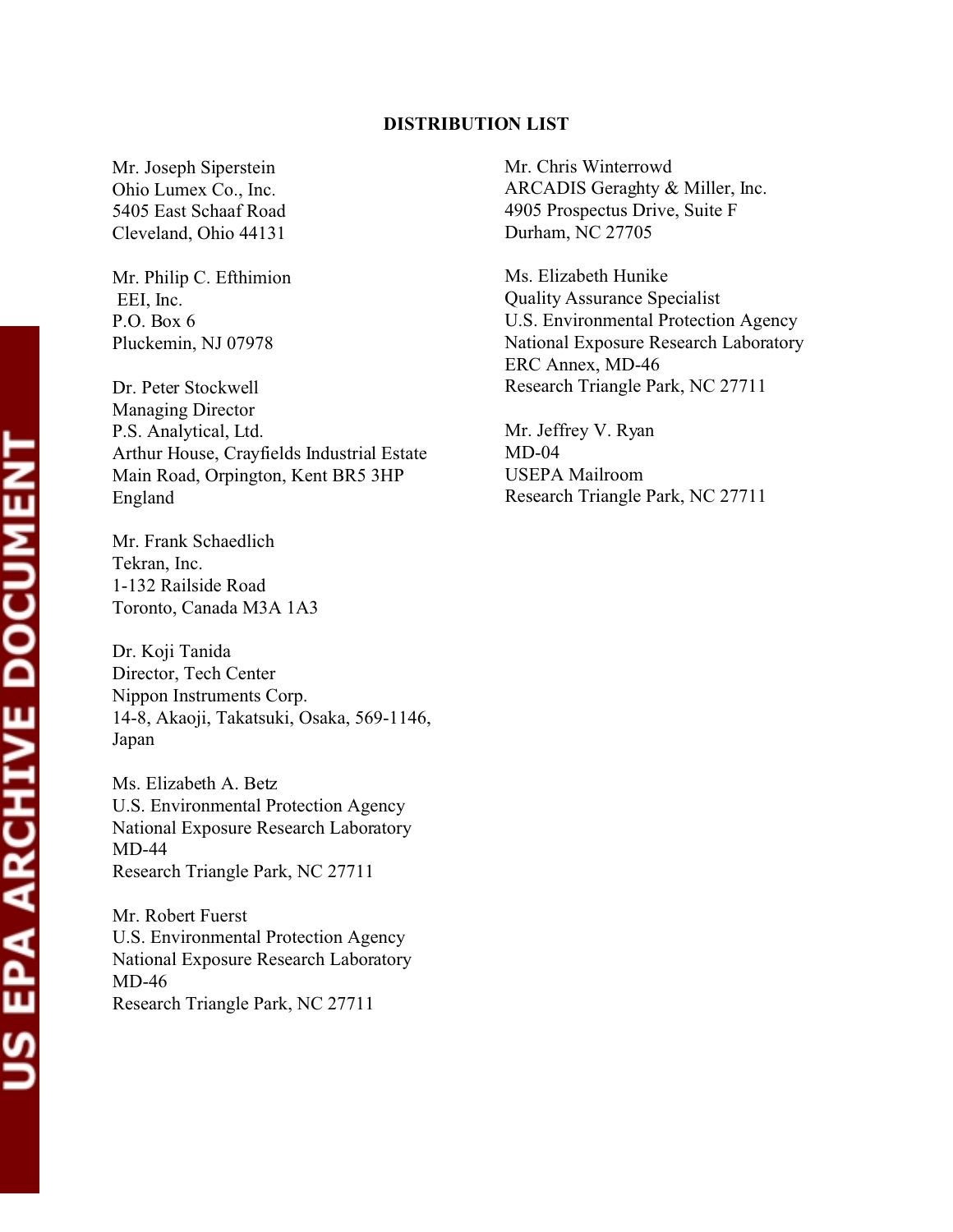#### **1.0 INTRODUCTION**

#### **1.1 Test Description**

This test/quality assurance (QA) plan provides detailed procedures for a verification test of continuous emission monitors (CEMs) used to measure total and chemically speciated mercury (Hg) in source emissions. The verification test will be conducted under the auspices of the U.S. Environmental Protection Agency's (EPA) Environmental Technology Verification (ETV) program. The purpose of ETV is to provide objective and quality assured performance data on environmental technologies, so that users, developers, regulators, and consultants have an independent and credible assessment of what they are buying and permitting.

The verification test will be performed by Battelle, of Columbus, OH, which is EPA's partner for the ETV Advanced Monitoring Systems (AMS) Center. The scope of the AMS Center covers verification of monitoring methods for contaminants and natural species in air, water, and soil. In performing the verification test, Battelle will follow procedures specified in this test/QA plan, and will comply with quality requirements in the "Quality Management Plan for the ETV Advanced Monitoring Systems Pilot" (QMP).*(1)* 

#### **1.2 Test Objective**

The objective of the verification test is to quantify the performance of commercial mercury CEMs, by comparison to reference Hg measurements, and by challenges with mercury standard gases and interferences, under controlled conditions in a pilot-scale combustion facility. A subsequent test, based on a separate test/QA plan, is planned to assess performance at a fullscale facility.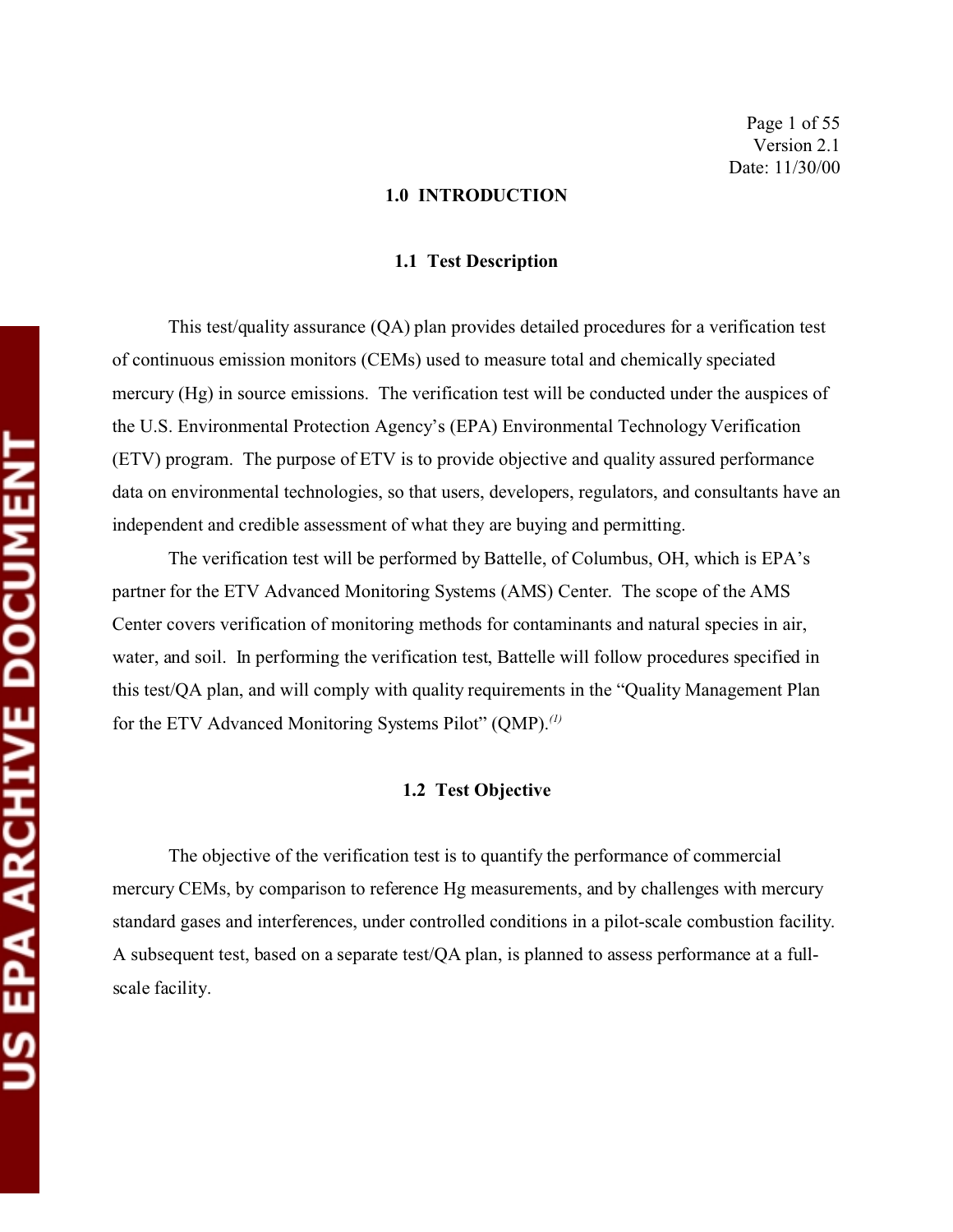#### **1.3 Organization and Responsibilities**

The verification test will be performed by Battelle in cooperation with EPA and the vendors who will be having their analyzers verified. The organization chart in Figure 1 shows the individuals from Battelle, the vendor companies, and EPA who will have responsibilities in the verification test. The specific responsibilities of these individuals are detailed in the following paragraphs.

## **1.3.1 Battelle**

Dr. Thomas J. Kelly is the AMS Center's Verification Testing Leader. In this role, Dr. Kelly will have overall responsibility for ensuring that the technical, schedule, and cost goals established for the verification test are met. More specifically, Dr. Kelly will:

- • Coordinate Battelle, EPA, contractor, and vendor staff to conduct the verification test
- Guide the Battelle/EPA/contractor/vendor team in performing the verification test in accordance with this test/QA plan
- Have overall responsibility for ensuring that this test/QA plan is followed.
- Prepare the draft test/QA plan, verification reports, and verification statements
- Revise the draft test/QA plan, verification reports, and verification statements in response to reviewers' comments
- Respond to any issues raised in assessment reports and audits, including instituting corrective action as necessary
- Serve as the primary point of contact for vendor representatives
- • Establish a budget for the verification test and monitor the effort to ensure that budget is not exceeded
- • Ensure that confidentiality of vendor information is maintained.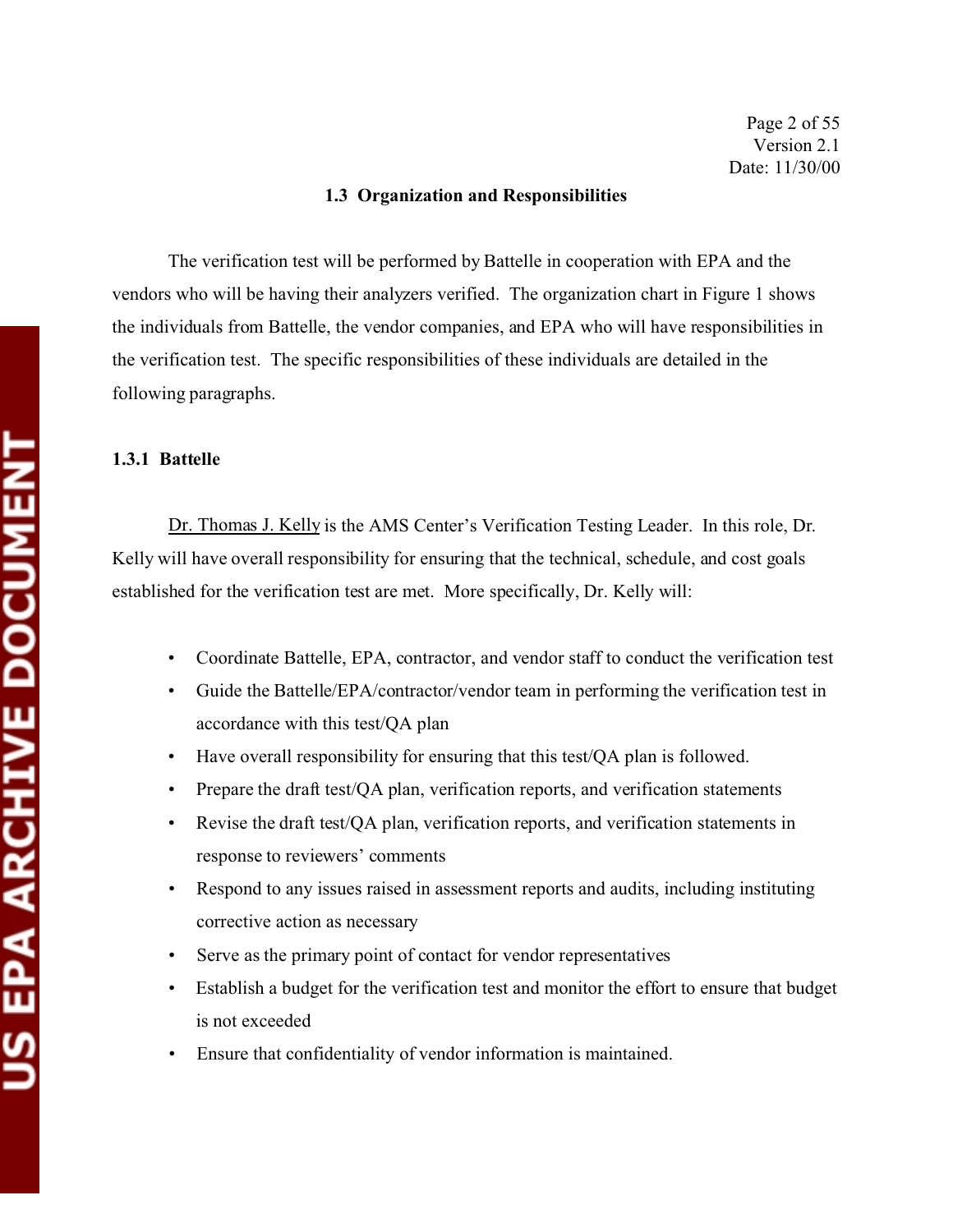Page 3 of 55 Version 2.1 Date: 11/30/00



**Figure 1. Organization Chart for the Verification Test**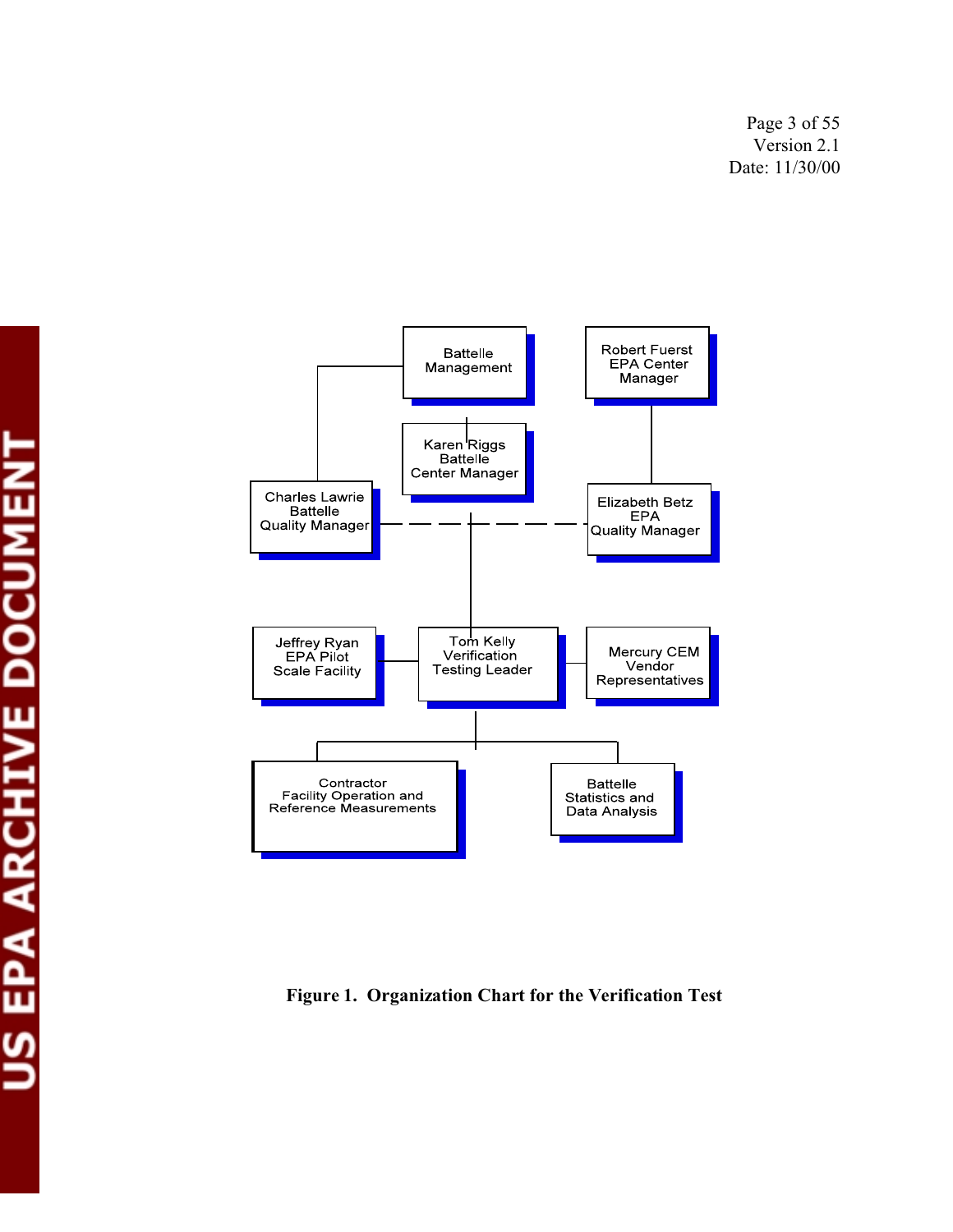Ms. Karen Riggs is Battelle's AMS Center manager. As such, Ms. Riggs will:

- Review the draft test/QA plan
- Review the draft verification reports and statements
- Coordinate distribution of final test/QA plan, verification reports, and statements
- • Ensure that necessary Battelle resources, including staff and facilities, are committed to the verification test
- • Ensure that vendor confidentiality is maintained
- Support Dr. Kelly in responding to any issues raised in assessment reports and audits
- Maintain communication with EPA's Center Manager.

Mr. Charles Lawrie is Battelle's Quality Manager for the AMS Center. As such, Mr. Lawrie will:

- Review the draft test/QA plan
- Maintain communication with EPA's Quality Manager for the AMS Center
- Conduct a technical systems audit once during the verification test
- Review results of performance evaluation audit(s) specified in this test/QA plan
- Audit at least 10% of the verification data
- Prepare and distribute an assessment report for each audit
- Verify implementation of any necessary corrective action
- Issue a stop work order if internal audits indicate that data quality is being compromised; notify Battelle's AMS Center Manager if such an order is issued
- Provide a summary of the QA/QC activities and results for the verification reports
- Review the draft verification reports and statements
- Ensure that all quality procedures specified in this test/QA plan and in the  $QMP^{(1)}$  are followed.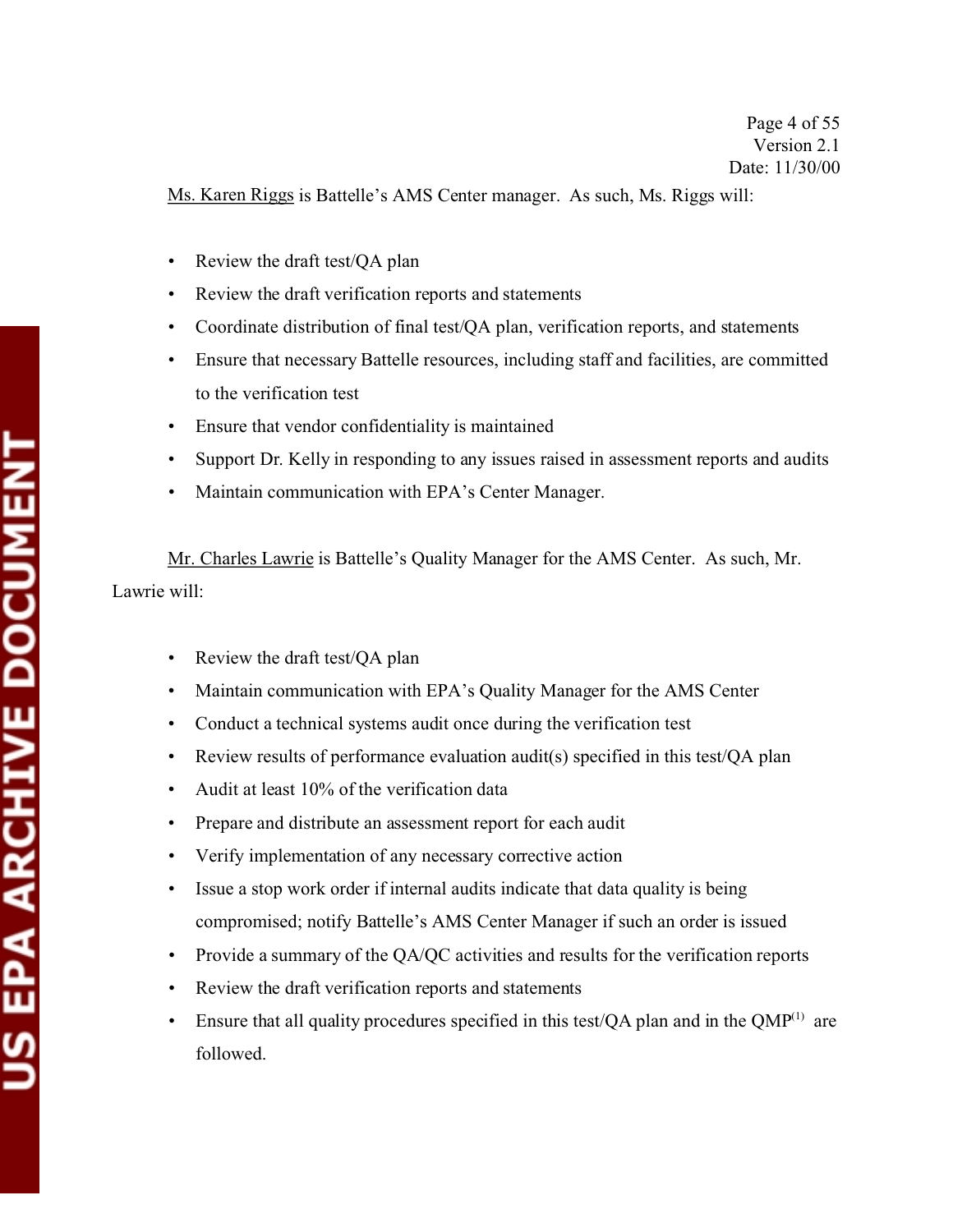Staff of Battelle's Statistics and Data Analysis Systems (SDAS) department will provide statistics and data analysis support. In particular, SDAS staff will:

- Contribute to the planning of statistical treatment of the CEMs data
- Perform statistical calculations specified in this test/QA plan on the analyzer data
- • Provide results of statistical calculations and associated discussion for the verification reports
- Support Dr. Kelly in responding to any issues raised in assessment reports and audits related to statistics and data reduction.

Staff of Battelle's Atmospheric Science and Applied Technology (ASAT) department will support Dr. Kelly in planning and conducting the verification test. These staff will:

- Assist in planning for the test, and making arrangements for the installation of the CEMs
- Assist vendors and test facility staff as needed during the CEM installation and verification testing
- Assure that test procedures and data acquisition are conducted according to this test/QA plan

# **1.3.2 Vendors**

Vendor representatives will:

- Review the draft test/QA plan
- Approve the final test/QA plan
- Participate in required safety training at the test facility before installation of their CEMs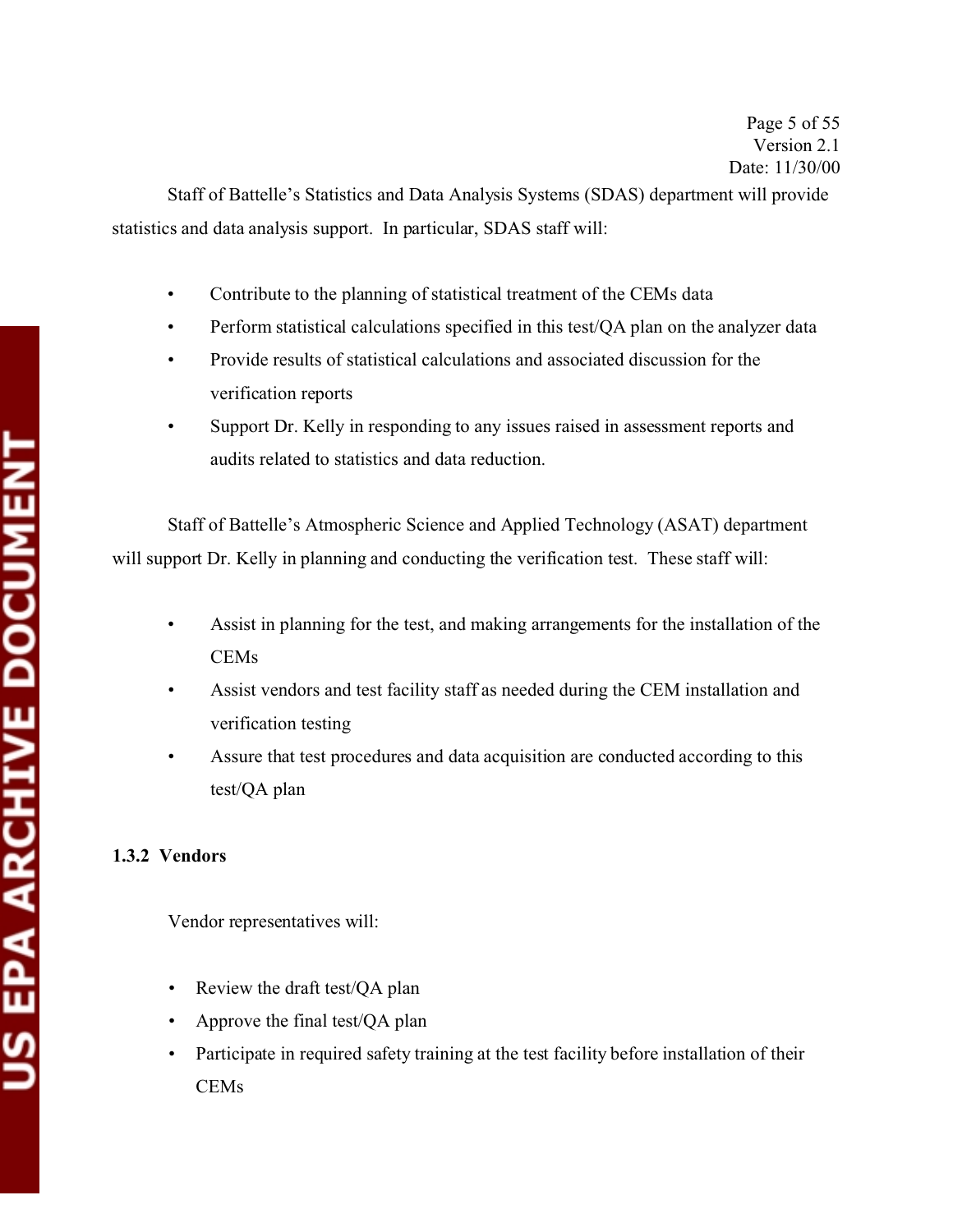- Attend a pre-study site visit to review facility requirements for testing
- Provide a mercury CEM for the duration of the verification test
- • Commit a trained technical person to operate, maintain, and repair the CEM throughout the verification test
- Participate in verification testing, including providing data acquisition for their mercury CEMs
- Provide to Battelle staff the data from their CEM at the conclusion of each test day
- Review their respective draft verification report and verification statement.

# **1.3.3 EPA**

EPA's responsibilities in the AMS Center are based on the requirements stated in the "Environmental Technology Verification Program Quality and Management Plan for the Pilot Period (1995-2000)" (QAMP).<sup>(2)</sup> The roles of specific EPA staff under the QAMP are as follows:

Ms. Elizabeth Betz is EPA's Quality Manager. For the verification test, Ms. Betz will:

- Review the draft test/QA plan
- Perform, at her option, one external technical systems audit during the verification test
- Notify the Battelle AMS Center's Quality Manager to facilitate a stop work order if an external audit indicates that data quality is being compromised
- Prepare and distribute an assessment report summarizing the results of the external audit, if one is performed
- Review the draft verification reports and statements.

Mr. Robert Fuerst is EPA's AMS Center Manager. As such, Mr. Fuerst will:

Review the draft test/QA plan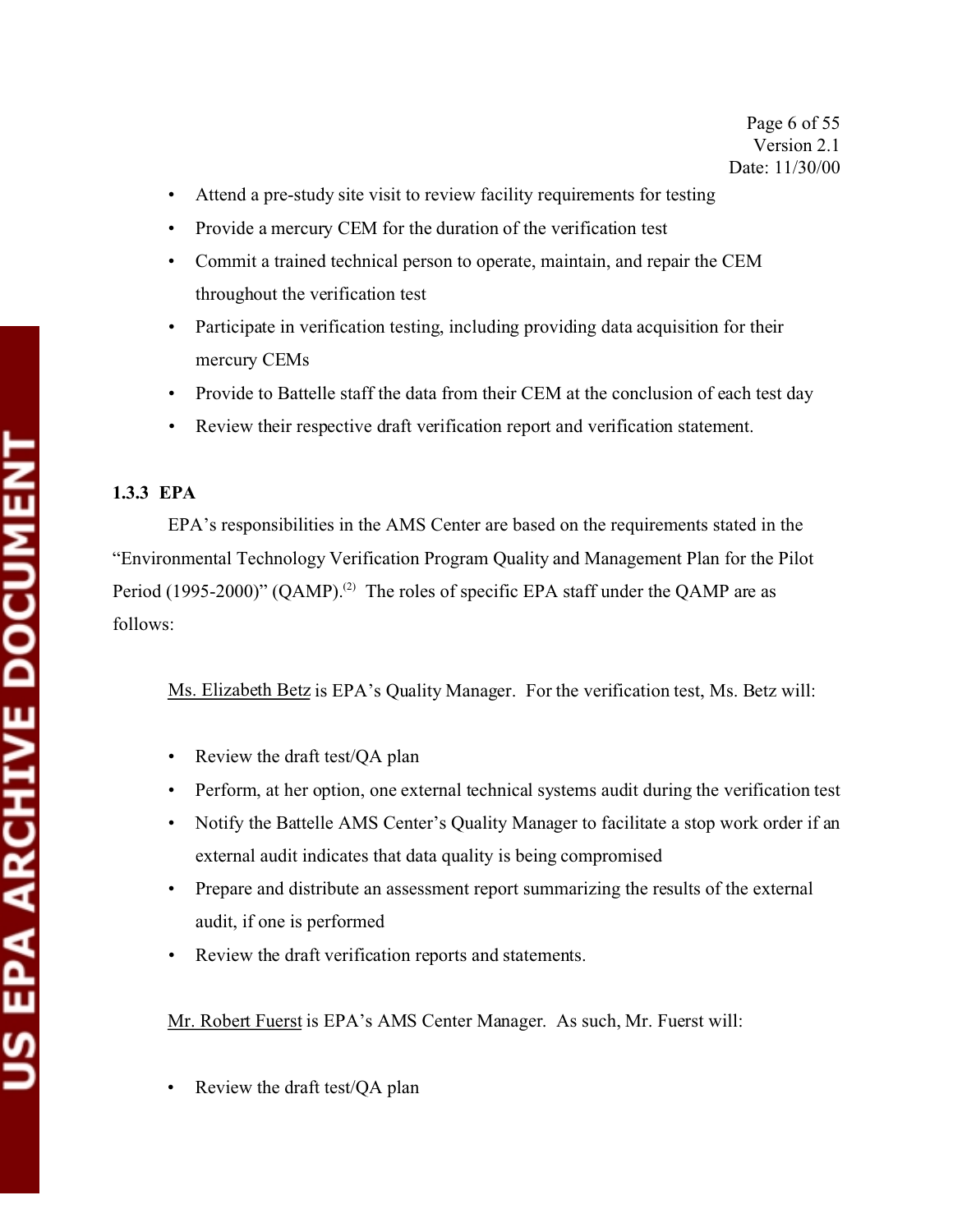- Approve the final test/QA plan
- • Review the draft verification reports and verification statements
- Oversee the EPA review process on the draft test/QA plan, reports, and verification statements
- • Coordinate the submission of reports and verification statements for final EPA approval.

This verification test will be conducted in collaboration with Jeffrey Ryan of EPA's Office of Research and Development, National Risk Management Research Laboratory (ORD/NRMRL). Mr. Ryan's responsibilities are:

- Coordinate the operation of the pilot scale facility for the purposes of ETV testing
- Conduct pre-verification testing to document the capabilities of the pilot scale facility and reference methods
- Coordinate the installation of vendors' equipment at the pilot scale facility
- Communicate needs for safety and other training of staff working at the pilot scale facility
- Contribute to the development of the draft test/QA plan
- Review the draft test/QA plan
- Provide input for the verification test reports
- Provide input in responding to any issues raised in assessment reports and audits related to pilot facility operations.
- • Review draft verification reports and verification statements.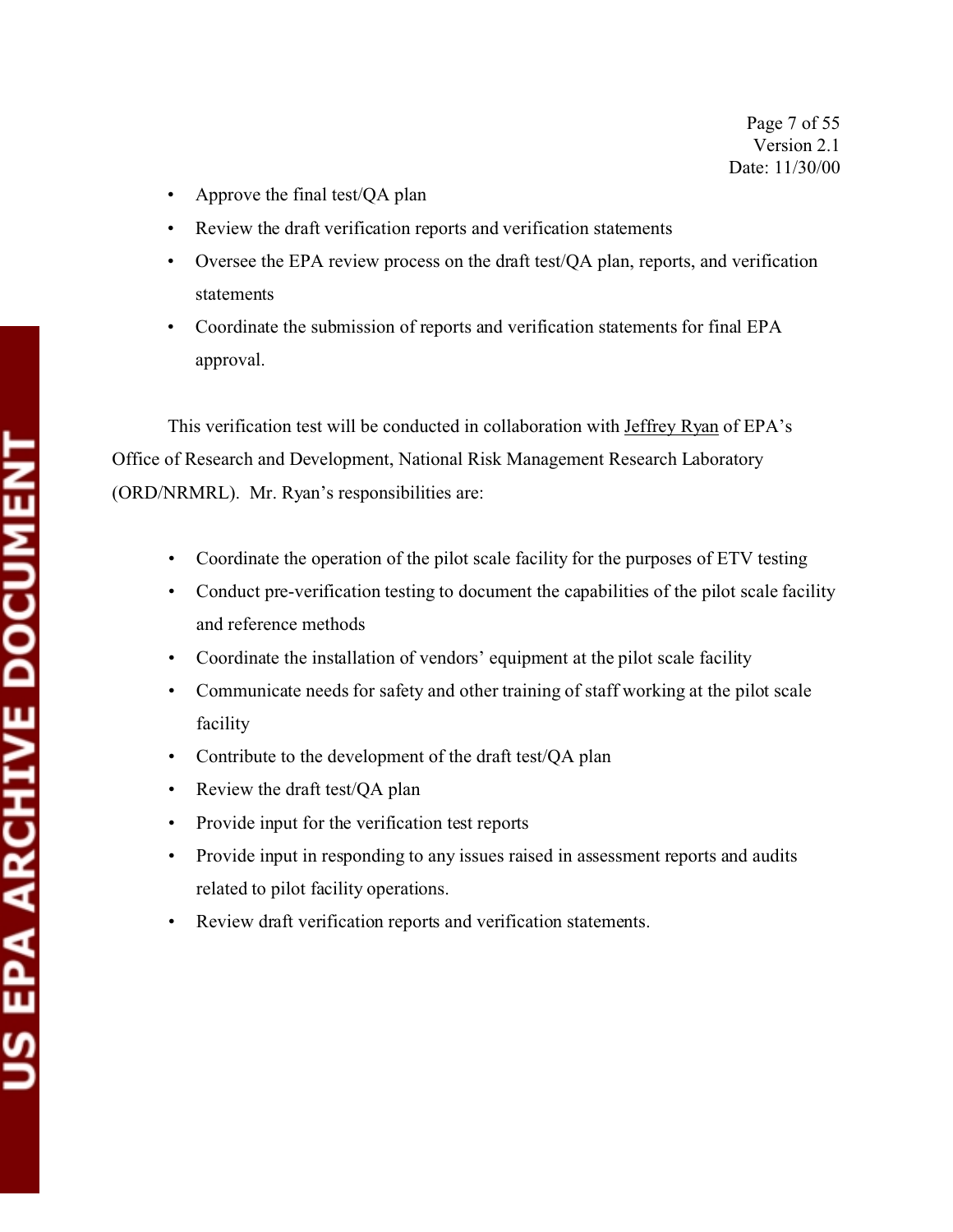# **1.3.4 Contractor**

The RKIS Facility is operated for EPA by an on-site contractor (Arcadis/Geraghty and Miller). This contractor will perform some duties under contract with EPA, and additional duties related to the verification test under a subcontract with Battelle. The contractor's responsibilities will be:

#### For EPA:

- Assemble trained technical staff to operate the pilot scale facility
- Ensure that the facility is fully functional prior to the times/dates needed in the verification test
- Oversee technical staff in facility operation during the verification test
- Ensure that operating conditions and procedures for the pilot scale facility are recorded during the verification test
- Review and approve all data and records related to facility operation

# For Battelle:

- Review the draft test/QA plan
- Adhere to the quality requirements in this test/ $QA$  plan and in the  $QMP$
- • Assemble trained technical staff to conduct reference method sampling for the verification test
- Contract for and oversee laboratory analysis of the reference method samples
- Report reference method analytical and quality assurance results to Battelle in an agreed-upon format
- Provide input on facility operating conditions and procedures for the verification test report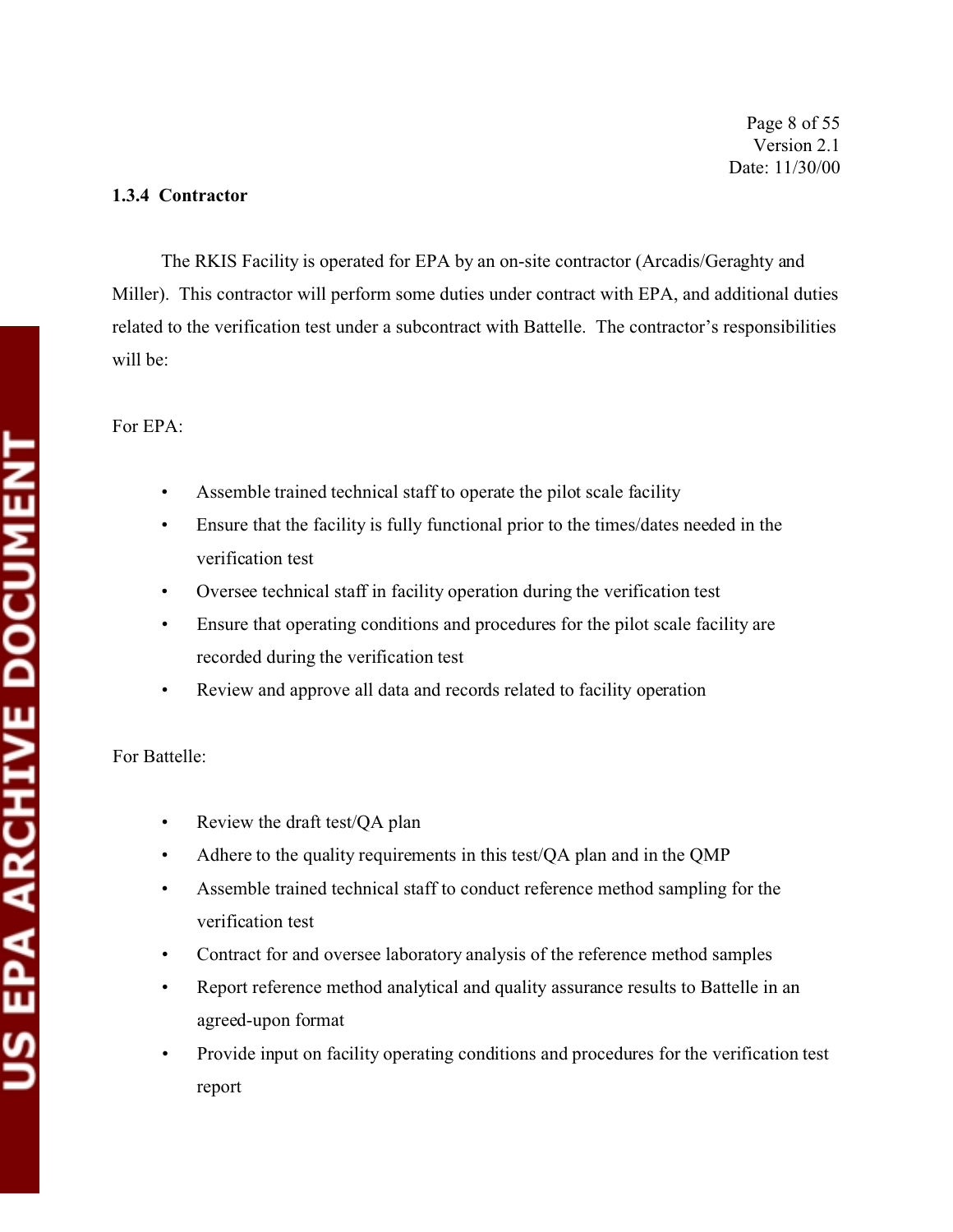- Page 9 of 55 Version 2.1 Date: 11/30/00
- • Support Dr. Kelly in responding to any issues raised in assessment reports and audits related to facility operation.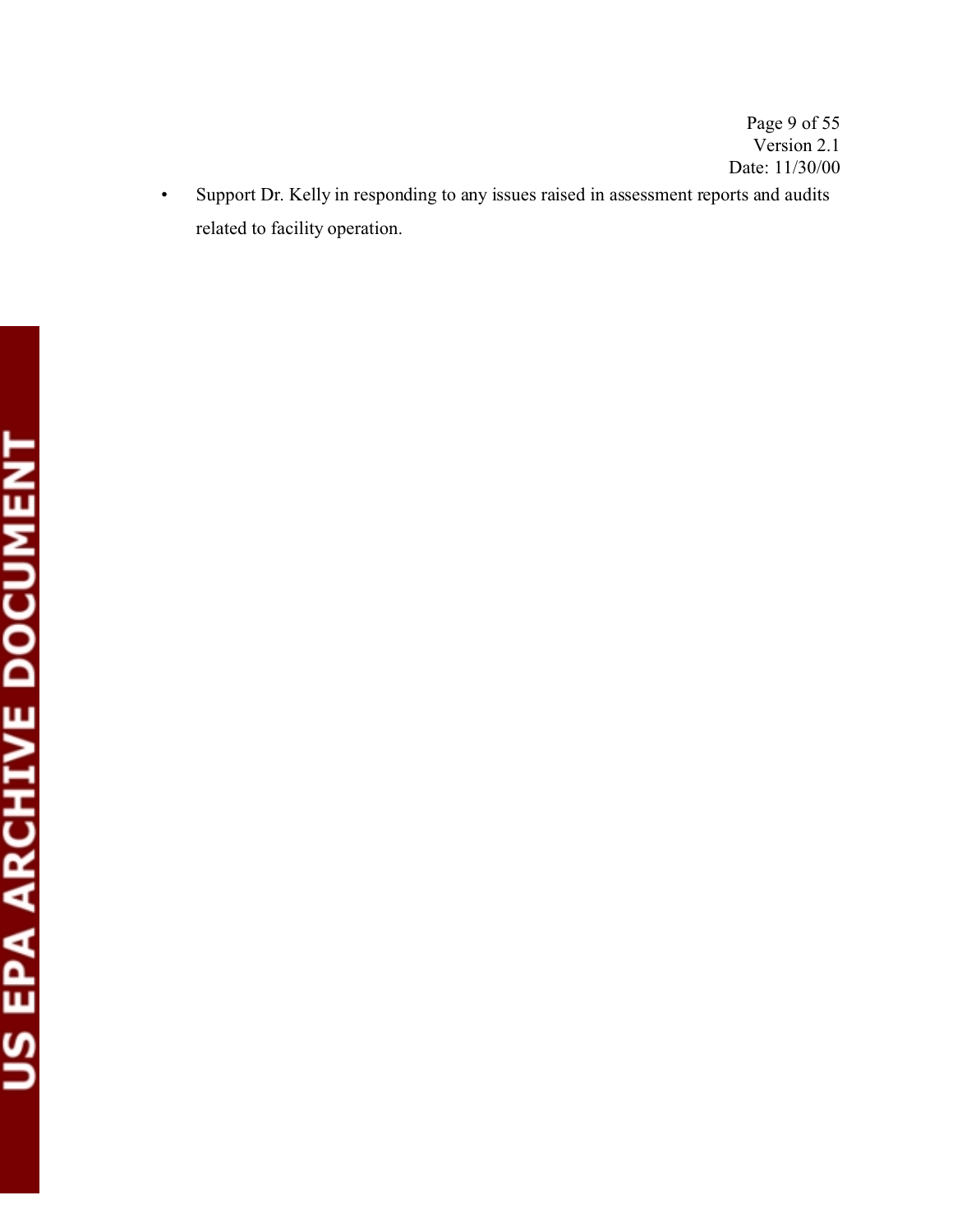#### **2.0 APPLICABILITY**

#### **2.1 Subject**

This test/QA plan is applicable to the verification testing of commercial continuous emission monitors for determining total and/or chemically speciated mercury in combustion source emissions. Total mercury is the sum of mercury in all phases and chemical forms in the combustion gas, including elemental mercury (Hg<sup>o</sup>) and oxidized mercury (primarily mercuric chloride (HgCl<sub>2</sub>) and mercuric oxide (HgO)) vapors, and particulate-phase mercury. Most commercial mercury CEMs do not measure the particulate phase mercury; instead they filter out particulate matter, and measure the total of the vapor-phase mercury species. This approach is taken because at least for electrical generating facilities, recent stack test results indicate that the great majority of emitted mercury is in the vapor phase.<sup>(3)</sup> Commercial CEMs may provide chemical speciation data, i.e., the oxidized and elemental fractions of the Hg vapor species are reported separately. This separation is commonly accomplished by a difference measurement, in which oxidized mercury is intermittently chemically reduced or thermally decomposed to elemental mercury for detection.

The commercial mercury CEMs also use a variety of final analytical approaches to detect mercury. Cold vapor atomic absorption spectroscopy (CVAAS), cold vapor atomic fluorescence spectroscopy (CVAFS), and differential optical absorption spectroscopy (DOAS) are all used, but can detect only elemental mercury, and so require the speciation approaches outlined above to determine oxidized mercury. Atomic emission spectroscopy (AES) is used in one commercial CEM, and has the advantage that in principle all forms of mercury, including particulate mercury, are converted to elemental mercury and detected equally. This approach provides a true total mercury measurement, but does not provide any information on speciation.

The terminology to be used in this test/QA plan is as follows: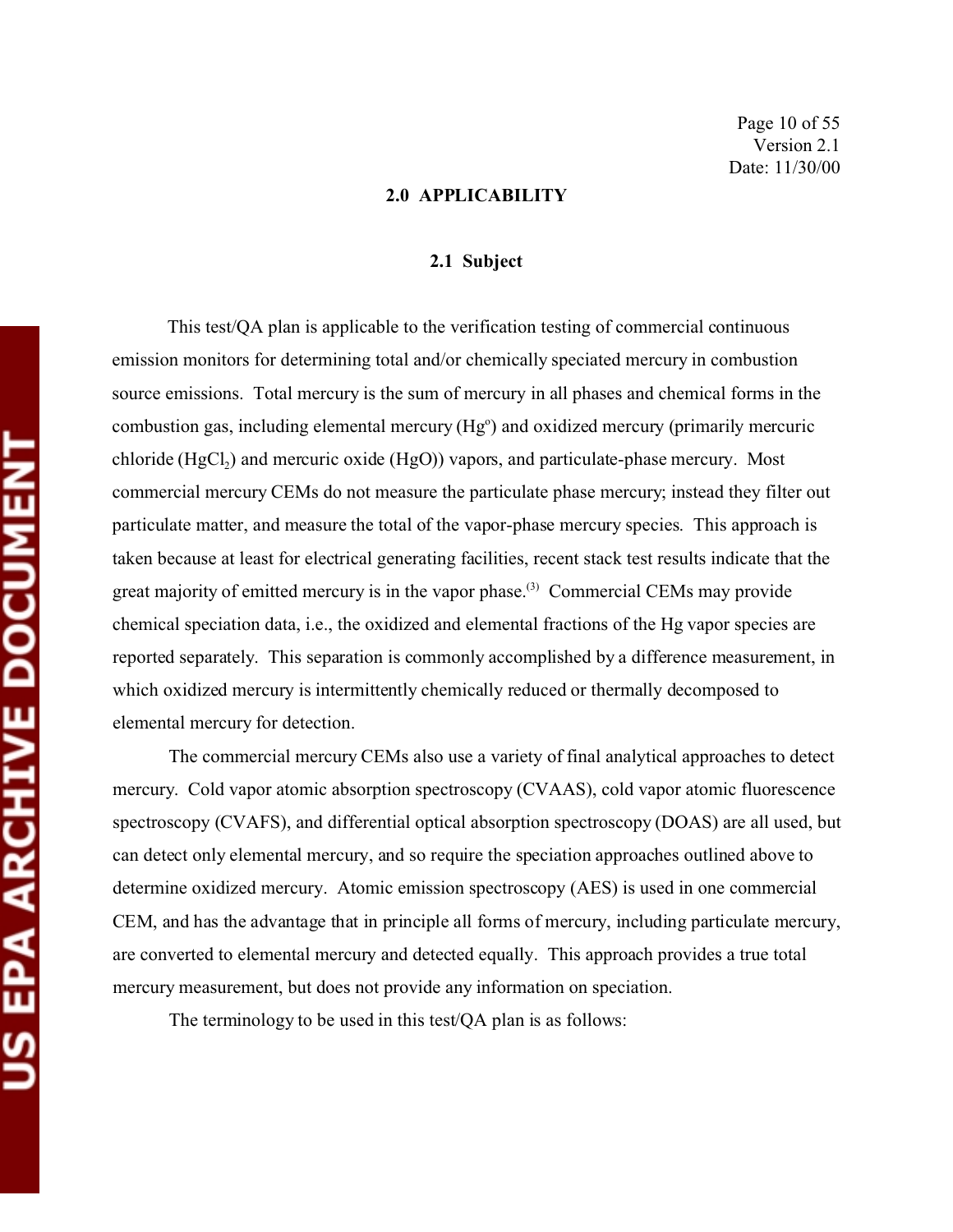- Total mercury (TM) the sum of all vapor and particulate mercury, whether elemental or oxidized;
- Total vapor-phase mercury  $(TVM)$  the sum of all vapor-phase mercury species, whether elemental or oxidized;
- Elemental mercury (EM) vapor-phase  $Hg^{\circ}$ ;
- Oxidized mercury (OM) the sum of vapor-phase non-elemental mercury, regardless of chemical species (e.g., HgCl<sub>2</sub>, and others).
- Particulate mercury (PM) mercury in the particulate phase.

The CEMs tested according to this plan will be verified for their measurement of any and all of the applicable mercury components listed above. For example, a monitor that determines TVM and EM, and by difference determines OM, will be verified for measurements of all three components. In the U.S., emission regulations on combustion sources are expected to address only total mercury. However, there are valuable non-regulatory uses of mercury speciation data, and therefore speciation capabilities of the CEMs will be verified.

Verification testing requires a basis for establishing the quantitative performance of the tested technologies. For the verification testing conducted under this test/QA plan, the basis of comparison consists of a reference method of measurement, i.e. the Ontario Hydro (OH) method,(4) currently recognized as the most suitable procedure to determine oxidized and elemental mercury in source emissions. This method is specifically designed for use in environments containing high levels of sulfur dioxide  $(SO<sub>2</sub>)$ , and has shown agreement within about 10% for total mercury with EPA Method 101A, in trial runs at the pilot facility to be used for this verification,<sup>(5)</sup> and in other sampling tests.<sup>(e.g., 6)</sup>

This test/QA plan calls for the use of a natural gas fired pilot-scale combustion facility as the test bed for the verification. Such a facility allows flexibility in simulating different sources of combustion flue gas, such as coal combustion or mixed waste incineration, by injecting constituents into the combustion zone. However, other combustion sources, such as an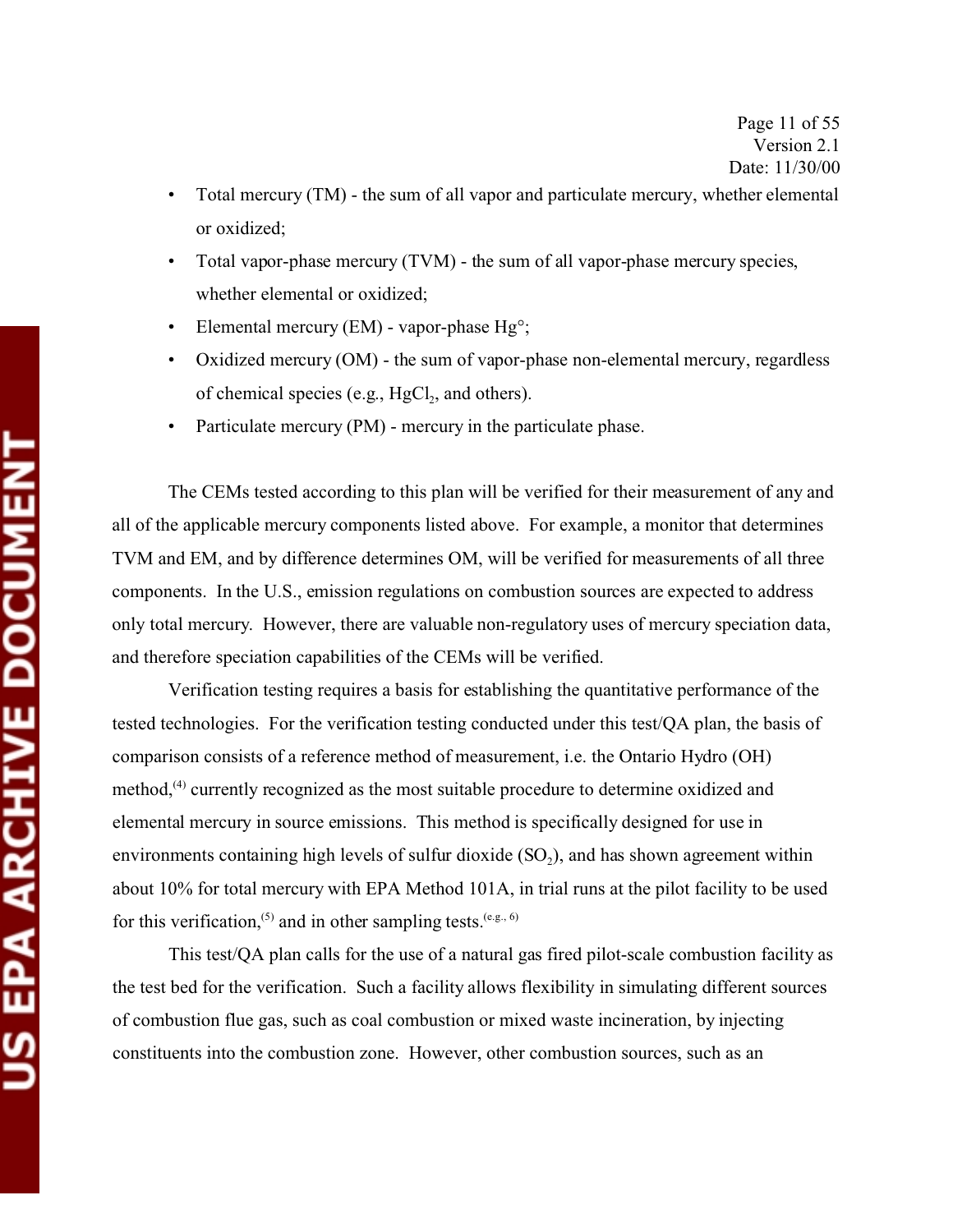incinerator, may also be used, provided they allow appropriate control of test conditions and mercury levels.

#### **2.2 Scope**

The overall objective of the verification test described in this plan is to provide quantitative verification of the performance of the mercury CEMs in realistic test conditions. Since mercury CEMs are a relatively new group of instruments, performance expectations, and procedures to assess their performance, are not fully established. EPA has published the draft performance specification document designated as  $PS-12$ ,<sup> $(7)$ </sup> as a proposed description of how to assess the acceptability of a mercury CEM upon installation and thereafter. However, the draft  $PS-12$  is patterned after performance specifications for CEMs for other pollutants, such as  $SO<sub>2</sub>$ and nitrogen oxides  $(NO_x)$ , and as a result it includes requirements which are inappropriate or currently not feasible. For example, the draft PS-12 calls for the CEM to be able to measure both vapor and particulate phase mercury. As noted above, most current CEMs do not determine particulate-phase mercury. Also, the draft PS-12 calls for the use of absolute standards for both EM and OM (the latter in the form of  $HgCl<sub>2</sub>$ ). Although elemental mercury compressed gas standards are becoming commercially available, they have not yet been widely used. The stability of such standards appears to be good enough to assess instrumental drift and precision,  $(e.g., 8)$  but their absolute quantitation may not be sufficient to assess instrumental accuracy. Comparable standards for HgCl<sub>2</sub> do not yet exist. As a result of factors such as these, and because PS-12 is a draft document soon to be revised, it is not appropriate to simply adopt PS-12 procedures as the basis for this verification test. Instead, this test is designed to evaluate CEM performance on key monitoring characteristics, while addressing some performance requirements raised in PS-12 as closely as possible.

The performance parameters that are addressed by this test/QA plan include: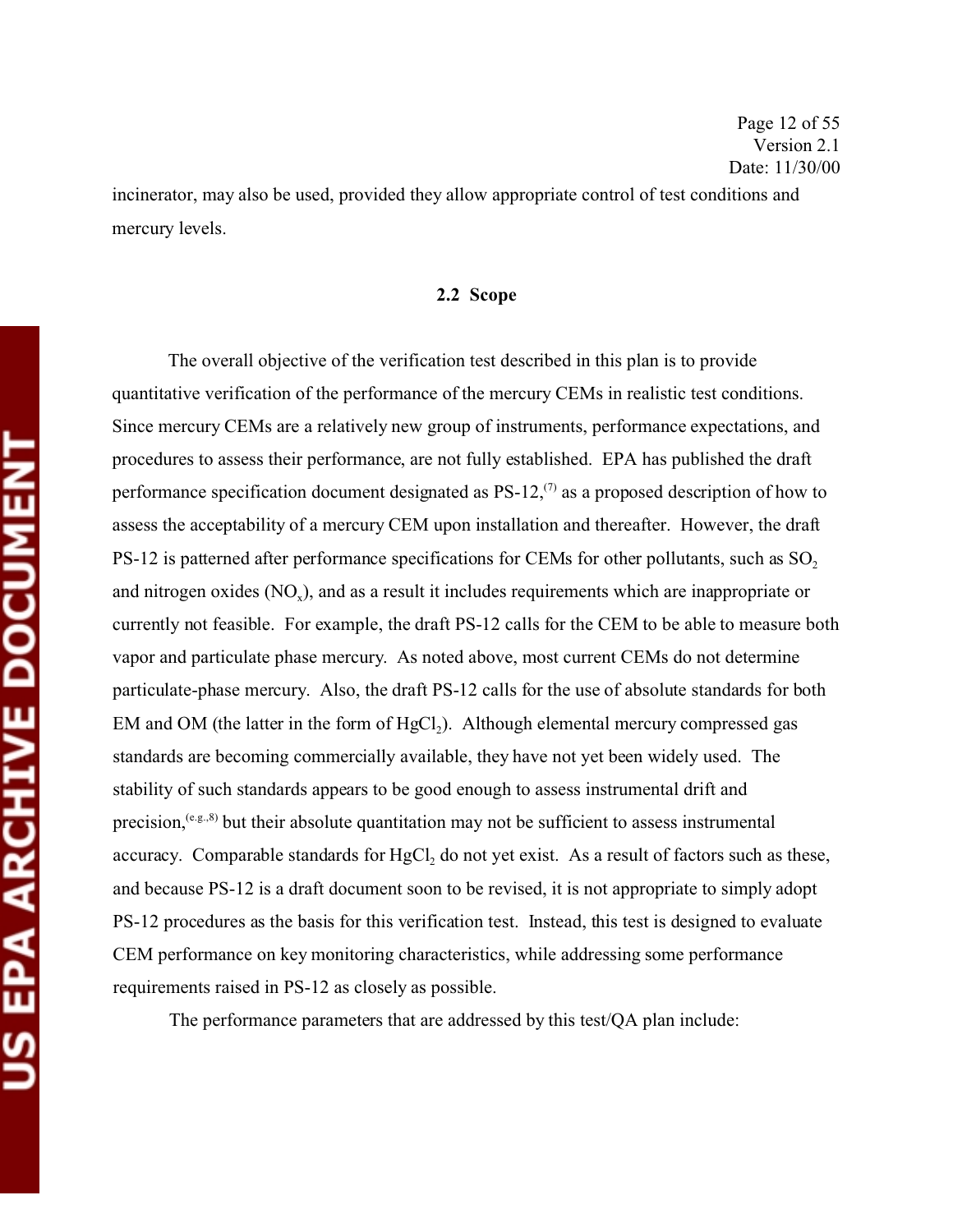- Relative accuracy
- Correlation with reference method
- **Precision**
- Calibration drift
- Zero drift
- Sampling system bias
- Interference response
- Response time.

Relative accuracy, correlation with the reference method, and precision (i.e., repeatability at stable test conditions) will be assessed for whichever of the TM, EM, OM, and PM fractions are measured by the commercial CEM. Calibration and zero drift, response time, and sampling system bias will be assessed for EM only, using commercial compressed gas standards of EM. Interference response will be assessed in sampling of the combustion facility flue gas, rather than in sampling of diluted calibration gases, as called for in PS-12. Calibration error will not be assessed in this test, because of the absence of absolute standards.

It is beyond the scope of this verification test to simulate the aging and exposures that may affect a CEM during routine long-term use. This verification test evaluates the performance of new CEMs, installed in a pilot-scale facility, over a relatively short test period, in the hands of vendor staff skilled in their operation. It must be noted that long-term performance may be different from that observed in the testing described here. However, the effort spent in installing and maintaining each CEM will be documented, and the amount of time each CEM is operational over the verification test period will be recorded, to assess data completeness.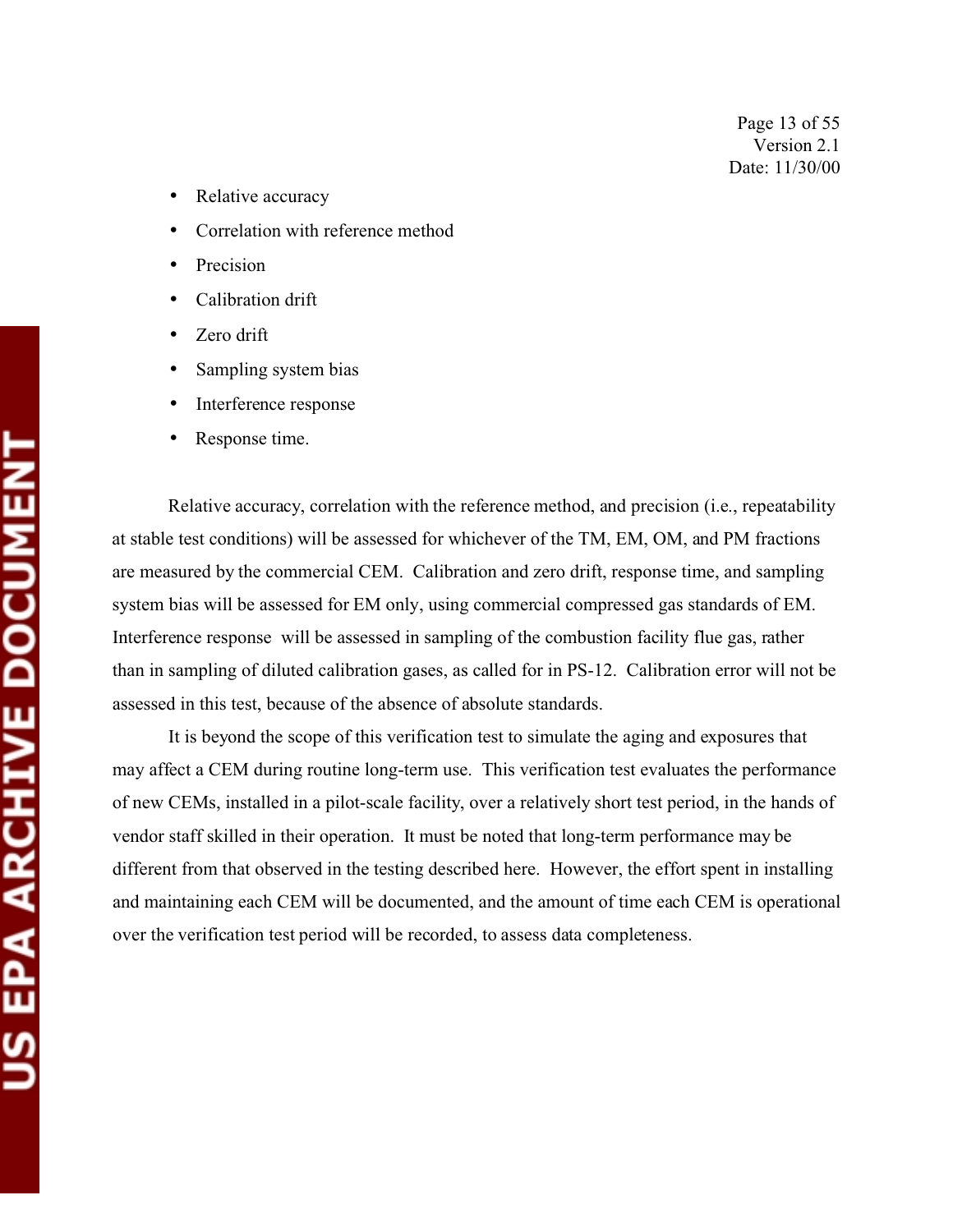#### **3.0 SITE DESCRIPTION**

This verification test will be conducted at the Rotary Kiln Incinerator Simulator (RKIS) at the EPA Incineration Research Laboratory in Research Triangle Park (RTP), North Carolina. This section of the test/QA plan describes the RKIS and the procedures for operating it for this test.

#### **3.1 Test Facility**

A schematic diagram of the RKIS is provided in Figure 2, and the RKIS design characteristics are provided in Table 3-1. The RKIS was modified in 1997, for a simultaneous test of eight multi-metals CEMs; Figure 2 and Table 3-1 reflect those modifications. The RKIS consists of a primary combustion chamber, a transition section, and a fired afterburner in the secondary combustion chamber. Both the kiln and afterburner are fitted with 73 kW (0.25 MMBtu/h) auxiliary fuel burners. Natural gas is the primary fuel, although liquid waste or fuel oil can also be fired. Typical firing rates are 29 to 88 kW (0.1 to 0.3 MMBtu/h) to each of the kiln and the afterburner.

Combustion flue gases exiting the afterburner are rapidly cooled to approximately 540°C (1000°F) as they pass through a water-jacketed section of ductwork. Further cooling, to approximately 340°C (650°F) or less, is achieved by adding air via an air dilution damper just upstream of a 9.9 m (35 ft) long, 20.3 cm (8 in) diameter duct which contains the sampling ports. Both the CEMs to be tested and the reference method measurements will use these sampling ports.

Access for isokinetic flue gas sampling is available at several locations in the duct noted above, via standard 3 inch (7.6 cm) and 4 in (10.2 cm) diameter National Pipe Thread (NPT) couplings. These sampling ports are located in straight horizontal and vertical runs of circular cross section, nominally 8 in (20.3 cm) diameter, Schedule 10 stainless steel pipe. The sampling ports are configured as a ring of three ports, which includes a 10.2 cm (4 in) diameter port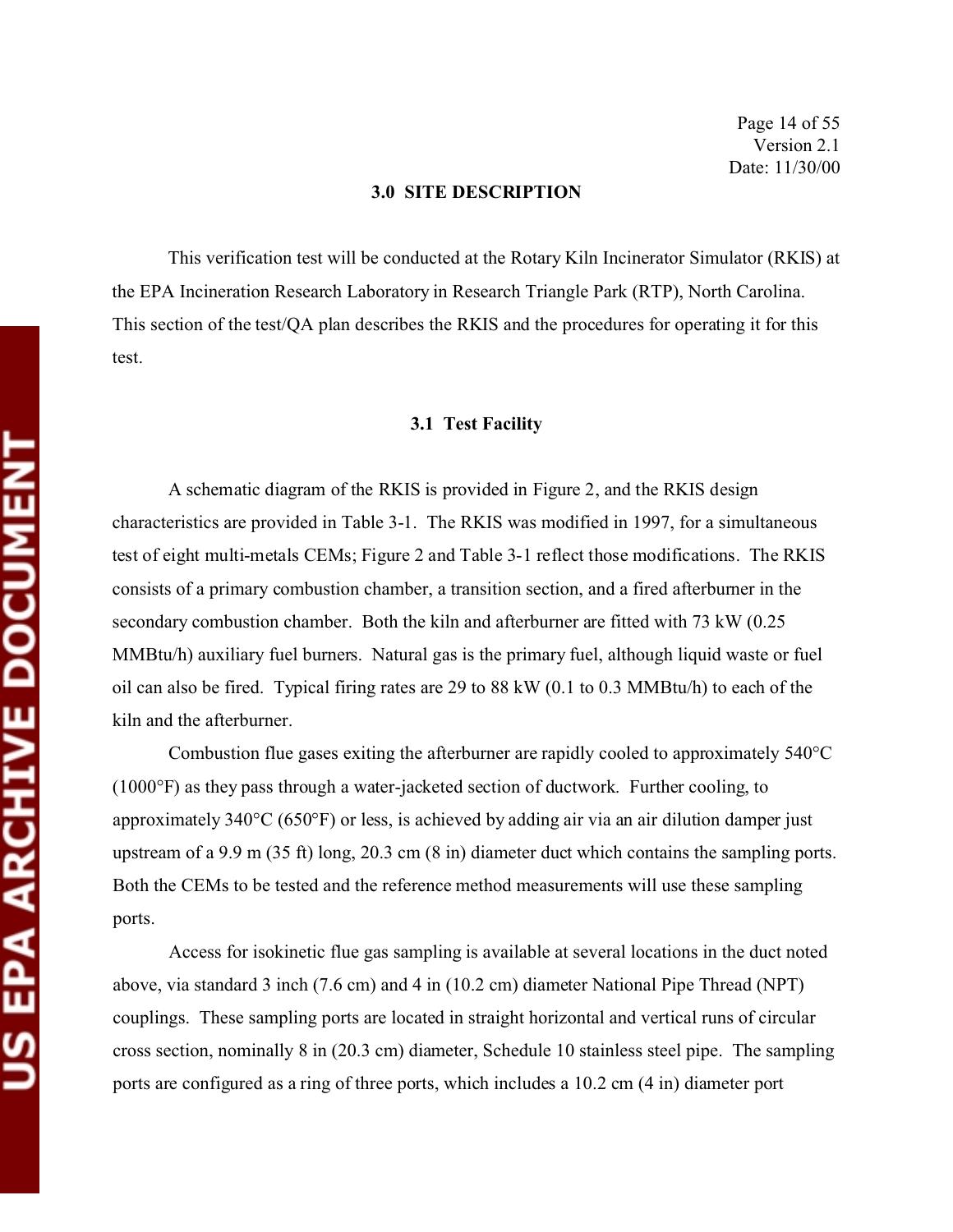Page 15 of 55 Version 2.1 Date: 11/30/00



**Figure 2. Side View (top) and End View (bottom) of the RKIS Test Facility**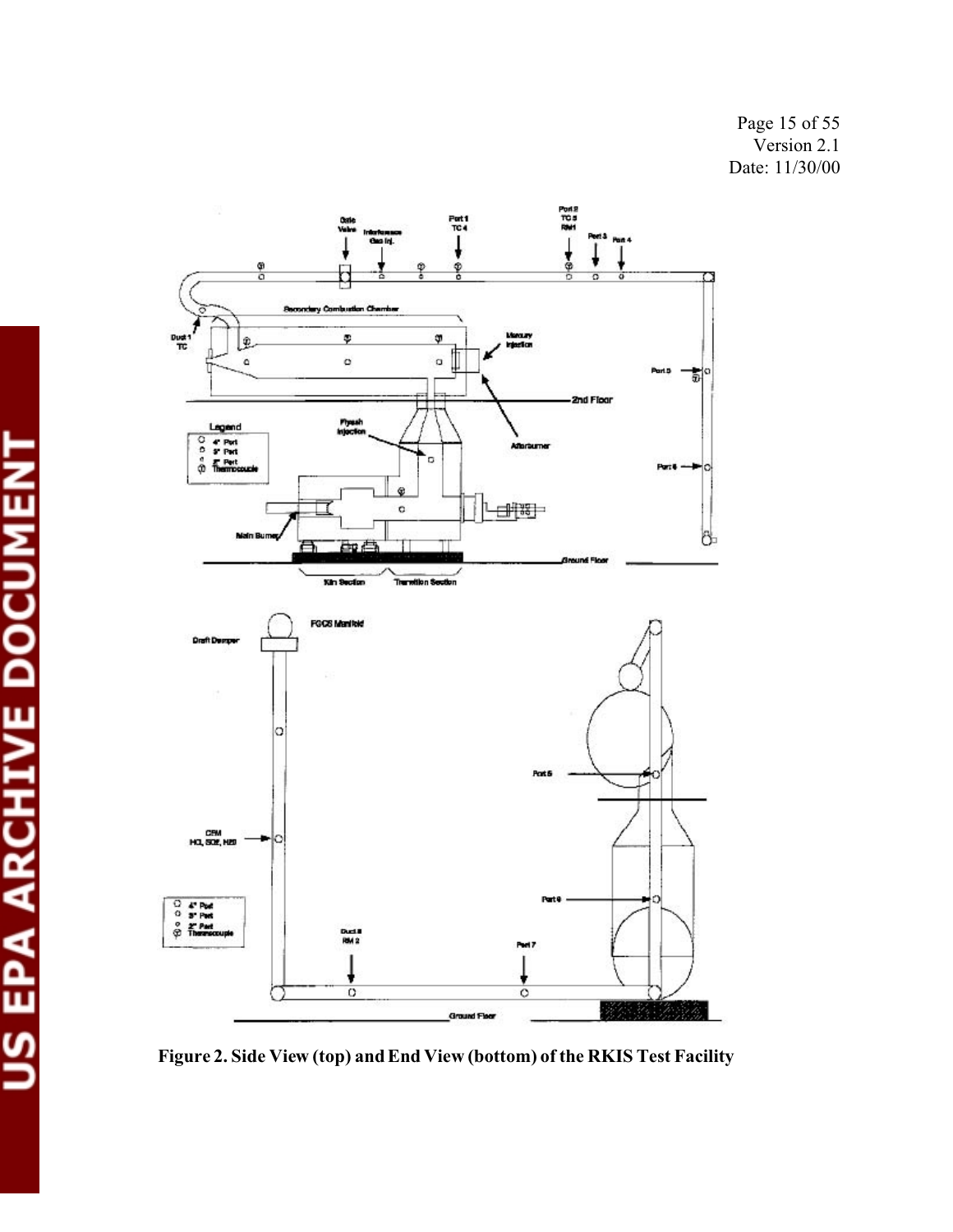|                       | <b>Characteristics of the Primary Combustion Chamber</b>                                        |  |  |  |
|-----------------------|-------------------------------------------------------------------------------------------------|--|--|--|
| Length                | $1.83 \text{ m} (6 \text{ ft})$                                                                 |  |  |  |
| Diameter, Outside     | $1.22 \text{ m} (4 \text{ ft})$                                                                 |  |  |  |
| Diameter, Inside      | Nominal 0.76 m (2.5 ft)                                                                         |  |  |  |
| Chamber Volume        | $0.28 \text{ m}^3 (9.9 \text{ ft}^3)$                                                           |  |  |  |
| Construction          | $0.64$ cm $(0.25$ in) thick cold-rolled steel                                                   |  |  |  |
| Refractory            | 23 cm (9 in) thick high alumina castable refractory at maximum<br>I.D. point                    |  |  |  |
| Rotation              | Counterclockwise, 0.25 to 2 rpm                                                                 |  |  |  |
| Solids Retention Time | Batch system - solids remain until physically removed                                           |  |  |  |
| <b>Burner</b>         | Custom burner based on IFRF design rated at 73 kW (0.25<br>MMBtu/h) with liquid feed capability |  |  |  |
| Primary Fuel          | Natural gas                                                                                     |  |  |  |
| Feed System:          |                                                                                                 |  |  |  |
| Liquids               | Fuel oil or liquid waste pumped into burner                                                     |  |  |  |
| Solids                | Manual batch containers fed with ram rod                                                        |  |  |  |
| Temperature (max.)    | 1,100 °C (2,000 °F)                                                                             |  |  |  |
|                       | <b>Characteristics of the Afterburner Chamber</b>                                               |  |  |  |
| Length                | 3 m (10 ft)                                                                                     |  |  |  |
| Diameter, Outside     | $1.22 \text{ m} (4 \text{ ft})$                                                                 |  |  |  |
| Diameter, Inside      | $0.61$ m $(2 \text{ ft})$                                                                       |  |  |  |
| Chamber Volume:       |                                                                                                 |  |  |  |
| Mixing Chamber        | $0.18 \text{ m}^3 (6.3 \text{ ft}^3)$                                                           |  |  |  |
| Plug Flow Chamber     | $0.45 \text{ m}^3$ (16 ft <sup>3</sup> )                                                        |  |  |  |
| Construction          | 0.64 cm (0.25 in) thick cold-rolled steel                                                       |  |  |  |
| Refractory            | 30 cm (12 in) thick high alumina castable refractory                                            |  |  |  |
| Gas Residence Time    | 2 to 5 s depending on temperature and excess air                                                |  |  |  |
| <b>Burner</b>         | Custom burner based on IFRF design rated at 73 kW (0.25<br>MMBtu/h)                             |  |  |  |
| Primary Fuel          | Natural gas                                                                                     |  |  |  |
| Temperature (max.)    | 1,100 °C (2,000 °F)                                                                             |  |  |  |

# **Table 3-1. Design Characteristics of the RKIS**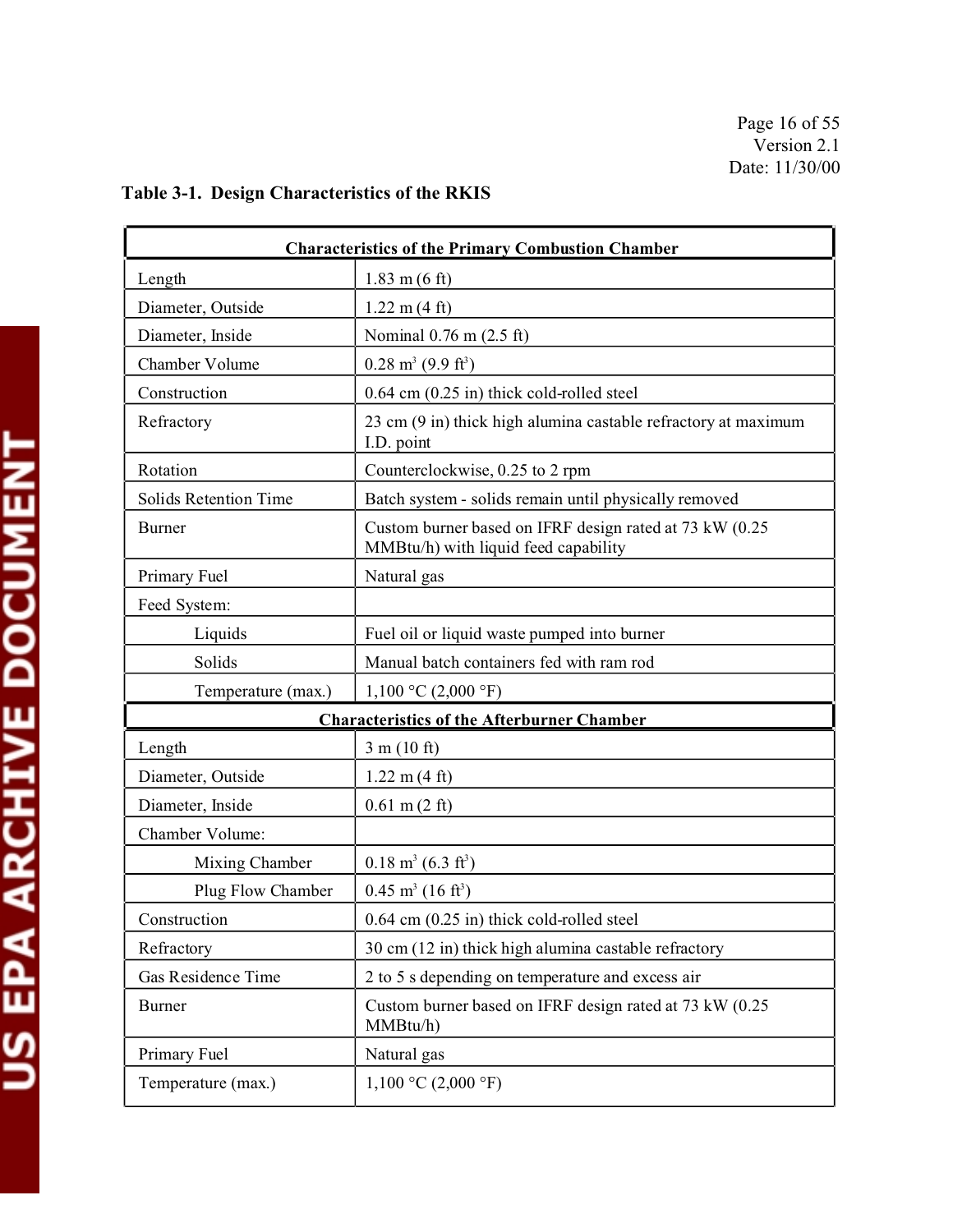Page 17 of 55 Version 2.1 Date: 11/30/00

opposite a 7.6 cm (3 in) diameter port and a single 7.6 cm (3 in) diameter port at right angles to the other two. Eight sets of ports are in place. The first set of ports is located 4.3 m (14 ft) downstream from the air dilution damper. The second set of ports is 1.4 m (4.5 ft) downstream of the first set. Two additional sets of ports are located at  $0.6$  m  $(2 \text{ ft})$  intervals downstream, and the remaining ports are at intervals of about two meters further downstream. The Hg CEMs undergoing testing will be located at ports 5, 6, and 7 (Figure 2); the reference method sampling will take place at the locations labeled RM1 and RM2 (Figure 2).

Flue gas concentrations of oxygen  $(O_2)$ , carbon dioxide  $(CO_2)$ , carbon monoxide  $(CO)$ , nitric oxide and total nitrogen oxides  $(NO/NO<sub>x</sub>)$ ,  $SO<sub>2</sub>$ , and hydrogen chloride (HCl) are monitored at the RKIS by means of continuous emission monitors for these species. These CEMs are calibrated and operated by EPA and/or contractor staff as part of the normal operations of the RKIS facility. These CEMs, which are identified in Table 3-2, can draw sample from various points in the duct. In this test  $O_2$  content will be measured just downstream of the air dilution damper and also in a section of duct downstream of the Hg CEM and reference method locations. Comparing the upstream to downstream  $O_2$  measurement will provide verification that neither the tested CEMs nor the reference method sampling are causing air in-leakage resulting in flue gas sample dilution. Flue gas at the Hg CEM sampling locations will have a temperature of up to 340°C (650°F), an oxygen content of about 15%, and a moisture content of about 7 percent by volume. The duct is at a negative pressure (draft) of nominally 0.25 kPa (- 1 inch water column). The volumetric flow rate is about 8.8 scm/min (310 scfm), resulting in flow velocities that are nominally 1.8 to 2.9 m/s (5.9 to 9.5 ft/s). Flow velocities are essentially constant across the duct diameter.

The RKIS facility CEMs will have two major roles in this verification test. First, measurements of major diluent gases in the flue gas  $(O_2, CO_2)$  will be used, along with H<sub>2</sub>O content results obtained from the Ontario Hydro method, to assess air in-leakage as noted above, and to establish the flue gas composition for adjustment of all test results to common conditions. Second, measurements of pollutants  $(CO, SO<sub>2</sub>, NO/NO<sub>x</sub>, HCl)$  will be used to document normal flue gas composition, and to establish the target levels of interferants added to the RKIS flue gas. That is, interferant levels will be achieved by actual measurements in the duct using the RKIS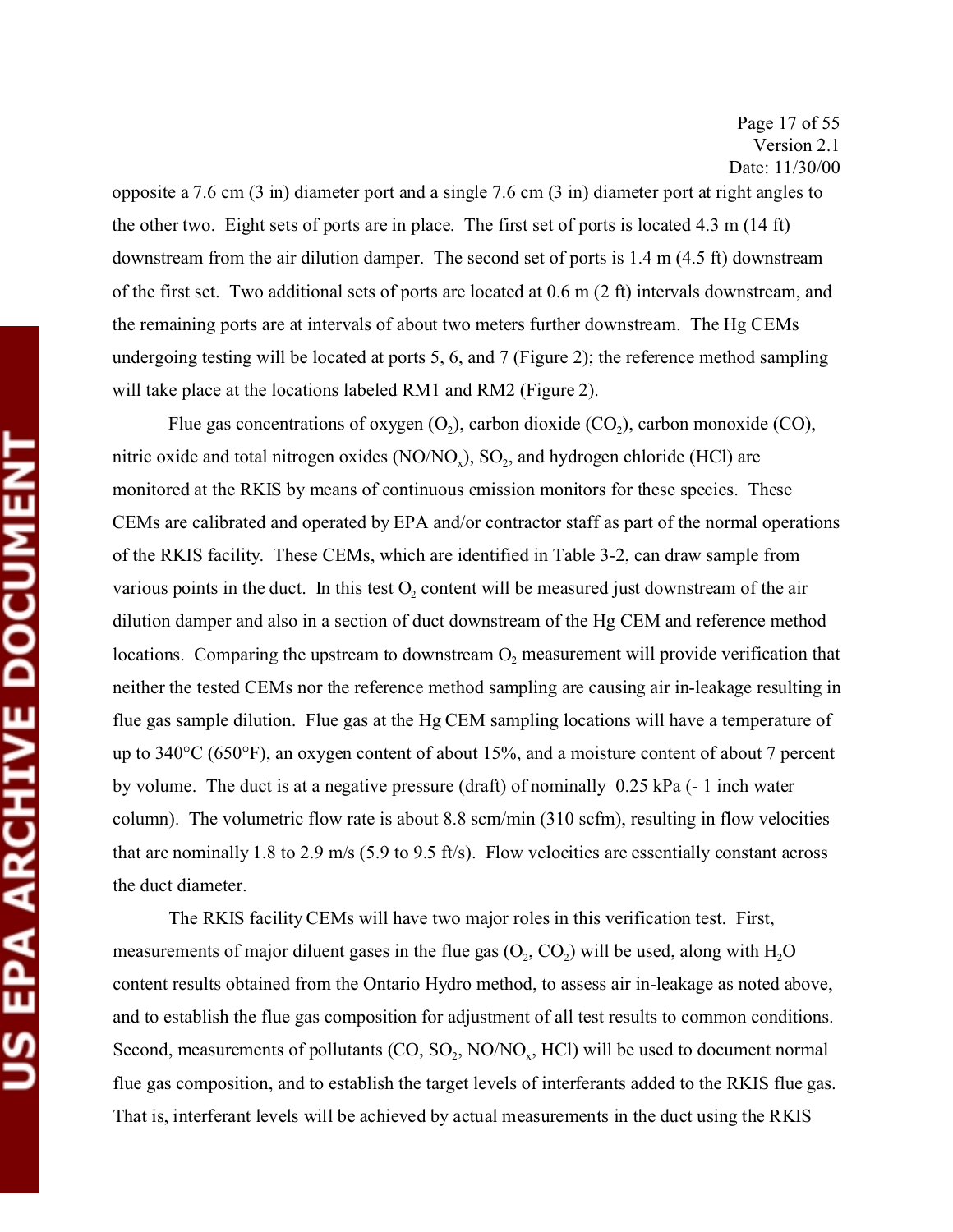CEMs, rather than by calculated dilutions of standards for  $SO_2$ ,  $CO$ , etc. injected into the flue gas. In the case of  $NO<sub>x</sub>$ , the injected interferant will be NO; typically 5 to 10 percent of the injected NO will be converted to  $NO<sub>2</sub>$  in the RKIS. HCl levels may be prepared by injection of HCl gas, or of chlorine gas  $(Cl<sub>2</sub>)$ , and will be monitored with the RKIS CEM for HCl. Injection of  $Cl<sub>2</sub>$  into the RKIS may produce both  $Cl<sub>2</sub>$  and HCl, depending on the point of introduction of the  $Cl_2$ . In such cases the amount of  $Cl_2$  in the flue gas will be calculated as the amount injected minus the HCl measured by the HCl CEM. This approach is made necessary by the absence of a CEM for  $Cl<sub>2</sub>$ .

| <b>Pollutant</b> | Instrument                      | Principle          | <b>Measurement</b><br>Range(s) |
|------------------|---------------------------------|--------------------|--------------------------------|
| O <sub>2</sub>   | Rosemount Analytical Model 755R | Paramagnetic       | $0 - 25\%$                     |
| CO <sub>2</sub>  | Horiba Model VIA510             | NDIR <sup>a</sup>  | $0 - 20%$                      |
| CO               | Horiba Model PIR2000            | <b>NDIR</b>        | $0-500$ ppm                    |
| NO <sub>x</sub>  | TECO Model 10                   | Chemiluminescent   | $0-250$ ppm                    |
| SO <sub>2</sub>  | Bodenzeewerk Model MCS 100      | GFCIR <sup>b</sup> | $0-250, 0-2500$ ppm            |
| HC <sub>1</sub>  | Bodenzeewerk Model MCS 100      | <b>GFCIR</b>       | $0-100$ , $0-1000$ ppm         |

| Table 3-2. Summary of RKIS Pollutant CEMs |  |  |  |  |
|-------------------------------------------|--|--|--|--|
|-------------------------------------------|--|--|--|--|

a: NDIR = nondispersive infrared.

b: GFCIR = gas filter correlation infrared.

#### **3.2 RKIS Operation**

For all tests, both the kiln and the afterburner will be fired with natural gas. No waste or simulated waste feed to the kiln will be employed, however mercury will be introduced into the flue gas by atomizing an aqueous solution of mercuric nitrate  $(Hg(NO<sub>3</sub>)<sub>2</sub>)$  into the afterburner. The mercury solution will be atomized into an annulus inside the afterburner natural gas feed tube. The solution will be atomized at the exit from that annulus, introducing Hg-containing aerosol droplets directly into the burner flame. The droplets will evaporate rapidly in the flame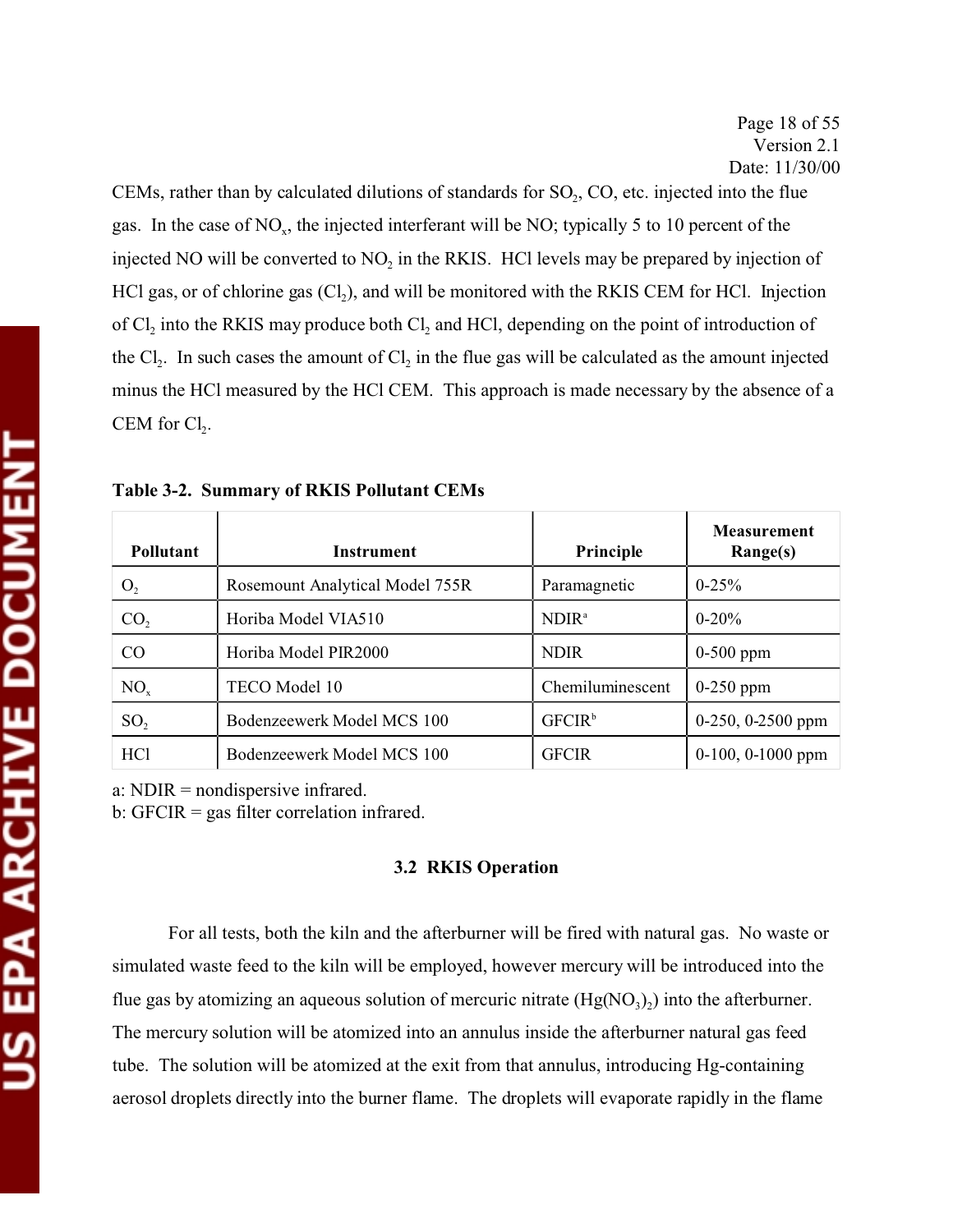Page 19 of 55 Version 2.1 Date: 11/30/00

zone, yielding primarily dry, vapor-phase mercury. The oxidation state of the mercury will be manipulated by also introducing gaseous chlorine into the RKIS.

Two different mercury solutions will be used in the test, to produce both relatively low Hg levels simulating those in coal-fired power plant flue gas, and much higher levels simulating those in incinerator flue gas. In both cases, the solution addition rate will be nominally10 mL/min. The high concentration solution will be diluted approximately ten-fold to make the solution for the lower target concentration tests. The target low and high mercury concentrations are about  $8 \mu g/m^3$  and  $80 \mu g/m^3$ , respectively.

Particulate matter will also be introduced into the flame zone, to produce a particulate matter loading in the flue gas downstream. Particulate injection is needed primarily to create a realistic flue gas environment, and also to provide a particulate Hg sample for the verification of TM and PM measurement capabilities of any CEMs that determine the PM component. A K-Tron mass-controlled feeder will be used to inject coal fly ash from a utility boiler directly into the hot flue gas as it exits the kiln. The fly ash to be used was selected for its low reactivity with vapor-phase mercury, and will be thoroughly characterized for mercury content. The particulate loading during verification testing will be determined using the filter and front half catch from the Ontario Hydro reference method trains, rather than from a separate Method 5 train. One Ontario Hydro train from each of the two reference sampling locations will be used for particulate loading determination in each run.

In addition to mercury and particulate matter, other common flue gas constituents will be introduced, for simulation of flue gas composition, and for evaluation of potential interferences in Hg CEM measurements. Specifically,  $Cl_2$ , HCl,  $CO$ ,  $SO_2$ , and NO will be introduced by dilution of compressed gases into the flue gas.

Injection of mercury solutions, particulate matter, or gases will take place only after stable operation of the RKIS is achieved and the RKIS flue gas cleaning system is operating within its permit limits. Injection will begin at least 30 minutes before any reference sampling or verification data collection takes place.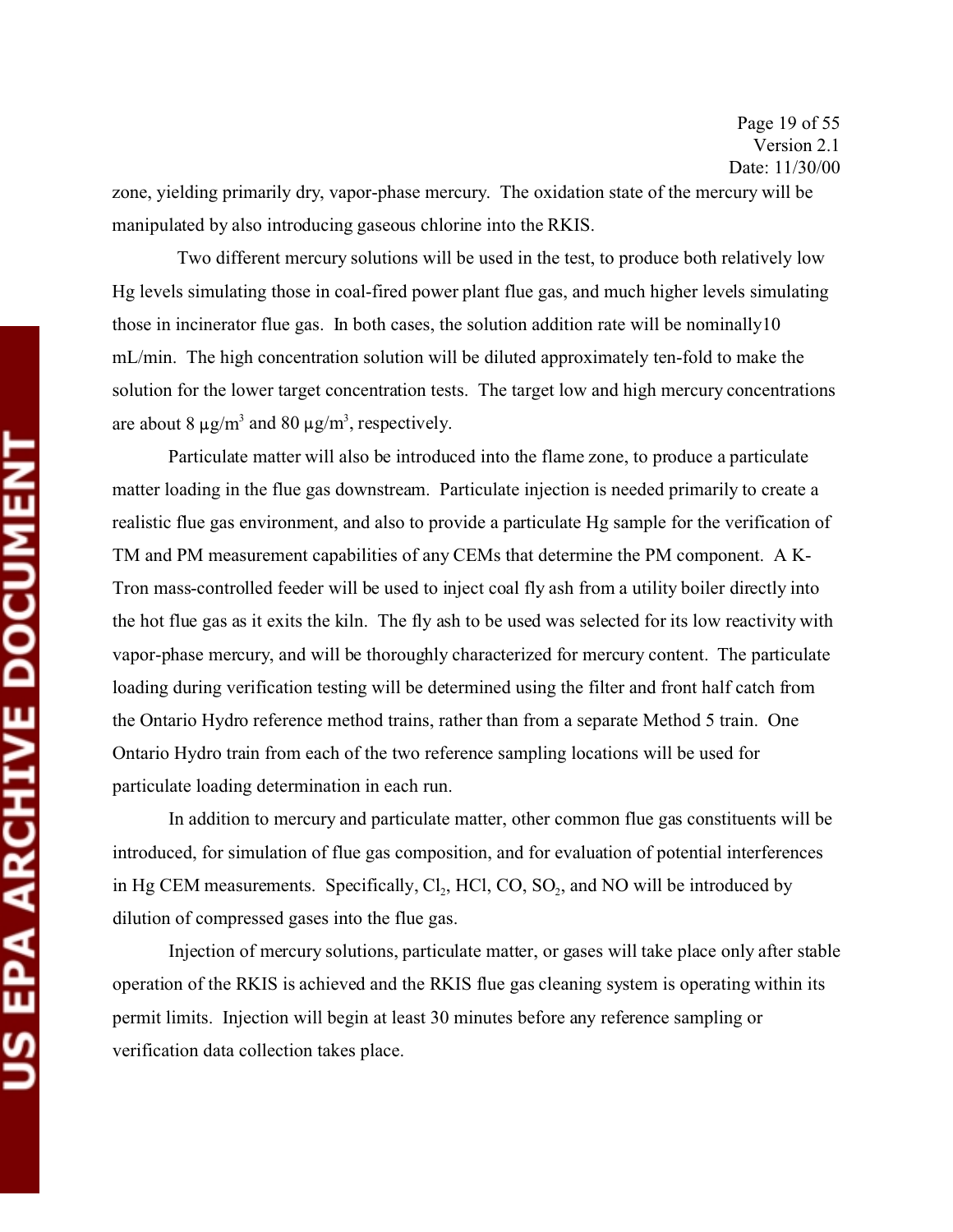#### **4.0 EXPERIMENTAL DESIGN**

#### **4.1 General Design**

The verification test described in this test/QA plan will be conducted over about a threeweek period, at the RKIS facility. The first week will be spent installing the commercial CEMs at the RKIS, and conducting a shakedown run of all systems before the verification effort begins. Testing will not begin until all the reference method equipment and RKIS facilities are fully operational. Similarly, it is desirable that all the commercial CEMs be fully operational, to participate in the verification test. However, to avoid delaying the start of the testing, it will be required that all participating CEMs arrive at the facility by a specified day, and be ready to begin testing within one week after arrival, or when the RKIS facility itself is fully ready, whichever is later. CEMs which are not operational at that time may join the testing process once they come on line.

The two weeks of testing will follow immediately after the setup/shakedown period. A similar test schedule will be followed in each of the two weeks, but the Hg levels and the levels of other flue gas constituents will be different in the two weeks. Verification will involve comparisons of the CEM results with those from a time-integrated reference method (the Ontario Hydro Method),<sup>(4)</sup> as well as challenges with interferences and with  $Hg^{\circ}$  compressed gas standards. In general, different test activities will be conducted on different days, but certain test procedures will take place on every test day. All participating CEMs, and the reference method sampling trains, will sample flue gas at the same time from the RKIS duct. However, it will not be possible to co-locate the sampling points of all the CEMs. Tests at the RKIS facility have shown that Hg concentrations are conserved in passage through the duct, so the exact location of individual CEMs is not expected to introduce bias in the verification.<sup>(5)</sup> Reference method samples will be collected at both the upstream and downstream end of the duct in all verification testing, to document the mercury levels and mercury speciation.

The performance parameters to be verified and the procedures with which they will be tested are summarized below: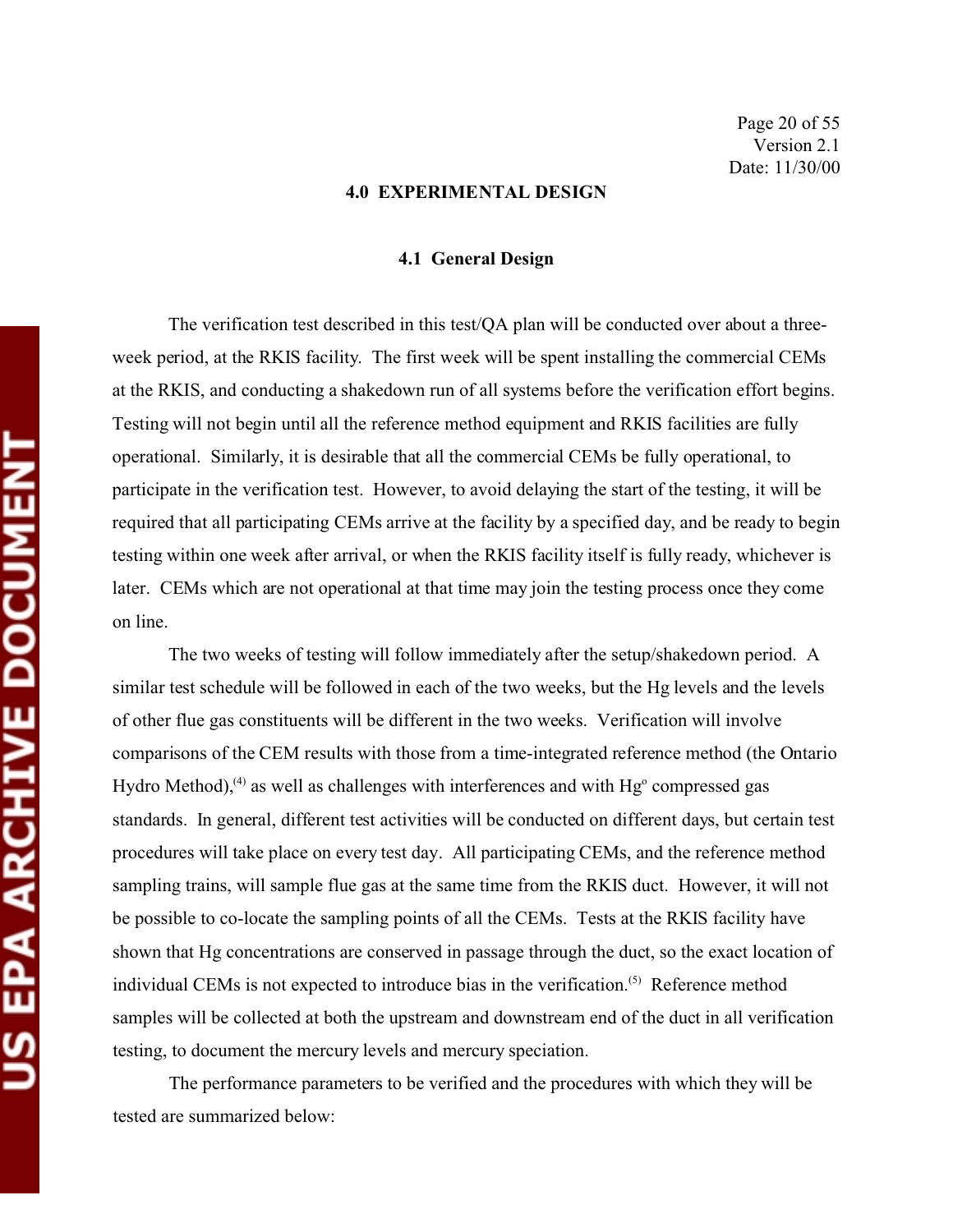- Relative accuracy by comparison to reference method results on flue gas samples;
- Correlation with reference method results;
- Precision by repeated readings under stable conditions;
- Calibration drift/zero drift by sampling of Hg<sup>o</sup> standard gas or zero gas;
- Sampling system bias by sampling of Hg<sup>o</sup> standard gas both through the CEM's sampling probe and at the CEM's mercury analyzer;
- Interferences by addition of potential interferants to the flue gas;
- Response time by observation of instrument response with standard/zero gases;
- Setup/Maintenance Needs by observation of installation and maintenance efforts;
- Data Completeness by the fraction of the verification test completed.

Throughout the verification test, each CEM undergoing testing will be operated by the CEM vendor's own staff. However, the intent of the testing is for the CEM to operate continuously in a manner simulating operation at a combustion facility. **As a result, once the verification test has begun in each week of testing, no adjustment or recalibration will be performed, other than what would be conducted automatically by the CEM in normal unattended operation. Adjustments to the CEM may be made between the first and second weeks of testing.** Repair or maintenance procedures may be carried out at any time, but testing will not be interrupted, and data completeness will be reduced if such activities prevent completion of verification tests.

The schedule and procedures of this verification test are described in more detail in the subsequent sections.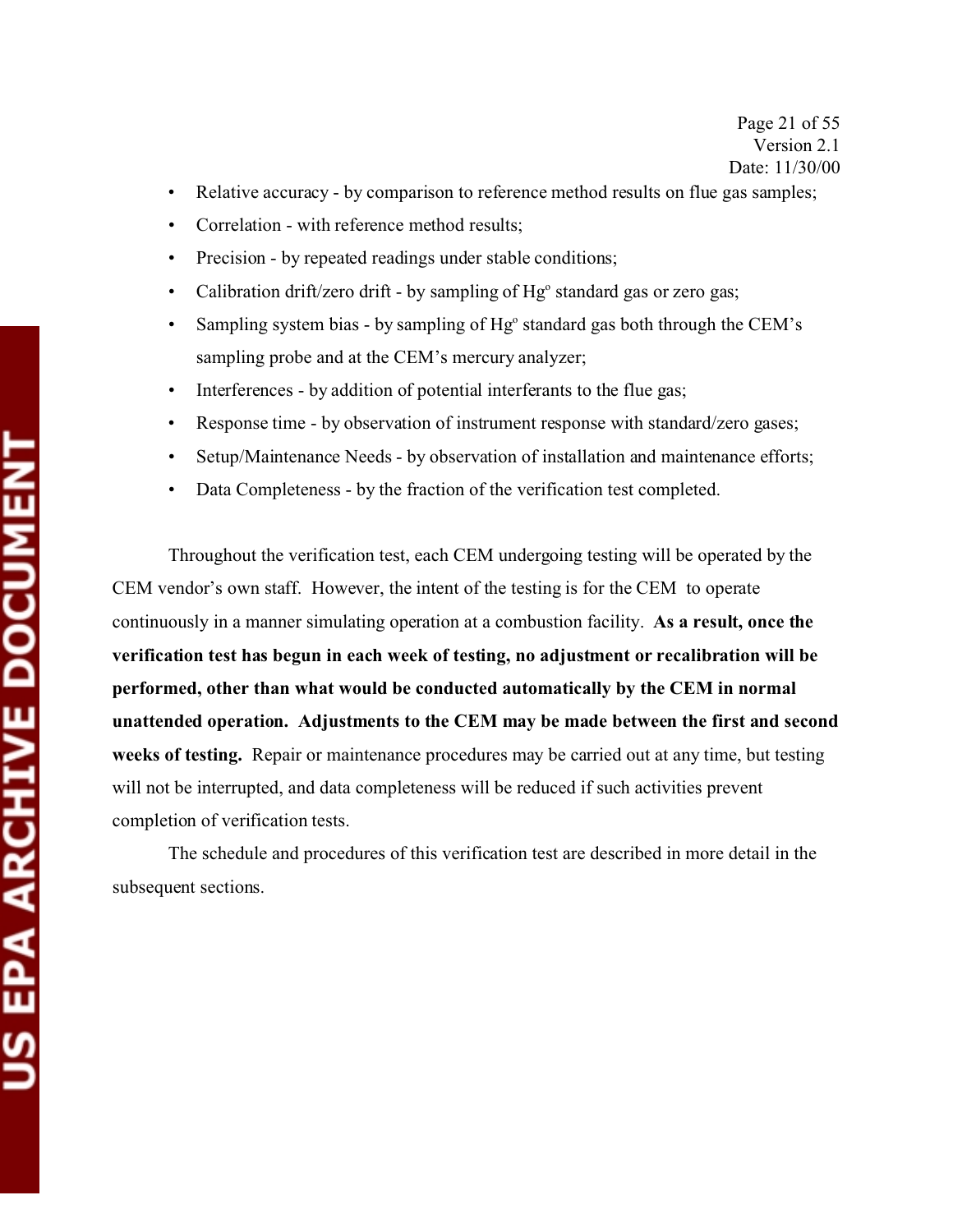#### **4.2 Weekly Schedule**

The Hg CEM testing will follow the weekly schedule shown in Table 4-1. The first four days of the week are scheduled for verification test activities of various kinds, and the fifth day is scheduled to allow for any repeat tests, or completion of items not completed on earlier

| Day       | <b>AM/PM</b> | <b>Test Activity (Performance Parameter)</b>                                                                                   |
|-----------|--------------|--------------------------------------------------------------------------------------------------------------------------------|
| Monday    | AM           | Challenge with Hg <sup>o</sup> standard/zero gas (Calibration/Zero Drift)                                                      |
|           | PM           | Flue gas sampling (Relative Accuracy, Correlation, Precision)                                                                  |
| Tuesday   | AM           | Challenge with Hg <sup>o</sup> standard/zero gas (Calibration/Zero Drift)                                                      |
|           | PM           | Flue gas sampling (Relative Accuracy, Correlation, Precision)                                                                  |
| Wednesday | AM           | Challenge with Hg <sup>o</sup> standard/zero gas (Calibration/Zero Drift)                                                      |
|           | PM           | Flue gas sampling (Relative Accuracy, Correlation, Precision)                                                                  |
| Thursday  | AM           | Challenge with Hg <sup>o</sup> standard/zero gas (Calibration/Zero Drift)                                                      |
|           | PM           | Spiking of flue gas (Interferences) <sup>a</sup>                                                                               |
| Friday    | AM           | Challenge with Hg <sup>°</sup> standard/zero gas (Calibration/Zero Drift,<br>Response Time, <sup>a</sup> Sampling System Bias) |
|           | PM           | Low level Hg response; <sup>a</sup> completion or repetition of tests                                                          |
| Saturday  | AM/PM        | Test preparations / Maintenance                                                                                                |
| Seven     |              | Down day - no testing                                                                                                          |

**Table 4-1. Weekly Schedule of Mercury CEM Verification Testing** 

a: Test performed only in the first week of verification testing.

days. A day for maintenance and a scheduled down day complete the week. As Table 4-1 shows, on Monday, Tuesday, and Wednesday of the test week, verification testing will consist of challenging each CEM with zero gas and a Hg° gas standard in the morning, followed by flue gas sampling with both the CEMs and the reference method in the afternoon. As noted above, once the verification test has begun on Monday, no further adjustment of the CEM will take place until the end of the first week of testing. On Thursday and Friday of the first test week, the same Hg<sup>o</sup>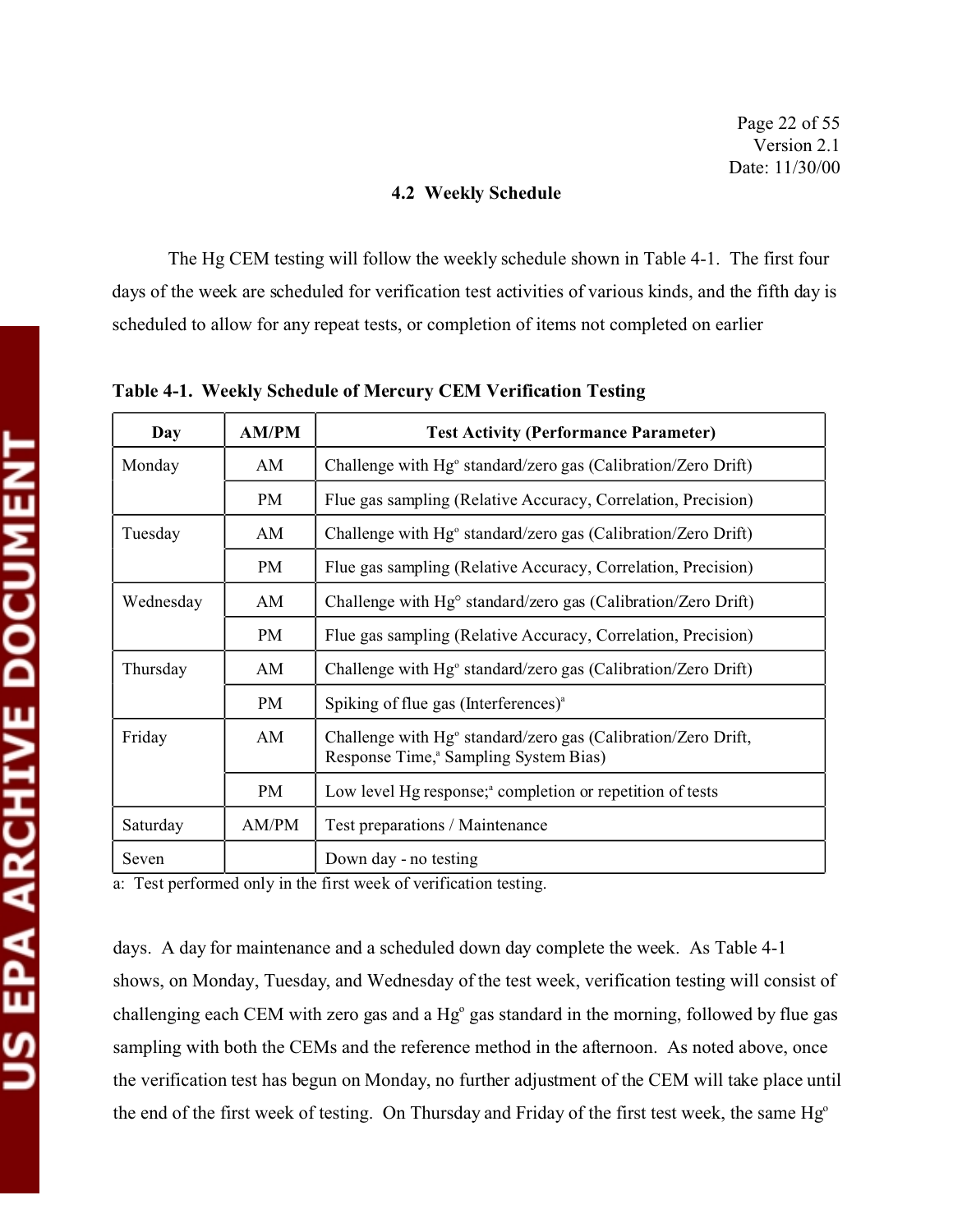Page 23 of 55 Version 2.1 Date: 11/30/00

challenge will be carried out in the morning, resulting in a series of five successive days for this test. On Friday morning, a sampling system bias test will also be conducted, in which the  $Hg^{\circ}$ standard gas will first be sampled through each CEM's sample interface, and then directly at the CEM's pollutant analyzer. Also on Friday morning, the response time of the CEMs will be tested, using the Hg° standard gas. The afternoon of Thursday will be devoted to testing of interferences in the flue gas matrix, and part of the afternoon of Friday will be used to perform a qualitative test of the CEMs' ability to monitor Hg at levels below 5  $\mu$ g/m<sup>3</sup>. The rest of Friday afternoon will be available to repeat tests from earlier days, and to address any unforseen problems or opportunities in sampling. Saturday of the first week will be used to prepare for the next week of testing, or to maintain the RKIS or other systems.

The second week of verification testing will be similar to the first, except that the interference, response time, and low level Hg tests will not be performed. As a result, testing activities in the second week will be completed by Thursday. This schedule allows ample time for completion or repetition of any test activities.

The interference testing will be conducted by establishing a stable mercury addition to the RKIS combustion zone, and then monitoring that Hg level continuously with the CEMs while adding other flue gas constituents one at a time or together. The effect of the interferants will be assessed by comparing the CEM response with only Hg added, to the response when Hg and one or more interferants are added. The Hg level used in this test will be the  $8 \mu g/m^3$  level to be used in the first week of verification testing. The interferant levels used will be relatively high values to assure a definite conclusion about the presence or absence of an interference.

#### **4.3 Test Conditions**

Table 4-2 shows the approximate levels of mercury and other constituents that will be prepared in the flue gas stream, for each of the two weeks of testing. Conditions for the first week are intended to approximate those in a coal-fired power plant, and in the second week those in a municipal waste incinerator. The order of these two test conditions is chosen so that the lower mercury concentration is used first, to avoid contaminating the RKIS during testing. The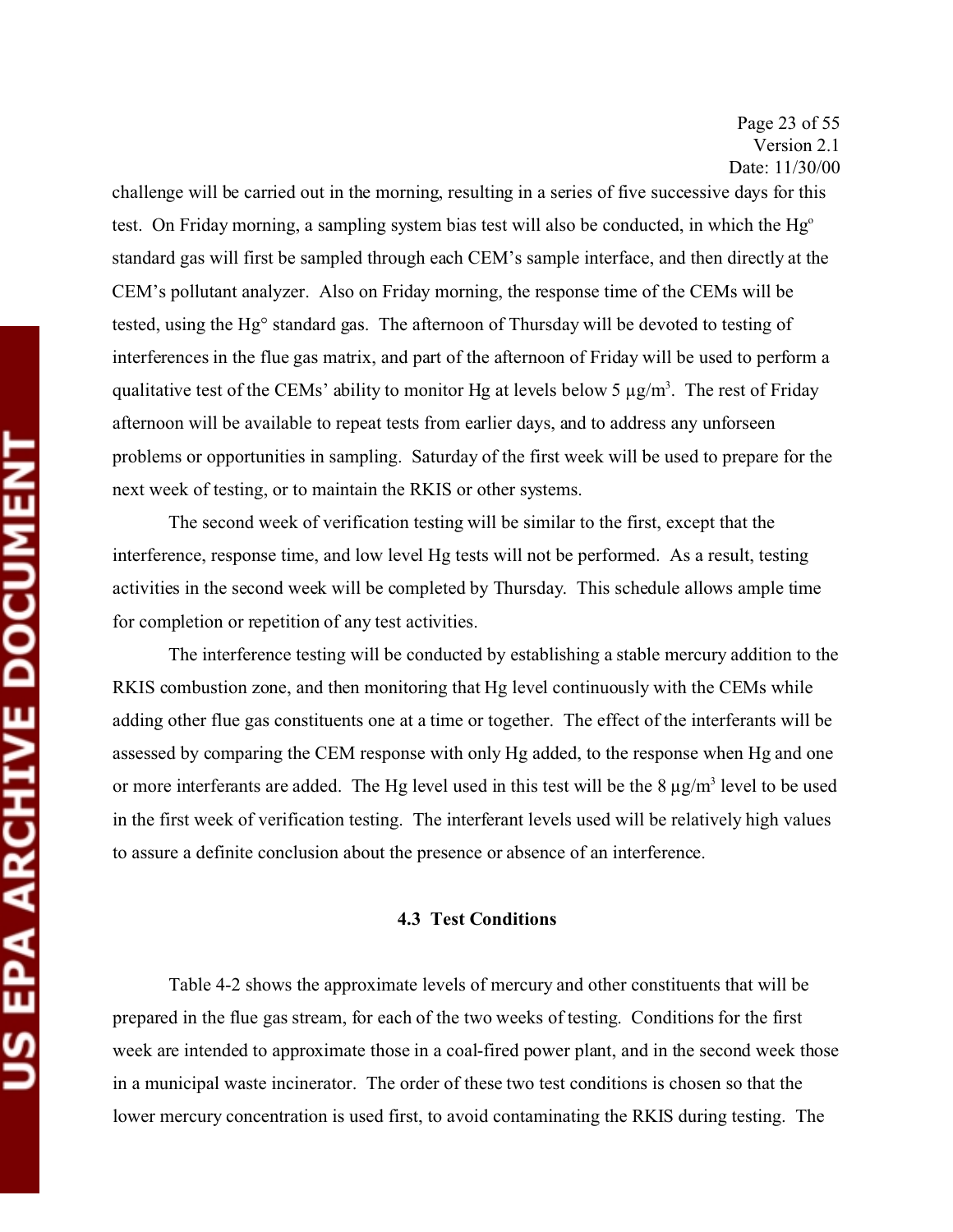approximate levels shown in Table 4-1 will be maintained throughout all periods of Hg addition and reference method sampling. It is expected based on past experience at the RKIS that the flue gas levels of all constituents in Table 4-2 will be maintained within10 percent of the target levels shown.

# **Table 4-2. Summary of Flue Gas Constituent Concentrations Planned for Use in Verification Testing**

| Test Week | $Hg(\mu g/m^3)$ | $SO2$ (ppm) | $NO_{x}$ (ppm) <sup>a</sup> | $HCl (ppm)^b$ | Particulate $(mg/m3)$ |
|-----------|-----------------|-------------|-----------------------------|---------------|-----------------------|
| One       |                 | 1000        | 250                         |               | 30                    |
| Two       | 80              | 50          | 50ء                         | 100           | 30                    |

a Produced by injection of NO.

<sup>b</sup> Produced by injection of stoichiometrically equivalent levels of  $Cl_2$ .

In all cases when reference method data are being taken, the introduction of the indicated constituents will be held constant throughout the entire sampling period. The intent of this approach is to allow comparisons of CEM data to reference method data under constant conditions. Higher levels of flue gas constituents will be used in the interference testing, as described in the next section.

#### **4.4 Test Procedures**

The RKIS will be operated continuously during the entire test period, and will not be shut down overnight. Such continuous operation is intended to minimize the potential for retention and subsequent release of mercury by the refractory or other components of the RKIS. The Hg CEMs undergoing verification will be located at ports 5, 6, and 7 of the RKIS (see Figure 2). Locations indicated as RM1 and RM2 in Figure 2 are reserved for reference method sampling, which will be performed by contractor staff. The sampling ports will be assigned so that no CEM is affected by the operation of any other CEM upstream.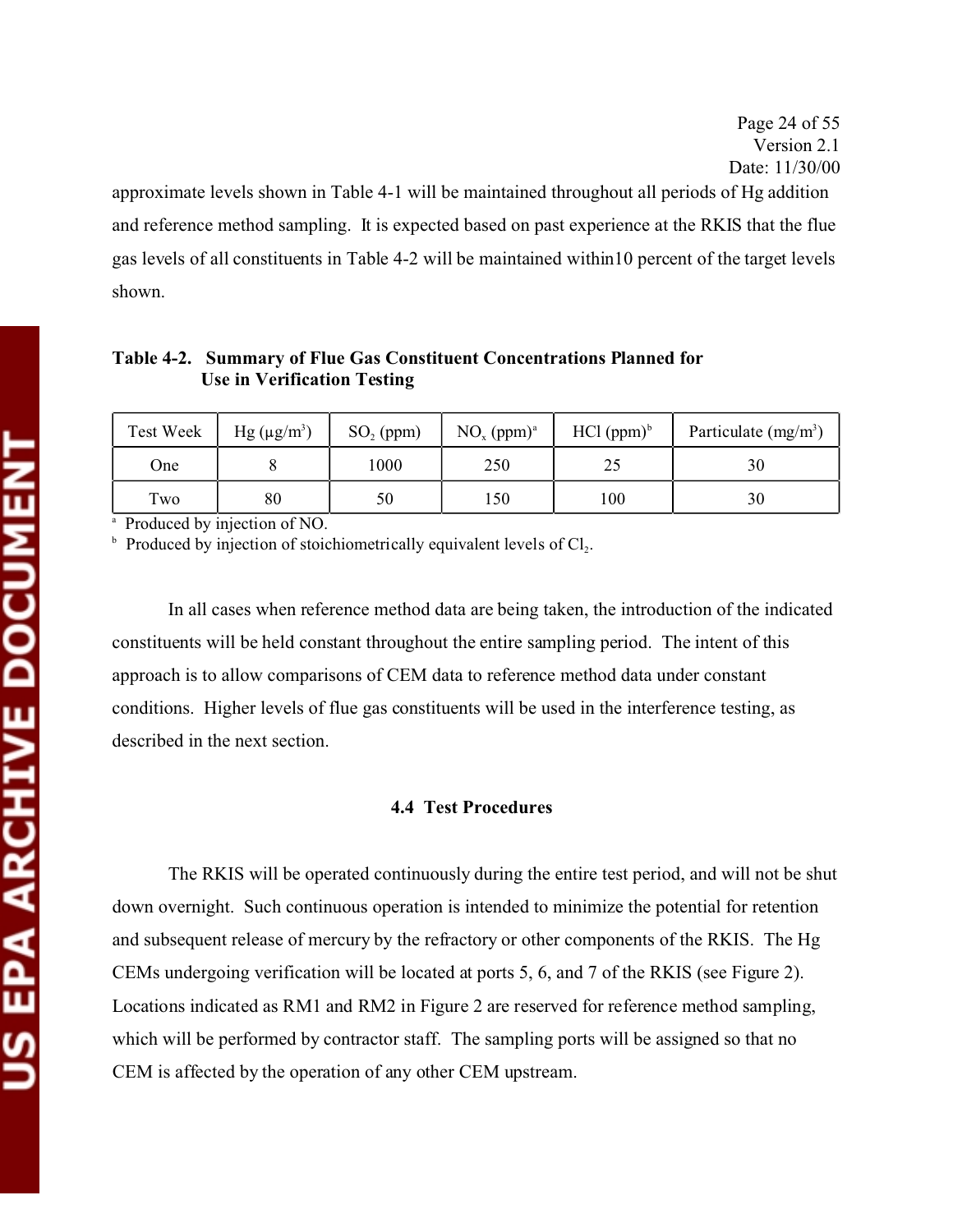Page 25 of 55 Version 2.1 Date: 11/30/00

At the beginning of each test day the CEMs undergoing testing will be supplied (one at a time) with zero gas and then with a commercial compressed gas standard containing elemental mercury. The response to each gas will be recorded on each test day to assess the zero and calibration drift of the CEMs. In this test, the mercury standard will be used solely as a stable, clean sample matrix, not as an absolute mercury standard. On one test day in the first week of testing, the rise and fall times of the CEMs will be determined by recording their readings as the Hg<sup>o</sup> gas is first turned on, and later turned off. Also on one day in each week of testing, the Hg<sup>o</sup> standard gas will be delivered first directly to the CEM's mercury analyzer, and then through the CEM's sample interface, to assess bias introduced by the interface itself.

During performance of the drift checks, the reference method sampling trains will be assembled and leak checked, and the RKIS combustion gas CEMs will be calibrated in accordance with facility standard operating procedures. At this time, the RKIS operation will be stabilized at the desired incineration conditions firing natural gas. After stable RKIS operation is achieved (as indicated by readings of  $O_2$ , temperature, and gaseous emissions (e.g., CO, NO<sub>x</sub>)), injection of mercury spike solution to give the day's target flue gas concentration will be initiated. Mercury solution will be fed to the RKIS for at least 30 min before reference method sample initiation. The addition of the other flue gas constituents will follow this same procedure. The mercury CEMs will begin recording data as soon as they are brought on-line. However, the reference method sampling will start no sooner than a time previously agreed upon with the CEM vendors. The CEM vendors will be given at least 15 minutes notice prior to initiation of reference method sampling.

The number of reference method samples collected will depend on the target mercury concentration. The reference method sampling time will be approximately three hours with the low Hg levels present in the first week of testing, and approximately one hour with the higher Hg levels in the second week. This duration of sampling will allow two reference method samples per day (6 per week) in the first week of testing, and three per day (9 per week) in the second week. During verification testing, sampling will be conducted simultaneously with four trains of the OH method, two each at the upstream and the downstream end of the RKIS duct. Thus each of the two or three measurement periods during a test day will provide four OH results for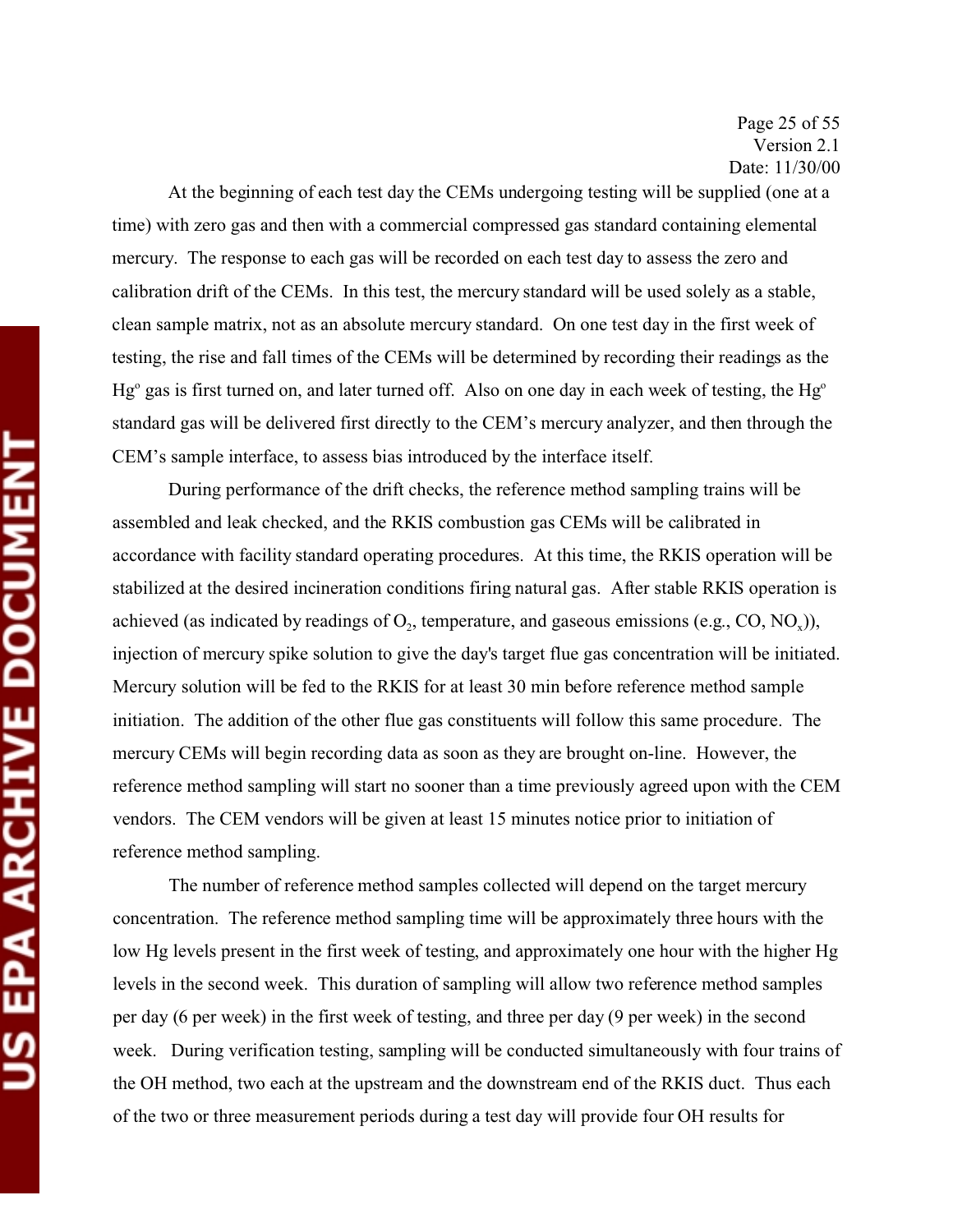Page 26 of 55 Version 2.1 Date: 11/30/00

comparison to the CEM data. To ensure that the reference method and CEM data sets are indeed parallel and comparable for each period, the CEM vendors will be notified of the start and stop times of each reference method period, so they can report average analyte concentrations that correspond directly to the reference method measurement period.

The OH sampling trains will sample isokinetically from a single point in the center of the RKIS duct (i.e., no traversing because of the small size of the duct). The CEMs undergoing testing will also sample at a single point in the center of the duct, non-isokinetically. Each CEM will operate with a simple stainless steel probe, and a heated filter and heated transfer line that mimic those used with the OH trains. The temperature of the heated filters will be approximately 250°F, sufficient to keep the sample gas above its dew point; no attempt will be made to maintain the sample gas at its stack temperature. An EPA Method 2 traverse will be done at each reference sampling location before OH sampling, and again after OH sampling. The pre-run traverse will be used to set the isokinetic sampling rate. The average of the pre- and postsampling traverses will be used for final calculations.

The chemical analysis of recovered sample fractions from OH method trains will be conducted by contractor staff, using contracted laboratory facilities currently used for mercury research studies at the RKIS. Sample handling, analysis, and all associated QA/QC activities will conform to the requirements of the OH method.<sup> $(4)$ </sup> Samples will be recovered from the OH trains within about two hours after sample collection, and delivered to the analytical laboratory within 48 hours of sample collection. Samples will be stored under refrigeration until transfer to the analytical laboratory. Unique sample identification numbers will be implemented so that final data used for verification can be traced back through the analytical process to the original sample. Field blank samples will also be recovered from one blank sampling train on each day that OH method samples are collected. Before sample recovery, that blank train will be transported to the upstream or downstream sampling location at the RKIS on alternate days. Care will be taken that the blank train is selected at random from the prepared trains, so that different trains are used as the blank on different days.

The daily schedule for the first three test days (Monday to Wednesday in Table 4-1) is illustrated in Figure 3. That figure shows the schedule for a day in the first week of testing when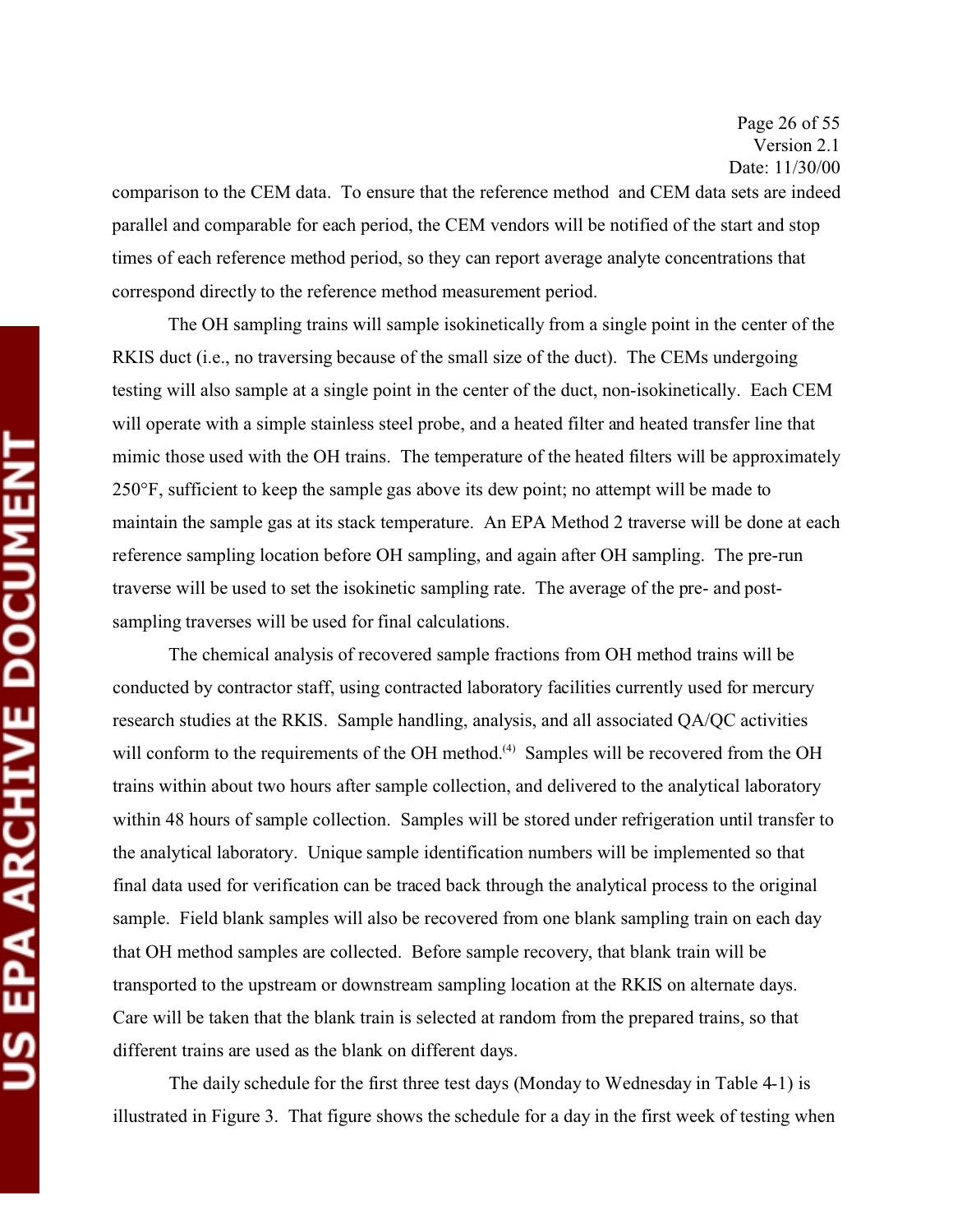Page 27 of 55 Version 2.1 Date: 11/30/00

two 3-hour Ontario Hydro runs are conducted. In the second week, three 1-hour runs will be conducted each day. The test day begins with a challenge of each CEM using zero gas and a commercial standard gas of Hg°. Two different standard cylinders will be used, of equal concentrations. One group of the CEMs undergoing testing will always be tested with Hg° standard cylinder #1, and the remaining CEMs will be challenged with Hg° standard cylinder #2. The two groups of CEMs will be chosen so that standard gas consumption by the two groups is approximately equal. This parallel approach will allow testing with the Hg° standards to proceed efficiently, while assuring that sufficient Hg° standard gas is available to complete the week of testing.

Following the completion of the  $Hg^{\circ}$  standard gas test, introduction of Hg, SO<sub>2</sub>, particulate matter, etc., to the RKIS will begin. As shown in Figure 3, introduction of these species into the RKIS will begin at least 30 minutes before the start of the first OH run, and will continue until the last OH run is completed. The flue gas composition will be maintained in this period at the levels shown in Table 4-2.

The daily schedule of the test day on which interference tests are done (Thursday in Table 4-1) is shown in Figure 4. The same Hg° standard gas challenges will be done in the morning as described above in the context of Figure 3. Then a stable Hg level will be introduced into the RKIS, and the response of the CEMs being tested will be allowed to stabilize. Then each of several potential interferants will also be introduced into the RKIS duct, one at a time for periods of at least one-half hour. The interferant gases and the levels to be introduced in this test are listed in Table 4-3. After the last individual interferant  $(Cl_2)$  has been tested alone, the Cl<sub>2</sub> addition will be continued, and the NO addition will be resumed, to assess whether the combination of  $NO<sub>x</sub>$  and  $Cl<sub>2</sub>$  produces an interference. Subsequently, the other gases (SO<sub>2</sub>, CO<sub>2</sub>, HCl) will also be injected, to produce a mixture of all five interferants at the concentrations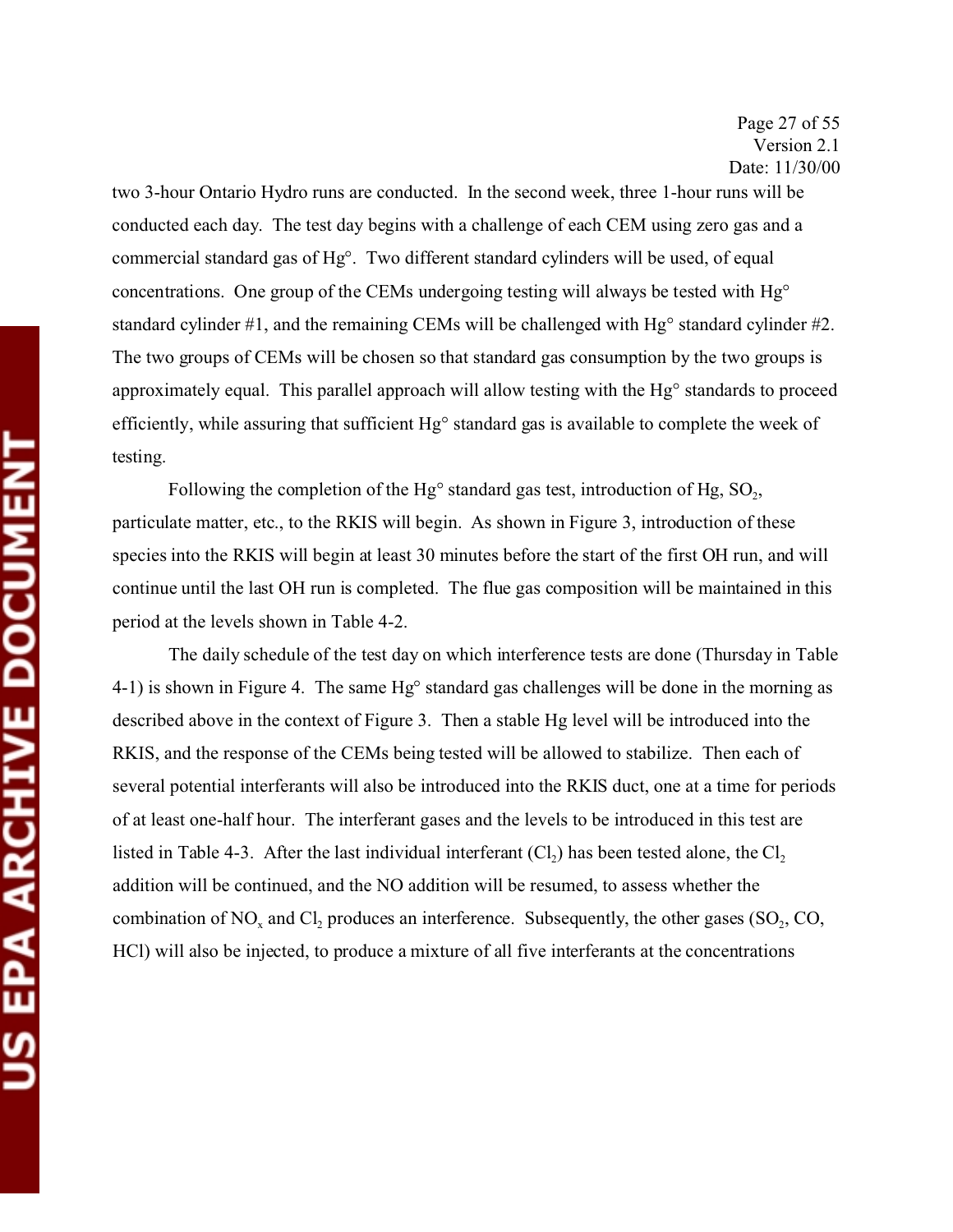



**Figure 3. Schedule of Verification Test Day with Ontario Hydro Sampling**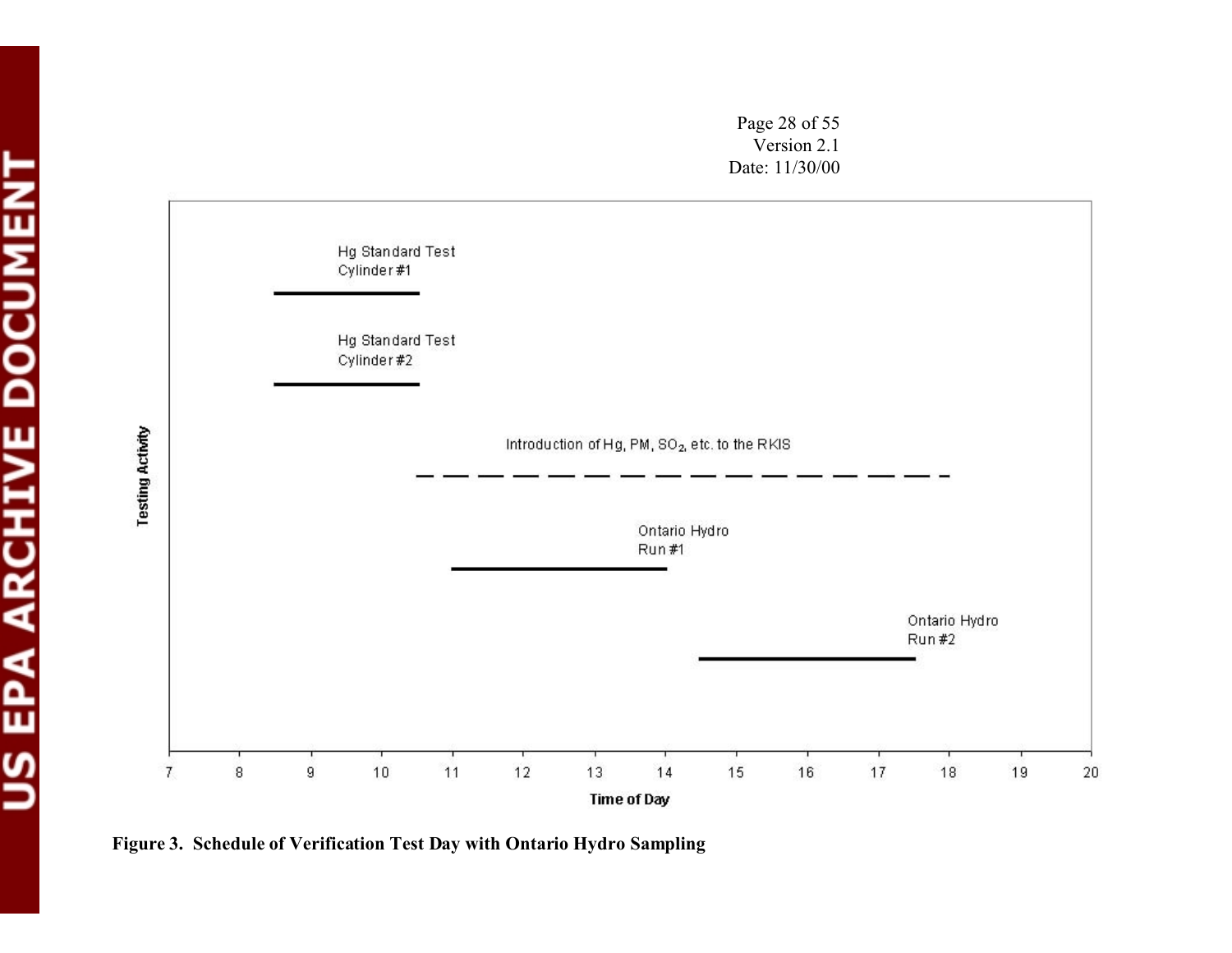Page 29 of 55 Version 2.1 Date: 11/30/00



**Figure 4. Schedule of Interference Test Day**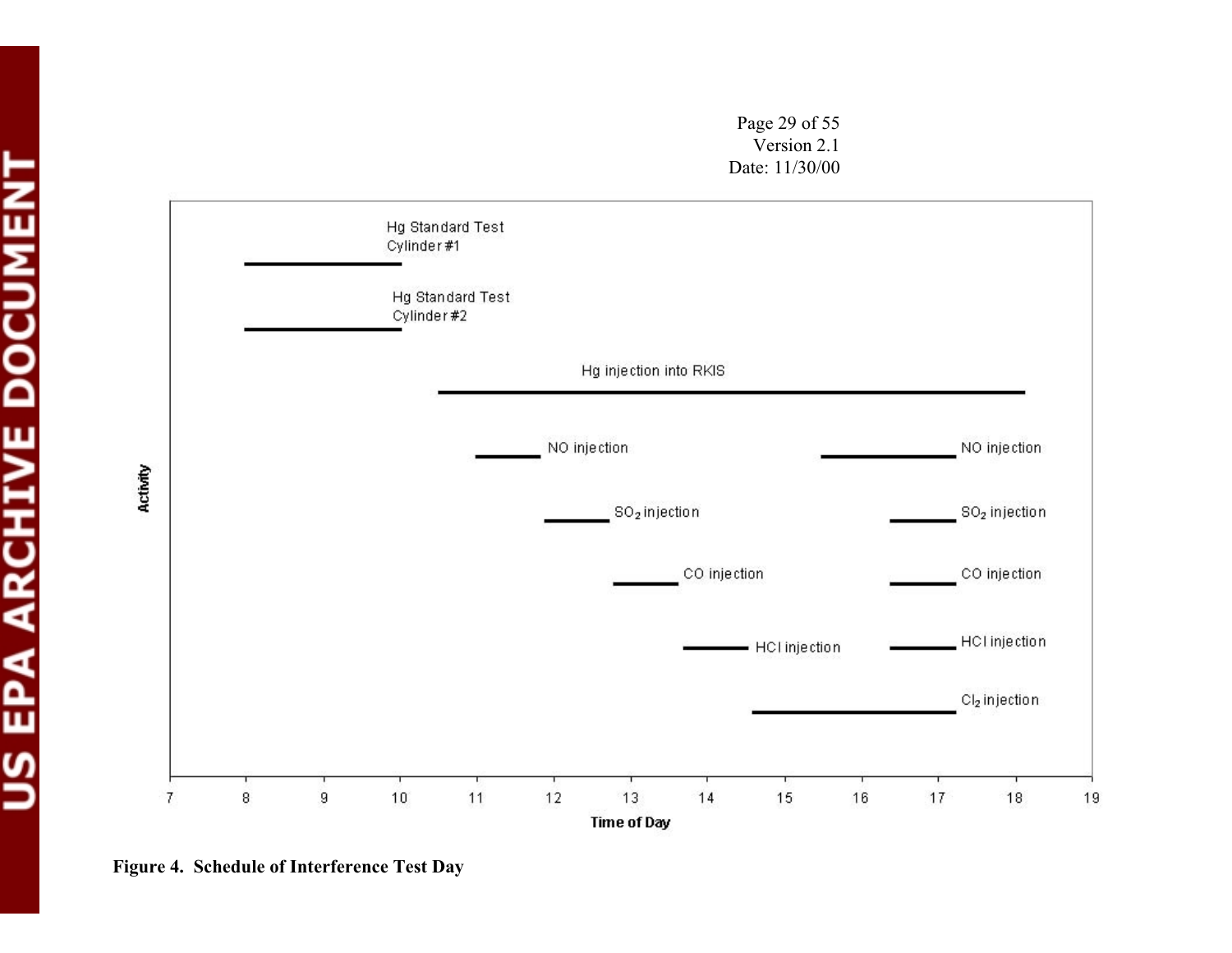| Interferant         | Concentration |
|---------------------|---------------|
| $NOx$ (NO addition) | $500$ ppm     |
| SO <sub>2</sub>     | $2000$ ppm    |
|                     | $500$ ppm     |
| <b>HCl</b>          | $250$ ppm     |
|                     | $10$ ppm      |

# **Table 4-3. Interferant Gases and Concentrations to Be Used in Interference Testing**

shown in Table 4-3. Finally, all the interferants will be shut off, and measurements will be made again with only the Hg injection taking place. Throughout the test, the Hg injection will be held constant, and the Hg CEM responses in the presence of interferants will be compared to those with only Hg injected into the RKIS.

A final test will assess qualitatively the ability of the Hg CEMs to measure Hg levels below 5  $\mu$ g/m<sup>3</sup>. This test will be conducted on Friday of the first test week (Table 4-1), by starting with no Hg injection, then establishing a  $1 \mu g/m^3$  Hg level, and then increasing the Hg concentration in successive steps of two, i.e., to 2  $\mu$ g/m<sup>3</sup>, then to 4  $\mu$ g/m<sup>3</sup>, then to 8  $\mu$ g/m<sup>3</sup>. The Ontario Hydro method does not provide good precision at these low levels, so no absolute comparison of methods will be made. However, the rate of introduction of Hg to the RKIS can be easily and accurately changed, and provides a valuable test of Hg detection. This test will be conducted after an overnight period in which no Hg has been introduced into the RKIS, assuring that background Hg levels are as low as possible prior to injecting Hg. Figure 5 shows the daily schedule of activities for this test procedure. The response of each CEM with varying levels of Hg addition will be compared to that with no Hg addition, and the lowest Hg level producing a positive response will be reported. The remainder of the test day after completion of the low level Hg test will be used to repeat or finish other test activities as necessary, as indicated in Table 4-1.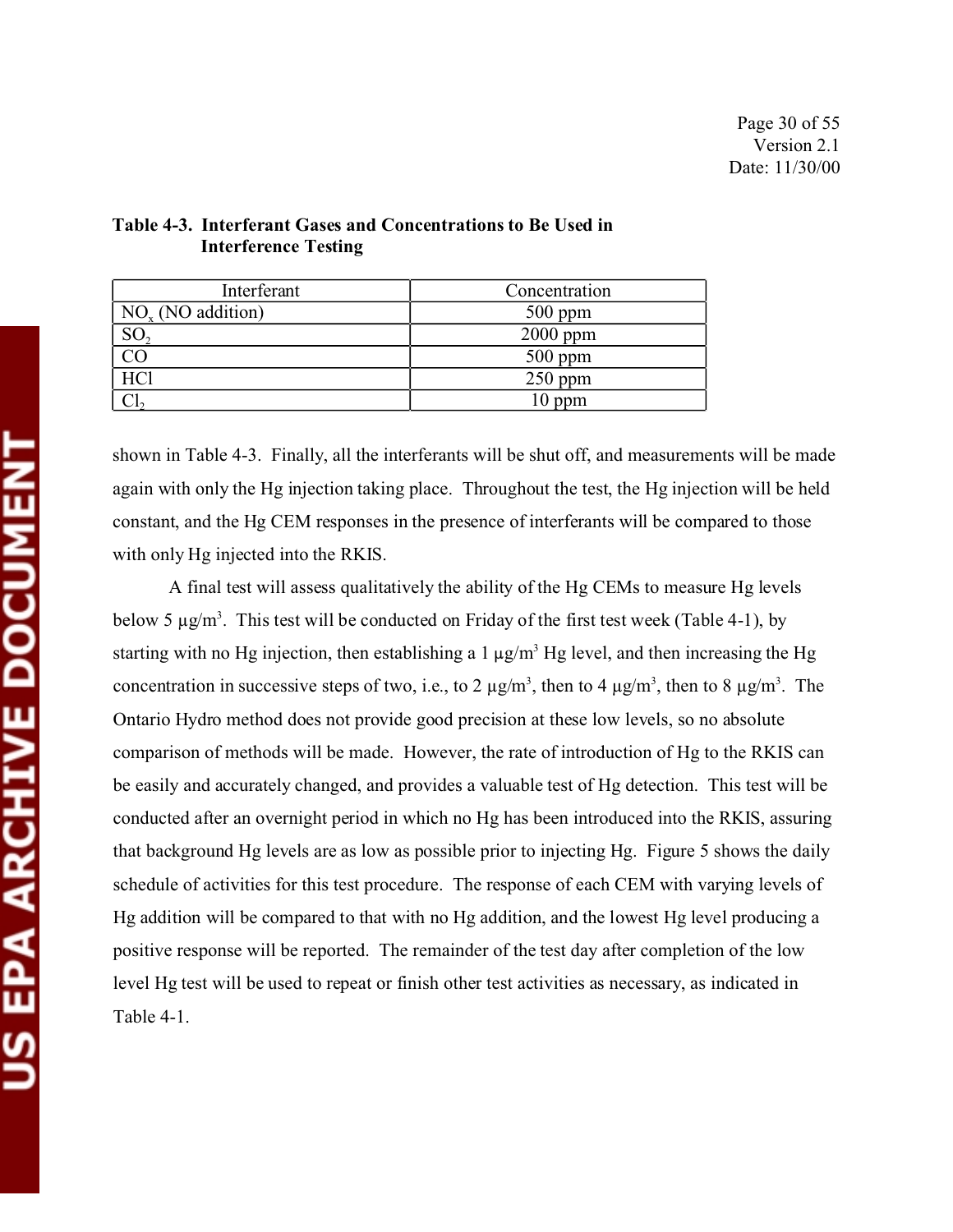Page 31 of 55 Version 2.1 Date: 11/30/00



**Figure 5. Schedule for Low-Level Hg Detection Test**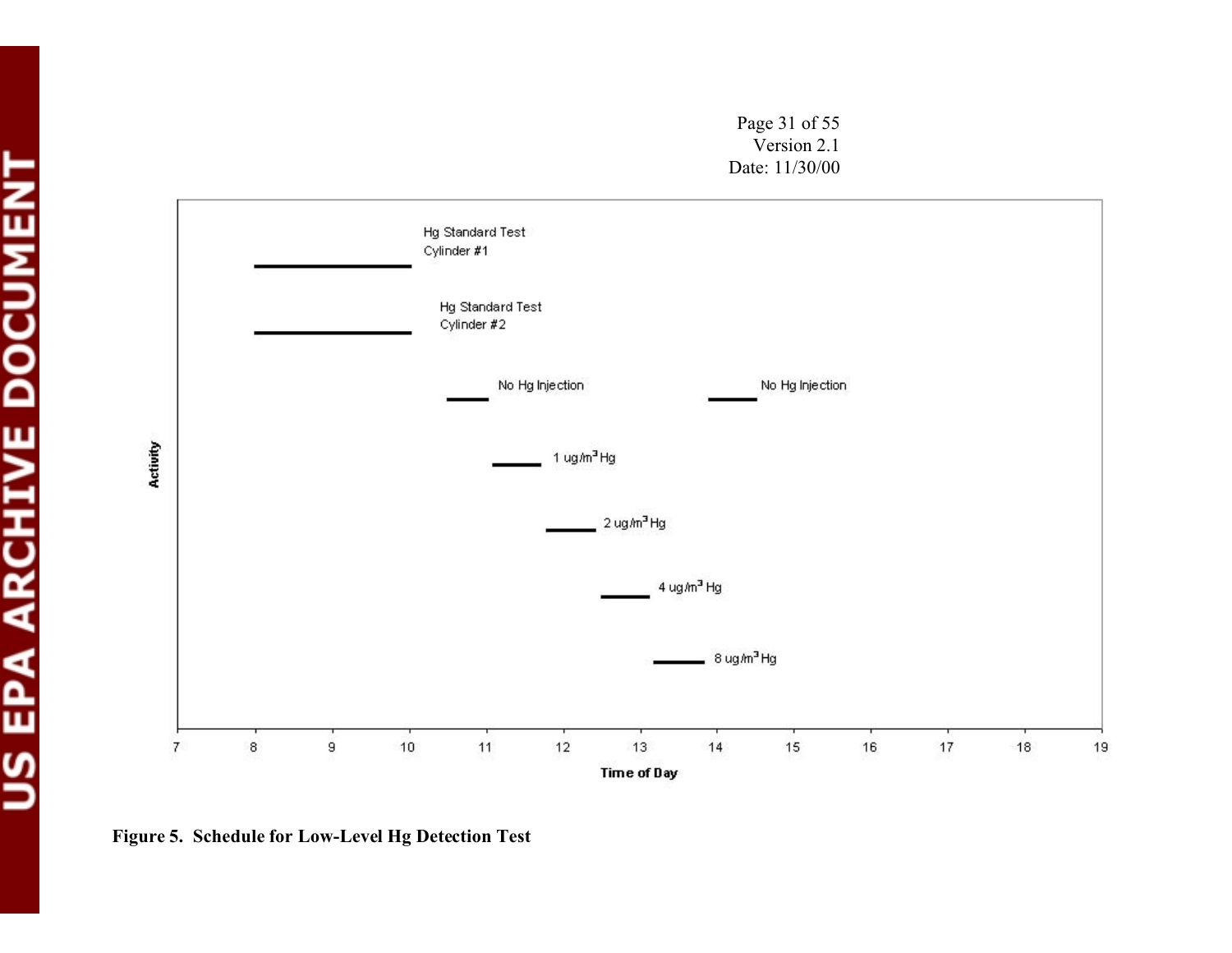#### **4.5 Data Comparisons**

This section describes how the reference and CEM data will be used and compared to quantify the performance of the CEMs. Table 4-4 summarizes the data that will be used for the verification comparisons.

Relative accuracy will be verified by comparing the CEM results against the reference results, for each parameter that the CEM measures. That is, if the CEM measures only total vapor-phase mercury, then only the TVM results from the Ontario Hydro method will be used for verification. However, if the CEM also measures oxidized, elemental, or particulate mercury, then those results from the Ontario Hydro method will also be used for verification. A total of 15 Ontario Hydro sampling runs is planned in the verification test (6 with lower Hg levels, and 9 with higher Hg levels), with four Ontario Hydro sampling trains operating simultaneously in each period. Thus a total of 60 Ontario Hydro samples will be used to evaluate relative accuracy.

The purpose of sampling with dual Ontario Hydro trains at both reference sampling locations is to assess the variability of the reference method results that are the basis for the CEM verification. At the mercury concentrations to be used in this verification, it is expected from previous results that the precision of duplicate Ontario Hydro results will be within about 10 percent. On the basis of those same results, it is expected that day-to-day reproducibility of Hg levels in the RKIS, and upstream-to-downstream uniformity of the mercury levels, will also be within that range. Thus, consistent Hg levels are expected throughout each week of testing. As a result, the entire set of reference method results, not merely those from a single test day, will be considered in screening for reference data quality. The Ontario Hydro results will be reviewed before verification comparisons are made, to identify individual outliers from the full set of reference method results. That is, the Ontario Hydro results will be screened for three factors:

- Precision of results from co-located sampling trains
- Consistency of results with others at the respective sampling location
- Uniformity of upstream and downstream locations.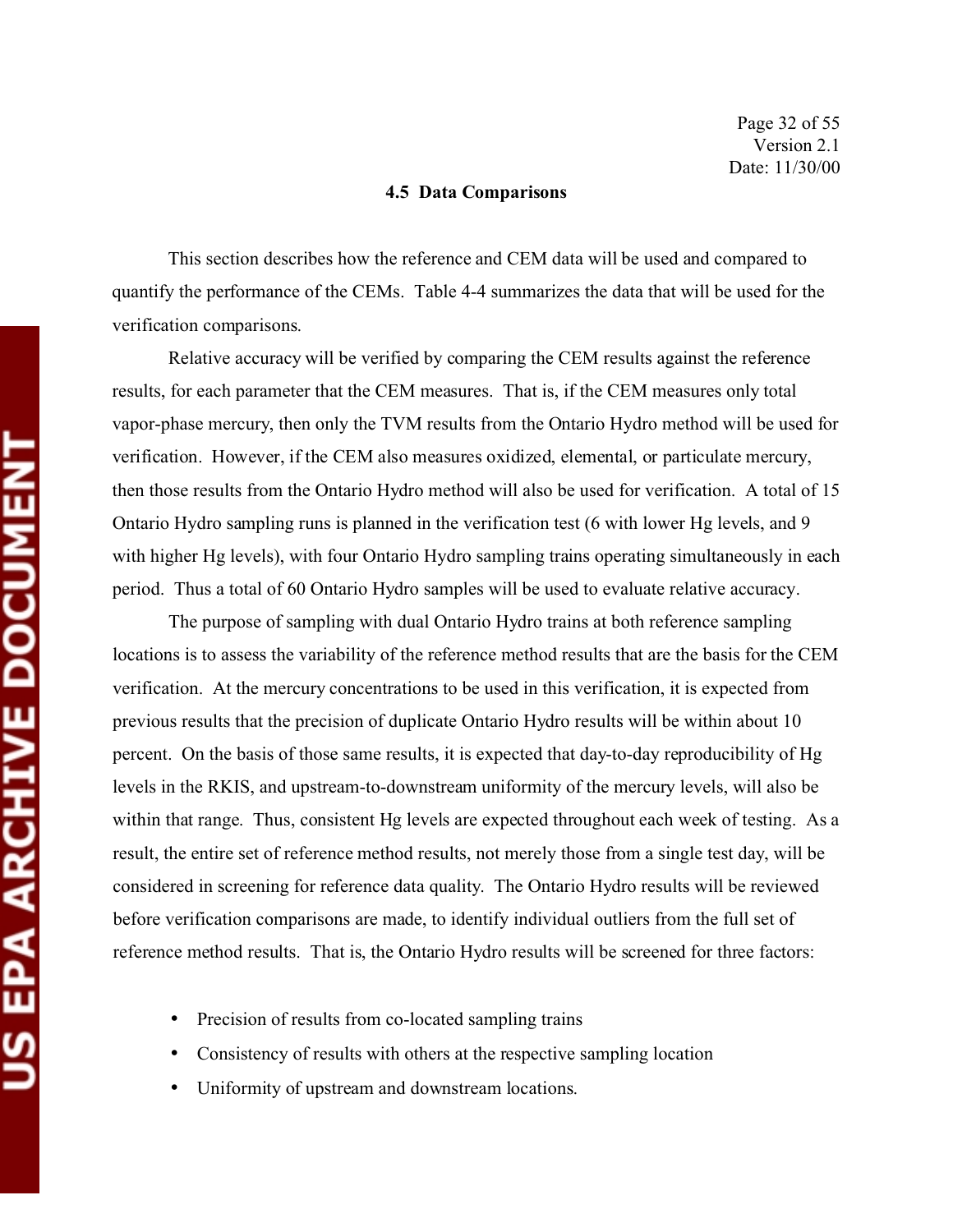| Performance<br>Parameter | Objective                                                                                     | <b>Comparison Based On</b>                                            | <b>Total Number of</b><br><b>Data Points for</b><br>Verification |
|--------------------------|-----------------------------------------------------------------------------------------------|-----------------------------------------------------------------------|------------------------------------------------------------------|
| Accuracy                 | Determine degree of quantitative<br>agreement with reference method                           | Reference method results                                              | 60 <sup>a</sup>                                                  |
| Correlation              | Determine degree of correlation with<br>reference method                                      | Reference method results                                              | 60 <sup>a</sup>                                                  |
| Precision                | Determine repeatability of successive<br>measurements at fixed mercury<br>levels              | Repetitive measurements under<br>constant facility conditions         | $15^{\rm b}$                                                     |
| Cal/Zero Drift           | Determine stability of zero gas and<br>span gas response over successive<br>days              | Zero Gas and Hg° Standard                                             | $q^c$                                                            |
| Sampling<br>System Bias  | Determine effect of the CEM's<br>sample interface on response to zero<br>gas and Hg° standard | Response at analyzer vs.<br>through sample interface                  | 2 <sup>d</sup>                                                   |
| Interferences            | Determine the effect of interferants<br>on response to a constant Hg<br>concentration         | Observation of CEM response<br>with and without added<br>interferants | 7 <sup>e</sup>                                                   |
| Response Time            | Estimate rise and fall times of the<br><b>CEMs</b>                                            | CEM results at start/stop of Hg<br>addition                           | 4 <sup>f</sup>                                                   |
| Low Level Hg<br>Response | Determine ability of CEMs to<br>respond to Hg below 8 $\mu$ g/m <sup>3</sup>                  | Continuous monitoring of<br>varied Hg concentrations                  | 5 <sup>g</sup>                                                   |

# **Table 4-4. Summary of Data to Be Obtained in Mercury CEM Verification Test**

(a) Number of data points refers to total number of Ontario Hydro method sampling runs used for comparison. Each run will provide a value for TM, OM, EM, and PM.

(b) Based on the total number of Ontario Hydro method sampling runs in which repeatability of CEM results will be assessed.

(c) Based on total number of zero/span challenges done in the two weeks of testing.

(d) Based on conducting this test once in each week of testing.

(e) Based on tests for  $SO_2$ ,  $CL_2$ ,  $NO_x$ ,  $CO$ ,  $HCl$ , and mixtures of these species, done in the first week of testing.<br>(f) Based on rise and fall time tests with pure gases, in each of the two weeks of testing.

Based on rise and fall time tests with pure gases, in each of the two weeks of testing.

(g) Based on response to 0, 1, 2, 4, and 8  $\mu$ g/m<sup>3</sup> Hg levels.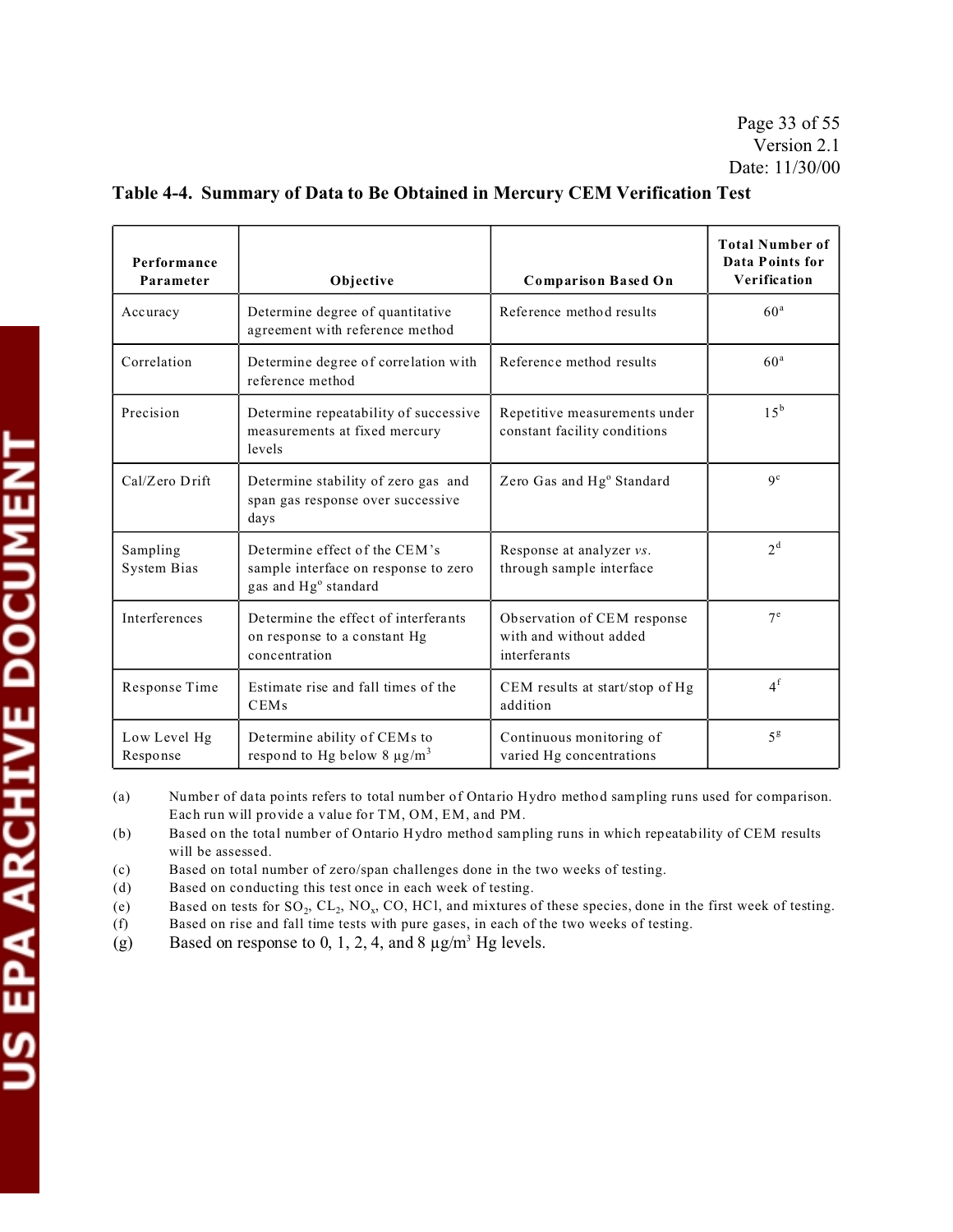Page 34 of 55 Version 2.1 Date: 11/30/00

Ontario Hydro test results which are identified as outliers on any of these criteria will be reported, but will not be used for verification. The intent of this approach is to provide a valid set of reference data for verification purposes, while also illustrating the degree of variability of the reference method. Identification of outliers will be based on basic statistical tests such as a t-test comparison of means, or a Q-test evaluation of divergent results. In any case where rejection of a reference result is suggested, effort will be made to find an assignable cause for the divergent result.

Correlation of the CEM with the Ontario Hydro method will be verified using the same data used to assess relative accuracy. Correlation will be calculated for each parameter measured by the CEM (i.e., TVM, EM, OM, etc.).

Precision of the CEMs will be assessed based on the individual measurements performed by each CEM over the duration of each Ontario Hydro method sampling run. For example, if a CEM provides an updated measurement every 5 minutes, then over a one-hour sampling run a total of 12 readings would be obtained. The average and standard deviation of those readings will be calculated to assess precision. This procedure will be applied to all 15 of the Ontario Hydro method sampling intervals.

Calibration and zero drift will be verified based on challenging the CEMs with zero gas and with a compressed gas standard of Hg<sup>o</sup> on each test day in each week of the test. Thus at least nine data points will be used to assess zero drift, and an equal number to assess calibration drift. Note that only the relative stability of the response will be assessed, i.e., the Hg<sup>o</sup> standard will not be used as an absolute calibration standard. The sampling system bias test will be performed once as part of the calibration/zero drift test procedure, in each week of testing.

Interference effects will be assessed by adding potential interferants one at a time during a constant addition of mercury to the RKIS flue gas, and comparing the CEM readings with and without the interferant. This will be done only in the first week of testing (i.e., at the lower mercury level), for the seven individual interferants or combination of interferants described in Section 4.4. Thus a total of seven comparisons will be made of interference effects.

CEM response times will be determined by recording successive CEM readings at times when mercury delivery to the CEM is started or stopped. This procedure will be performed once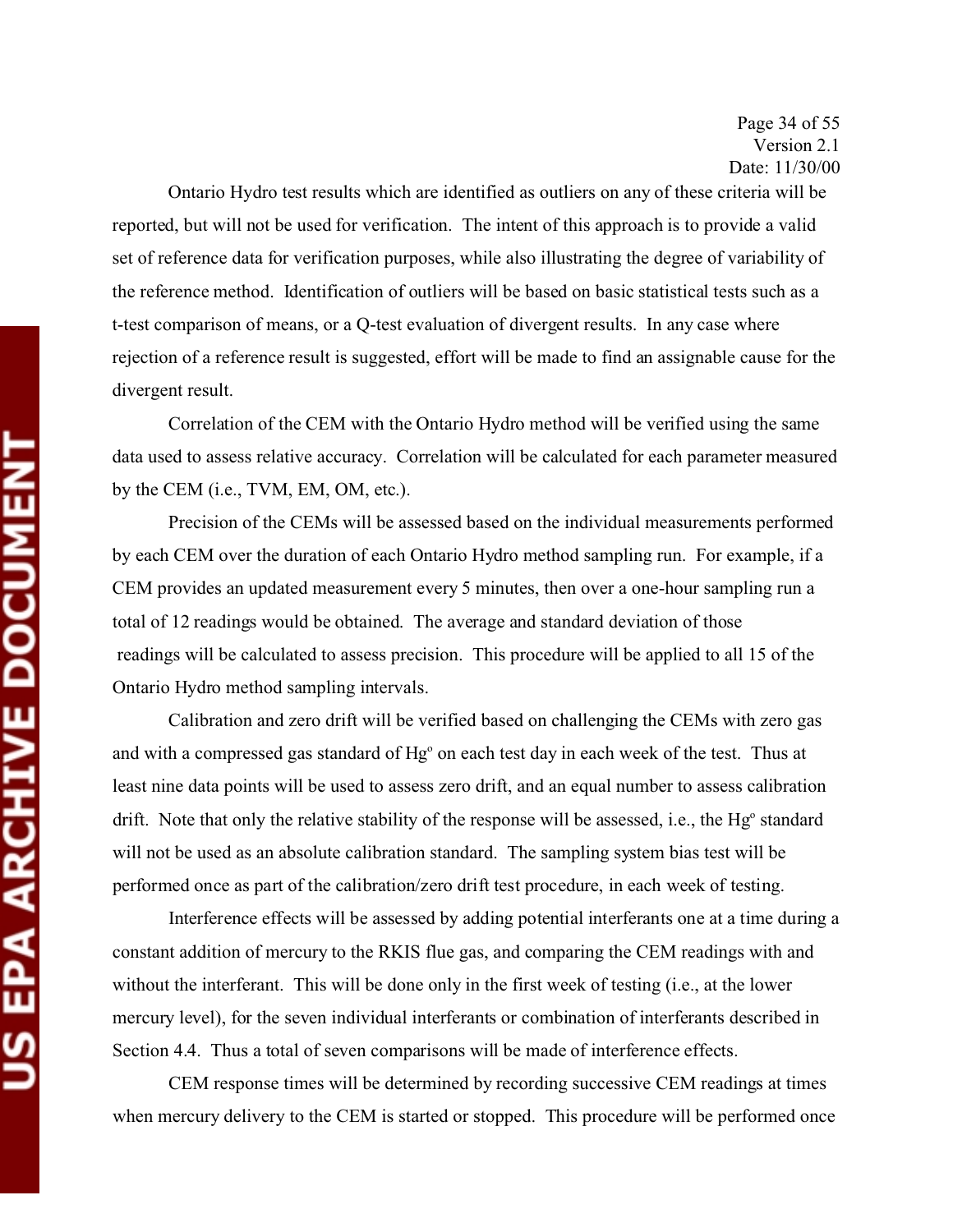in each test week as part of the calibration/zero drift test, using the Hg<sup>o</sup> standard gas. Both rise and fall time will be determined, resulting in two determinations of rise time and two of fall time.

Low level Hg response will be evaluated once in the first test week, by successively reducing the Hg level in the RKIS. The lowest Hg level giving a response above the zero air reading will be reported.

No additional test activities will be required to determine the data completeness achieved by the CEMs. Data completeness will be assessed by comparing the data recovered from each CEM to the amount of data that would be recovered upon completion of all portions of these test procedures.

Setup and maintenance needs will be documented qualitatively, both through observation and through communication with the vendors during the test. Factors to be noted include the frequency of scheduled maintenance activities, the downtime of the CEM, and the number of staff operating or maintaining it during the verification test.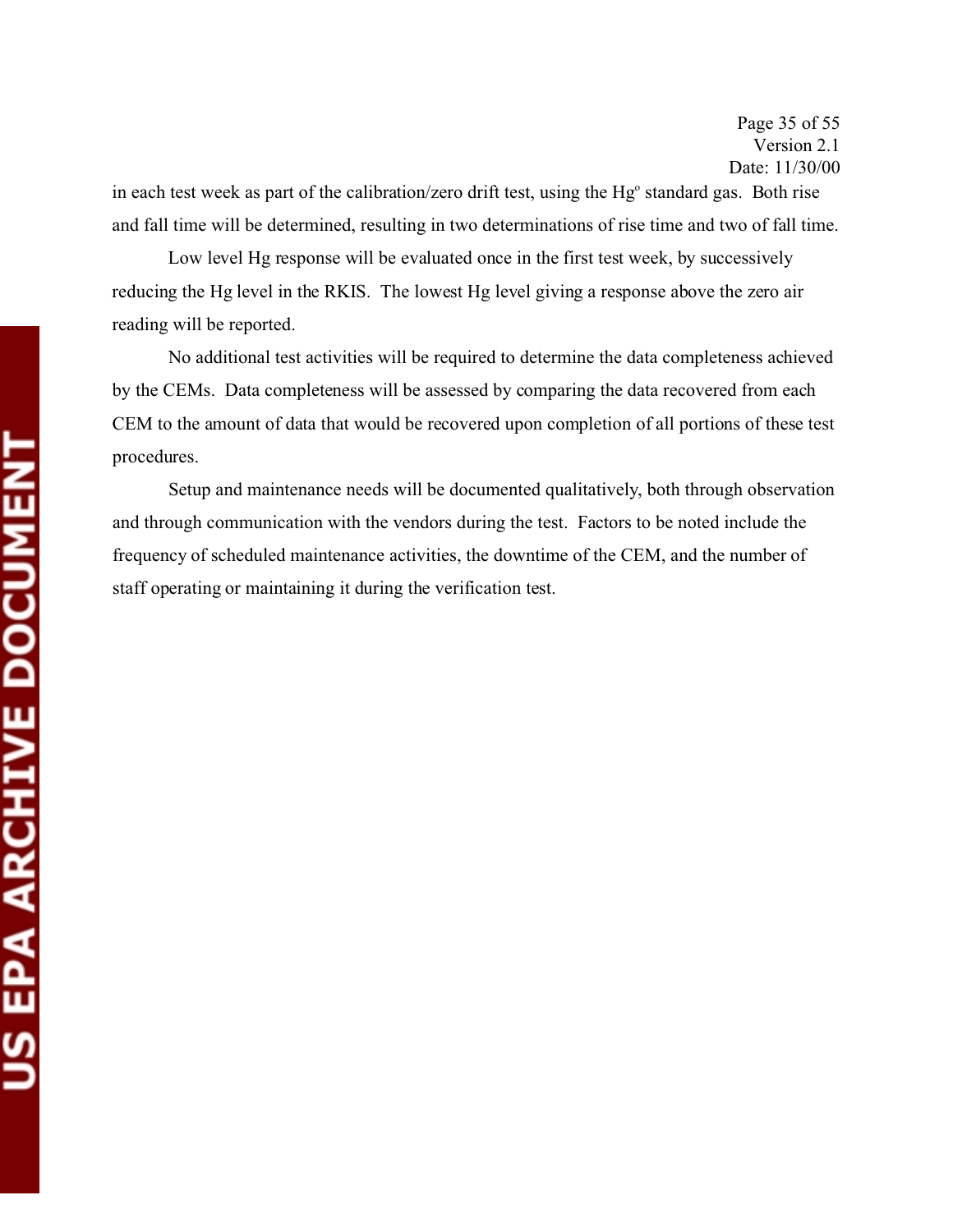# Page 36 of 55 Version 2.1 Date: 11/30/00

#### **5.0 STATISTICAL CALCULATIONS**

This statistical calculations to be used to verify CEM performance are described below. In all cases, measurement results from both the reference method and the CEMs undergoing testing are to be reported in units of  $\mu$ g/m<sup>3</sup> on a dry basis at 20 °C, 1 atmosphere pressure, and the actual flue gas  $O_2$  content.

#### **5.1 Relative Accuracy**

The relative accuracy (RA) of the CEMs with respect to the reference (Ontario Hydro) method will be assessed by:

$$
RA = \frac{|\overline{d}| + t_{n-1}^{\alpha} \frac{S_d}{\sqrt{n}}}{\overline{x}} \times 100\%
$$
 (1)

where *d* refers to the difference between the Ontario Hydro and CEM results, and *x* corresponds to the Ontario Hydro result.  $S_d$  denotes the sample standard deviation of the differences, while  $t_{n-1}^*$  is the t value for the 100(1 -  $\alpha$ )th percentile of the distribution with n-1 degrees of freedom. The relative accuracy will be determined for an  $\alpha$  value of 0.025 (i.e., 97.5 percent confidence level, one-tailed). The RA calculated in this way can be interpreted as an upper confidence bound for the relative bias of the analyzer, i.e.,  $\frac{|\vec{d}|}{\vec{x}}$ , where the superscript bar indicates the average value of the differences or of the reference values. Relative accuracy will be calculated separately for the first and second week of testing, with up to 24 samples and up to 36 samples, respectively (assuming all Ontario Hydro method samples can be treated as independent results). With these numbers of samples, the RA procedure stated in PS- $12^{(6)}$  will be followed, i.e., up to three results may be omitted from the RA calculation. The impact of the number of data points (n) on the RA value will be noted in the verification report. Relative accuracy will be calculated separately for each parameter measured by each CEM (i.e, TVM, EM, OM, etc.).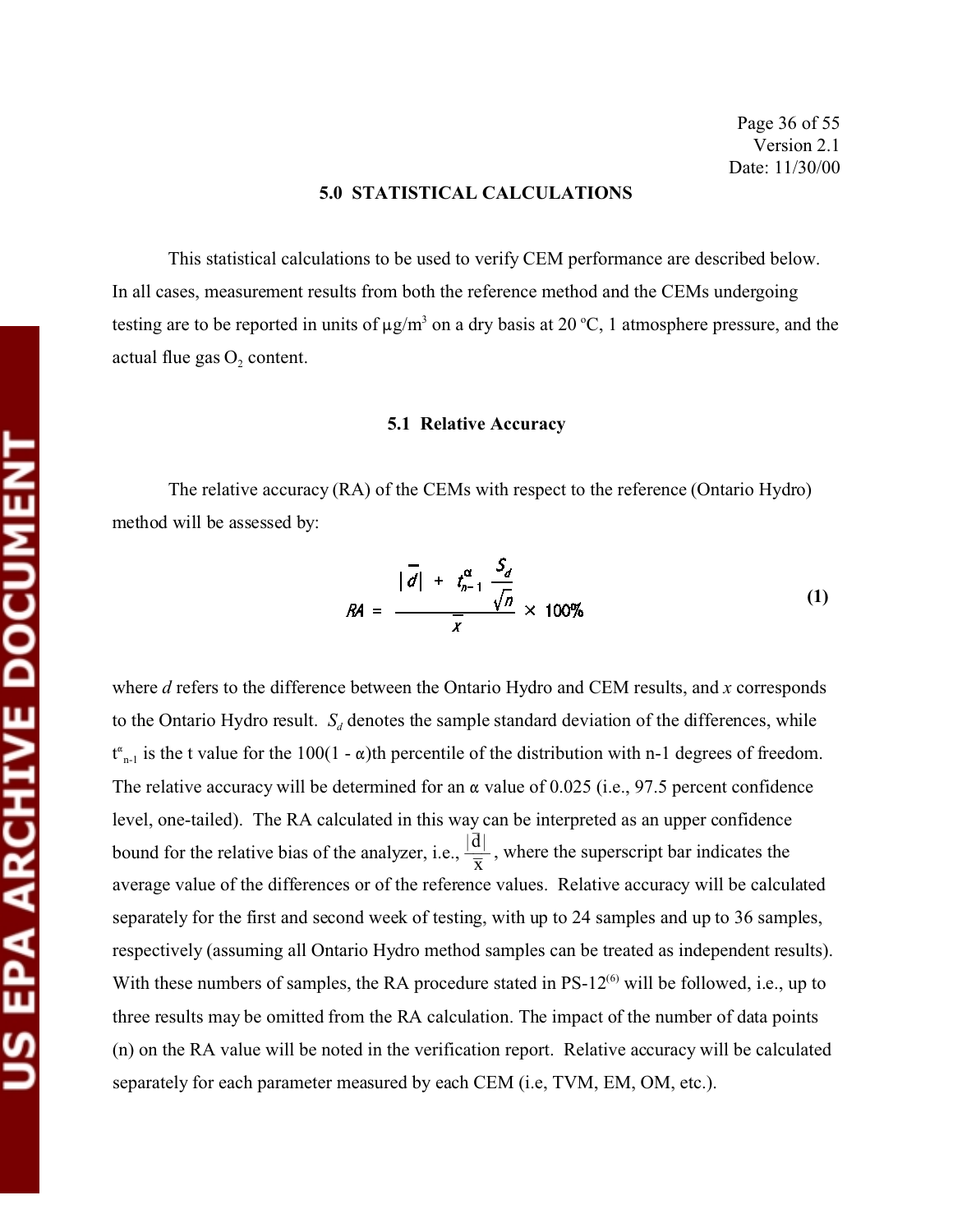# Page 37 of 55 Version 2.1 Date: 11/30/00

#### **5.2 Correlation with Reference Method**

The degree of correlation of each CEM with the reference method results will be assessed in terms of the coefficient of determination  $(r^2)$ , which is the square of the correlation coefficient (r). The coefficient of determination will be calculated for each parameter measured by each CEM (i.e, TVM, EM, OM, etc.). This calculation will be made separately for the first and second week of testing, with up to 24 samples and up to 36 samples, respectively (assuming all Ontario Hydro method samples can be treated as independent results).

#### **5.3 Precision**

Precision will be calculated in terms of the percent relative standard deviation (RSD) of a series of CEM measurements made during stable operation of the RKIS, with Hg injected at a constant level into the combustion zone. During each Ontario Hydro method sampling run, all readings from a CEM undergoing testing will be recorded, and the mean and standard deviation of those readings will be calculated. Precision (*P*) will then be determined as:

$$
P = \frac{SD}{\overline{X}} \times 100
$$
 (2)

where *SD* is the standard deviation of the readings and  $\overline{X}$  is the mean of the readings. The same calculation will be performed for each parameter measured by the CEM (i.e., TM, EM, OM, etc.). This calculation will be done for each CEM, using data from every Ontario Hydro method sampling run (15 in all). The verification report will note that the calculated precision is subject to the variability of the test facility, not only the CEM variability. However, since precision will be assessed for all CEMs based on data from the same reference sampling periods, the relative precision of the tested CEMs will be apparent. Although no comparison among CEMs will be made, all CEM data from the periods of precision testing will be reviewed, to assess whether the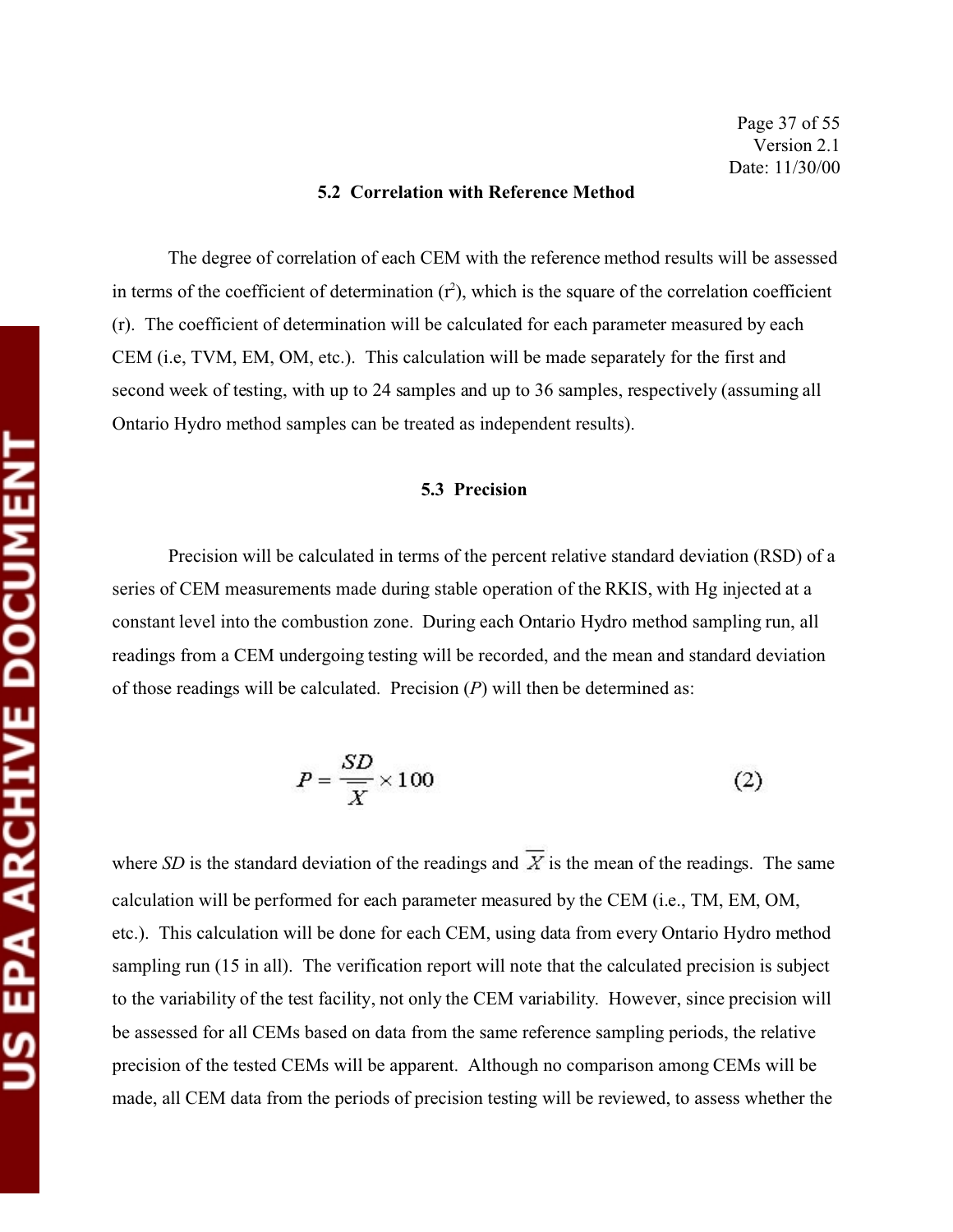Page 38 of 55 Version 2.1 Date: 11/30/00 consensus of the CEM data indicates a variation in the test facility itself. If such a variation is indicated, that finding will be noted in all verification reports.

#### **5.4 Calibration and Zero Drift**

Calibration and zero drift will be determined in a relative sense, rather than as deviations from an absolute standard, as in PS-12. That is, calibration and zero drift will be reported in terms of the mean, relative standard deviation, and range (maximum and minimum) of the readings obtained from the CEM in the daily sampling of the same Hg<sup>o</sup> standard gas, and of zero gas. Up to five Hg<sup>o</sup> standard readings, and up to five zero readings, will be used for this calculation, in each of the two weeks of verification testing. The relative standard deviation (RSD) will be calculated as

$$
RSD = \frac{SD}{\overline{x}} \times 100 \tag{3}
$$

where  $\bar{x}$  is the mean, and SD the standard deviation, of the daily readings on standard or zero gas. This calculation, along with the range of the data, will indicate the day-to-day variation in zero and standard readings.

#### **5.5 Sampling System Bias**

Sampling system bias will be calculated as the difference in CEM response when sampling Hg<sup>o</sup> standard gas through the CEM's entire sample interface, compared to that when sampling the same gas directly at the CEM's pollutant analyzer, expressed as a percentage of the response at the analyzer. That is,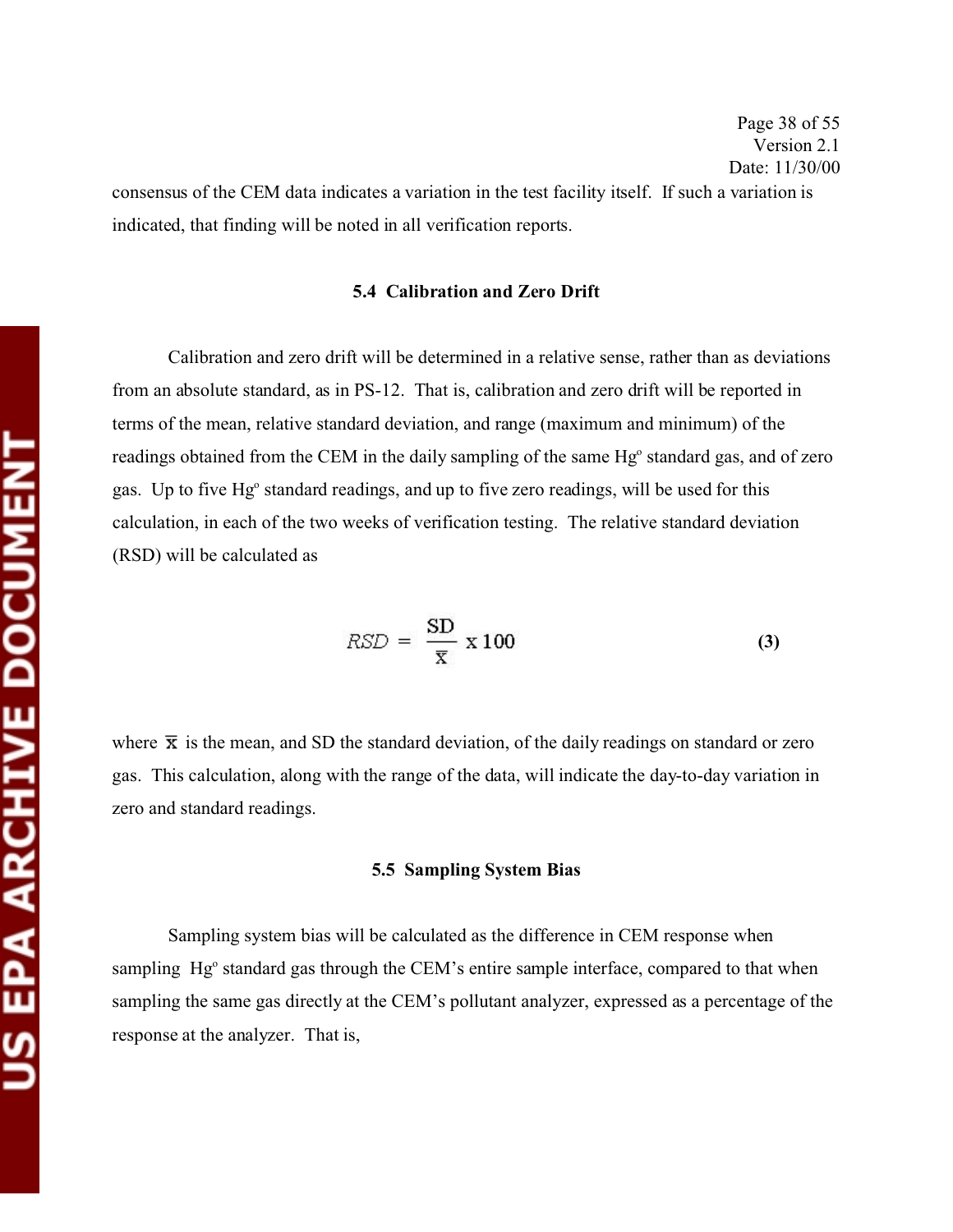Page 39 of 55 Version 2.1 Date: 11/30/00

$$
B = \frac{R_{\rm s} - R_{\rm a}}{R_{\rm a}} \times 100 \tag{4}
$$

where B is the percent bias,  $R_{si}$  is the CEM's reading when the standard gas is supplied at the sampling inlet, and  $R_a$  is the reading when the standard is supplied to the analyzer.

#### **5.6 Interferences**

Interferences will be determined during sampling of combustion flue gas, in terms of the difference in response to a constant mercury level when a single interferant is added or removed. Interferences will be quantified in terms of the relative sensitivity to the interferant species. The relative sensitivity is calculated as the ratio of the observed change in response of the analyzer to the concentration of the interferant. For example, a CEM that reports  $8 \mu g/m^3$  of total Hg in the absence of SO<sub>2</sub>, may report 12  $\mu$ g/m<sup>3</sup> in the presence of 500 ppm SO<sub>2</sub>. The relative sensitivity of the CEM is thus  $4 \mu g/m^3/500$  ppm.

#### **5.7 Response Time**

The response time will be determined as the time after a step change in mercury concentration when the CEM reading has reached a level equal to 95 percent of that step change. Both rise time and fall time will be determined. CEM response times will be determined in conjunction with a calibration/zero drift check, by starting or stopping delivery of the  $Hg^{\circ}$ standard gas to the CEM's sampling interface, recording all readings until stable readings are obtained, and then estimating the 95% response time. For most CEMs, the estimation process will require interpolating between successive readings, since the measurement process is not truly continuous.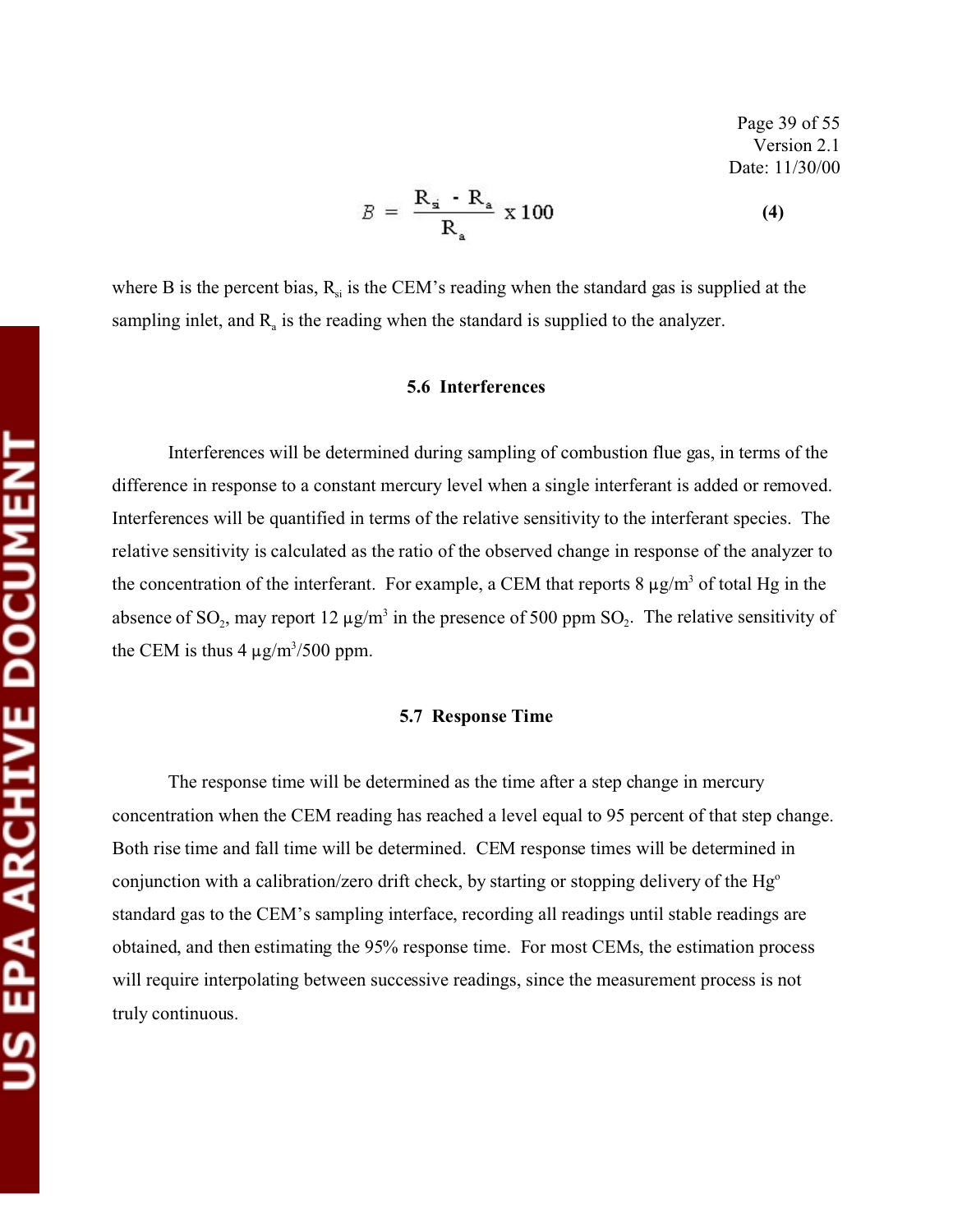#### **5.8 Low Level Hg Response**

The ability of the commercial CEMs to determine low Hg concentrations will be assessed by comparing responses at successive levels of 0, 1, 2, 4, 8, and 0  $\mu$ g/m<sup>3</sup> of added Hg in the RKIS. The lowest Hg level producing a response above that with no Hg added will be reported. The data from all CEMs will be reviewed collectively, to indicate whether absence of a response may be due to the limitations of the Hg injection process, or to limitations of CEM response. For example, if no CEM shows a response at the  $1 \mu g/m^3$  level, then no conclusion will be drawn about detection of that level, since inadequate injection rather than lack of detection may be the cause.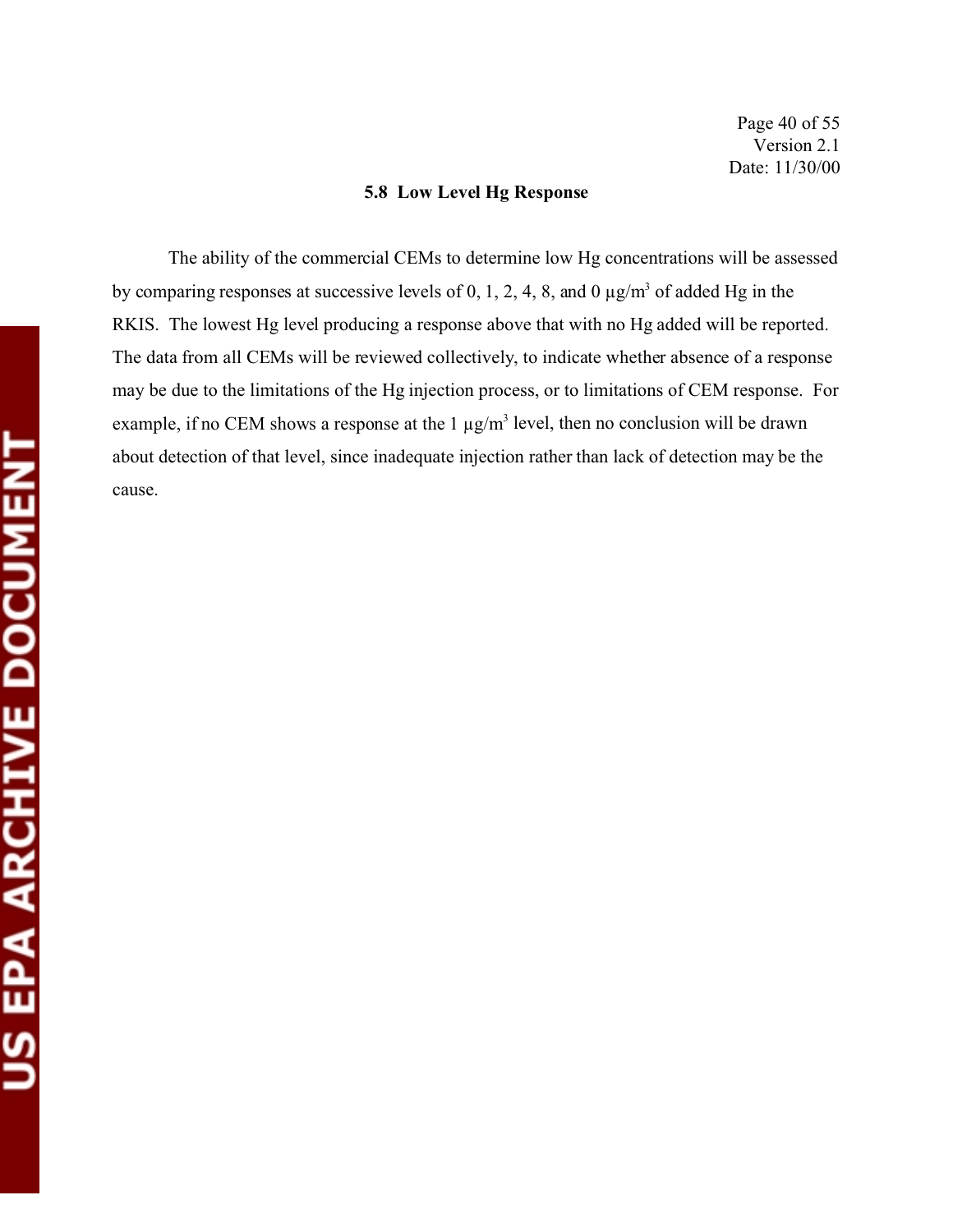#### **6.0 MATERIALS AND EQUIPMENT**

#### **6.1 Gases and Chemicals**

#### **6.1.2 Interference Gases**

Compressed gases  $(SO_2, NO, CO, HCl, Cl<sub>2</sub>)$  for use in simulating combustion gas composition and testing interference effects will be obtained from a commercial supplier, and will be of minimum 99% purity. Each interference gas will consist of a single interferant as a pure gas.

#### **6.1.3 High Purity Nitrogen/Air**

The high purity gases used for zeroing of the CEMs will be commercial ultra-high purity (UHP, i.e., minimum 99.999% purity) air or nitrogen.

#### **6.1.4 Mercury Standard Gases**

Two compressed gas standards containing elemental Hg will be obtained from Spectra Gases for use in assessing drift of the CEMs. These will consist of Hg<sup>o</sup> in a nitrogen matrix, at levels of about 1 ppb (8  $\mu$ g/m<sup>3</sup>) and 5 ppb (40  $\mu$ g/m<sup>3</sup>), for use in the first and second weeks of testing, respectively. Multiple cylinders of uniform concentration will be obtained, if required to meet the gas consumption rates of the CEMs during the test. Each Hg°standard cylinder will be analyzed both before and after the verification test, by sampling the cylinder contents with EPA Method 101A and analyzing for mercury. That analysis will be done by the University of North Dakota, Energy and Environmental Research Laboratory (EERC).

#### **6.1.5 Injection Mercury Solutions**

The mercury solutions used to introduce mercury into the primary combustion zone of the RKIS will be made from commercial ACS reagent grade mercury (II) nitrate monohydrate (minimum 98% purity), using deionized water. A measured mass of the reagent is dissolved in deionized water with 25 ml concentrated nitric acid (70 wt. percent, ACS reagent grade), and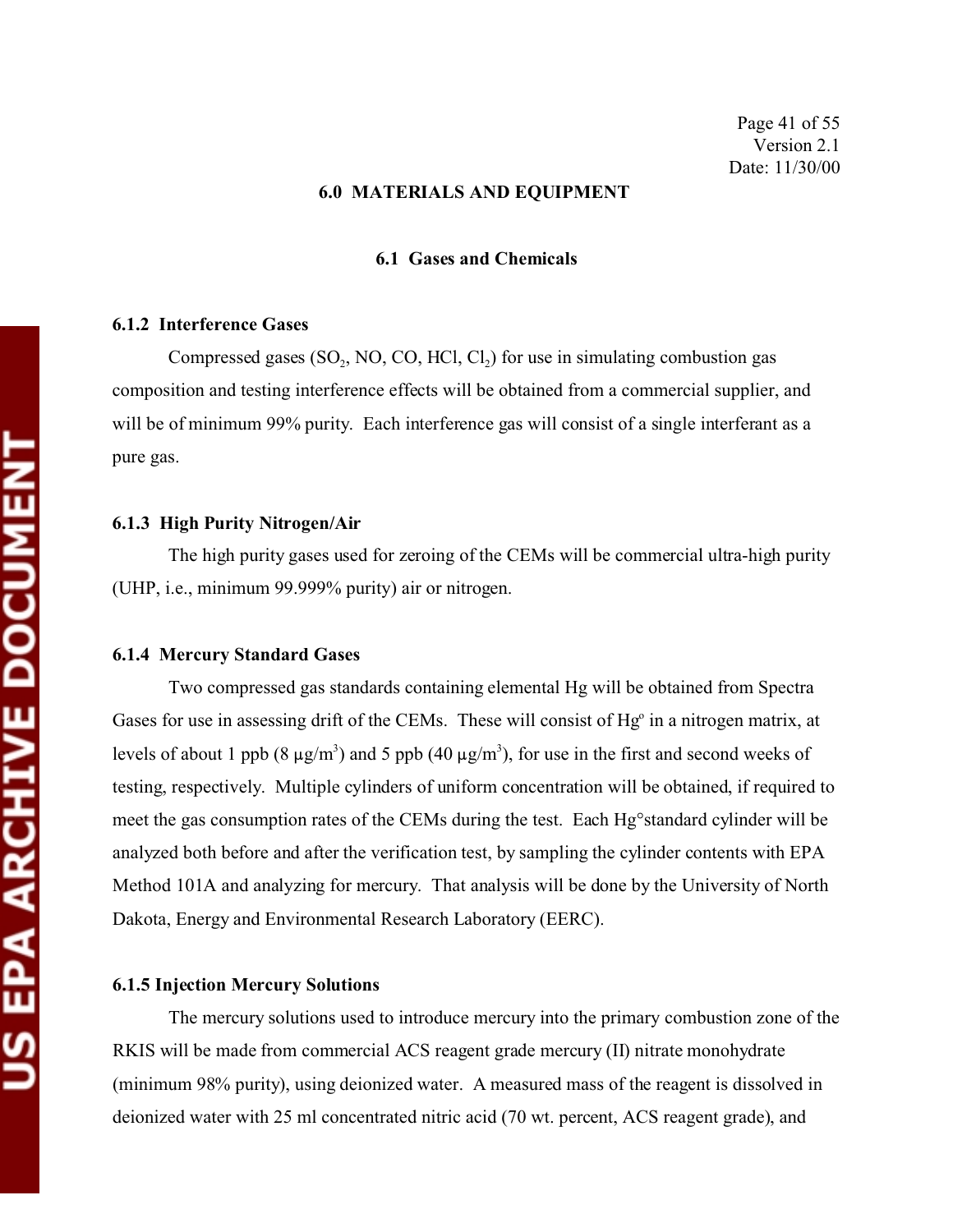Page 42 of 55 Version 2.1 Date: 11/30/00

diluted to 4 L with deionized water. Serial dilutions of this stock solution produce the working injection solutions. Each such solution is made by diluting an aliquot of the stock solution, along with 25 ml of the nitric acid, in deionized water, up to a 4 L volume. All solution concentrations are calculated and reported in terms of Hg. The concentration of the injection solution must be known to calculate Hg feed rate and to fulfill RKIS permit reporting requirements. In terms of verification testing, while Hg injection solution concentrations and feed rates aid in establishing the appropriate flue gas Hg concentrations, the actual flue gas Hg content will be determined by the OH method sampling, and not by calculation of the injected Hg. Solutions will be made up only as needed for injection into the RKIS, to minimize waste. All stock and injection solutions will be prepared under the direction of Jeff Ryan of EPA.

#### **6.1.6 Mercury Spiking Standard**

A NIST-traceable aqueous Hg standard, obtained from a commercial supplier, will be used as the spiking solution in the performance evaluation of Ontario Hydro analysis noted in Section 7.2.2. If spiking of the particle filter in the Ontario Hydro train is required, as a performance evaluation in verifying CEM determinations of particulate Hg, then a NIST coal fly ash standard reference material will be used as the spiking material.

#### **6.2 Reference Method**

#### **6.2.1 Sampling Trains**

The glassware, filters, and associated equipment for performance of the Ontario Hydro reference method<sup> $(4)$ </sup> sampling will be supplied by EPA at the RKIS facility. Multiple trains will be supplied so that as many as twelve trains (i.e., three sampling runs with four trains each) may be sampled in a single day, in addition to at least one blank train per day. Preparation, sampling, sample recovery, and cleaning of used trains will be the responsibility of the contractor in this verification test.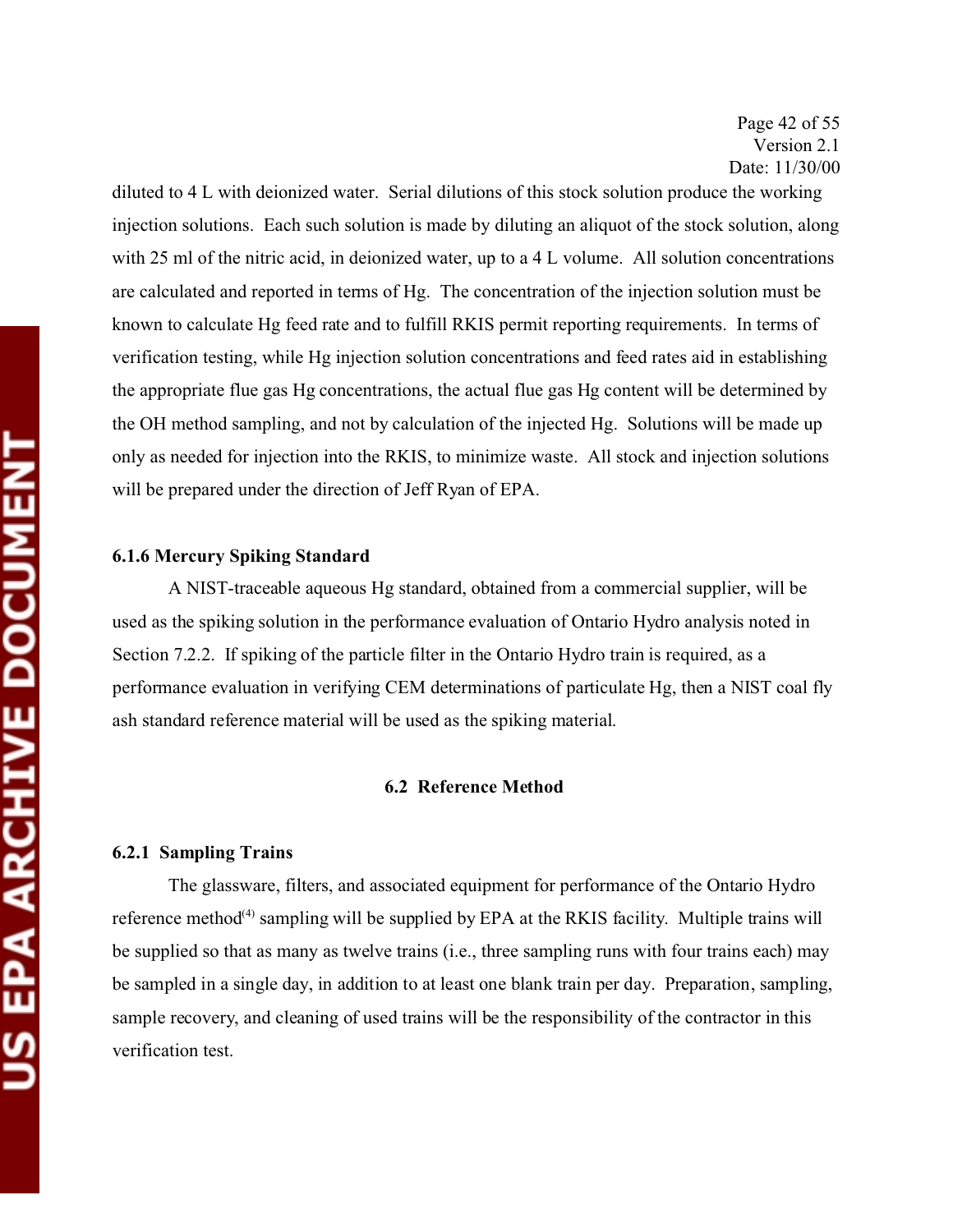#### **6.2.2 Analysis Equipment**

Laboratory equipment for sample recovery and analysis will be provided by the laboratory contractor. This will include all chemicals and solutions for rinsing train components and recovering impinger samples, as well as cold vapor atomic absorption (CVAA) or atomic fluorescence (CVAFS) spectroscopy equipment for mercury determination.

#### **6.3 RKIS Monitoring Equipment**

This verification will make use of monitoring equipment already integrated into the RKIS facility. This equipment includes monitors for major flue gas constituents  $(O_2, CO_2)$  and for chemical contaminants  $(CO, NO<sub>x</sub>, SO<sub>2</sub>, HCl)$ , as well as sensors for temperature and pressure. These monitors are identified in Table 3-2. These devices are considered part of the RKIS facility for purposes of this test, and will be operated during this verification according to normal RKIS procedures.

#### **6.4 Equipment Used for Performance Evaluation Audits**

As described in Section 7.2.2, performance evaluation (PE) audits will be performed for the  $O_2$ ,  $CO_2$ , temperature, and pressure measurements in the RKIS flue gas. Those PE audits will be performed by conducting a parallel measurement using an independent monitoring device. The devices to be used will be provided by Battelle, and include the following:

- Paramagnetic  $O_2$  monitor
- Infrared  $CO<sub>2</sub>$  monitor
- Thermocouple temperature indicator
- Aneroid barometer
- Magnehelic differential pressure indicator.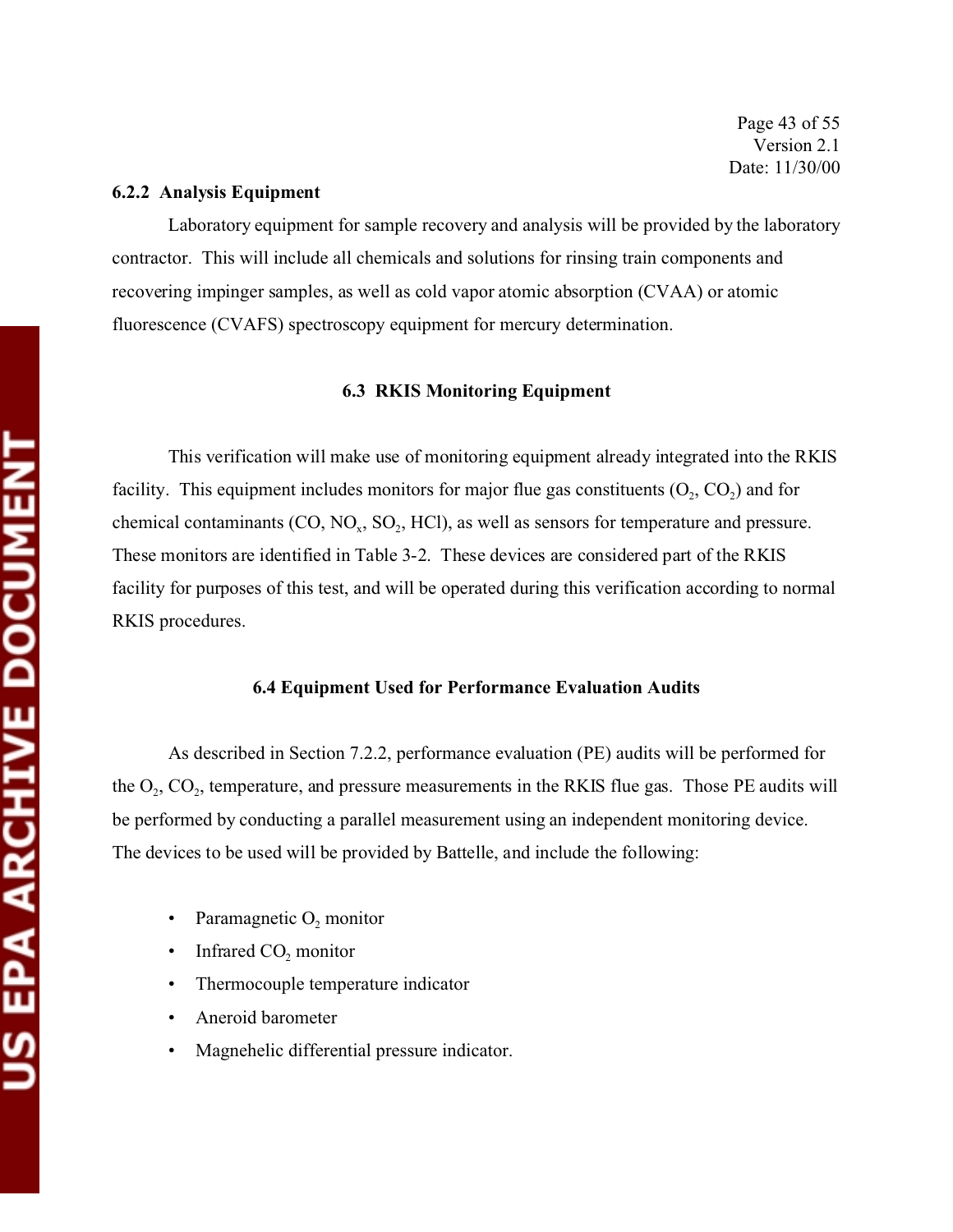These devices will have been calibrated by the manufacturer or by Battelle's Instrument Laboratory within the six months immediately preceding the verification test. In addition, a calibrated set of weights will be used, to audit the balance used to weigh impingers from the OH trains, for determining flue gas  $H_2O$  content.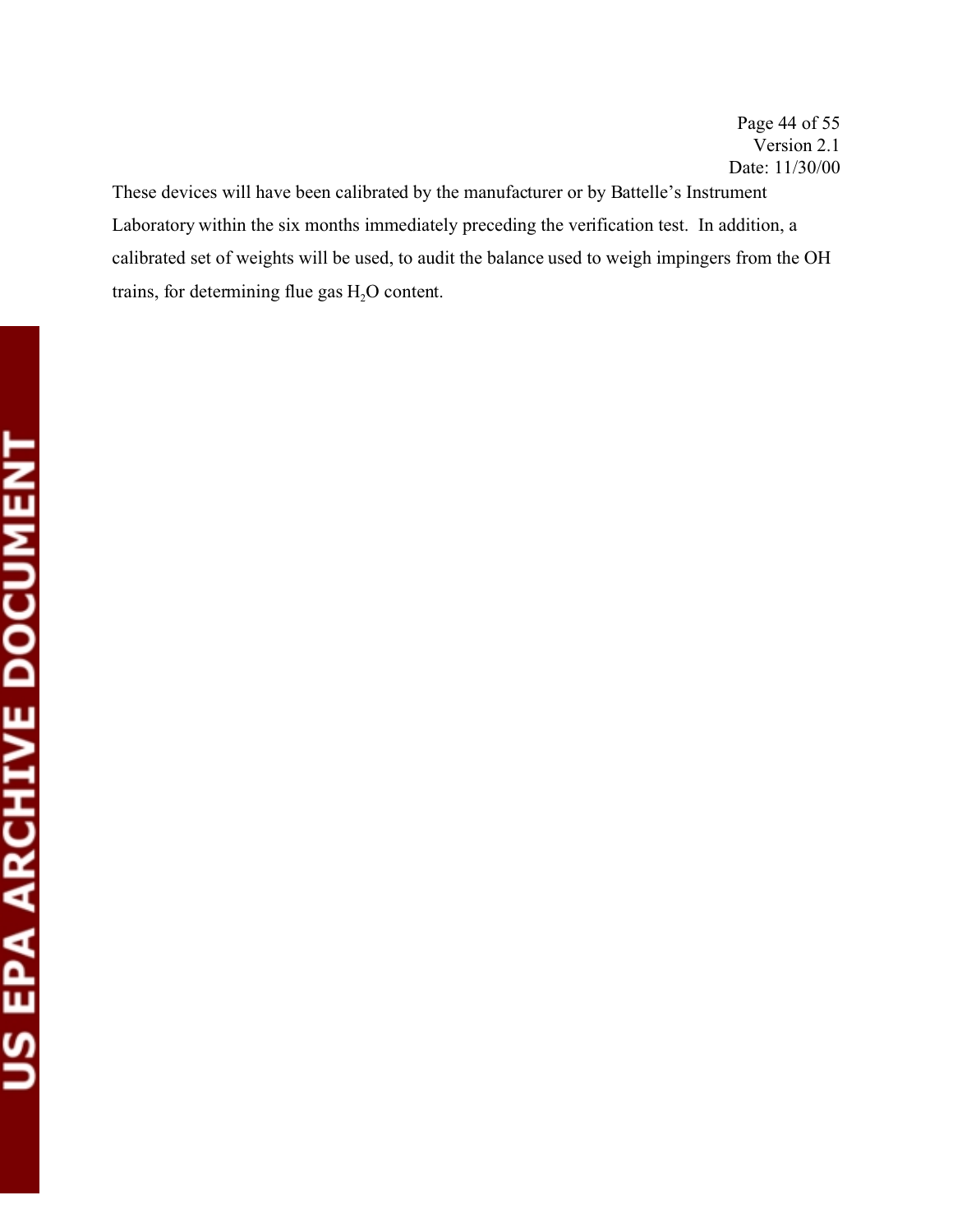#### **7.0 QUALITY ASSURANCE/QUALITY CONTROL**

#### **7.1 Equipment Calibrations**

#### **7.1.1 RKIS Monitoring Equipment**

The RKIS CEMs and other monitoring devices noted in Section 6.3 will be calibrated by EPA and RKIS contractor staff according to normal facility procedures. However, a distinction must be made between those measurements which factor directly into verification results, and those which are secondary in nature.

Measurements which factor directly into verification results are those that are used in calculation of results from the Ontario Hydro method. Those include flue gas temperature, pressure, and  $O_2$  and  $CO_2$  content. For these measurements, compliance level calibration procedures are required, and will be carried out by EPA and/or RKIS contractor staff. The pertinent calibration procedures will be conducted on a schedule chosen by these staff, and suitable to assure adequate data quality during the verification. All calibration results must be documented for inclusion in the verification data files and verification report. The flue gas H<sub>2</sub>O content will be determined from impinger weights in the Ontario Hydro trains. Calibration records for the balance used will be documented.

Measurements which do not factor directly into verification results include monitoring of the pollutant gases CO,  $NO_x$ ,  $SO_2$ , and HCl. These data will indicate the level of flue gas constituents during interference testing or flue gas sampling. Calibration of the CEMs for these species need not meet compliance requirements, though for some species such calibration requirements may be in place due to the emission limits on the RKIS itself. For these species, single-point calibrations during the verification test, coupled with existing documentation of linear response, will be sufficient.

#### **7.1.2 Reference Method**

The contractors performing the Ontario Hydro method sampling must perform all required quality assurance/quality control (QA/QC) activities stated in the method. This includes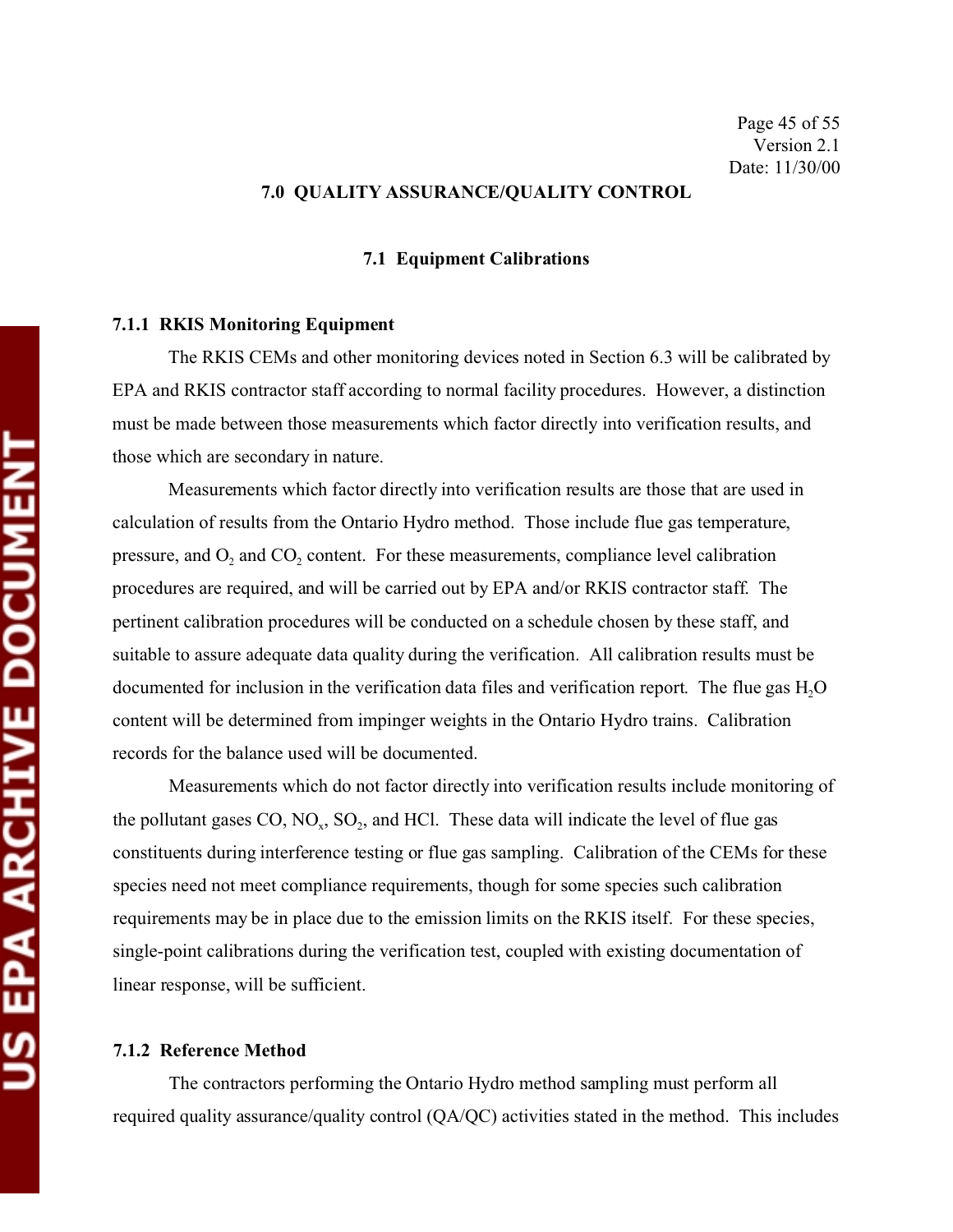Page 46 of 55 Version 2.1 Date: 11/30/00

provision of blank sampling trains (one per sampling day, at either the upstream or downstream location), and of blank sampling materials (filters, reagent solution blanks) in the field. Documentation of these activities will be required for inclusion in the verification data file. Deviation from the Ontario Hydro method $^{(4)}$  will occur only in that traversing of the duct will not be done. Options for making particulate mass measurements, and for quickly turning glassware around in sample recovery, will be used. Spiking of Ontario Hydro trains, as recommended in the method<sup> $(4)$ </sup> will be performed by Battelle staff, as described in Section 7.2.3.

#### **7.1.3 Analytical Laboratory**

The laboratory conducting the analysis of samples from the Ontario Hydro method must provide documentation of all required calibrations conducted on the mercury analysis equipment. That documentation may be provided as part of an overall data package that includes the analytical results.

#### **7.2 Assessment and Audits**

#### **7.2.1 Technical Systems Audits**

Battelle's Quality Manager, Mr. Charles Lawrie, will perform a technical systems audit (TSA) once during the performance of this verification test. The purpose of this TSA is to ensure that the verification test is being performed in accordance with this test/QA plan and that all QA/QC procedures are being implemented. In this audit, Mr. Lawrie may review the reference sampling and analysis methods used, compare actual test procedures to those specified in this plan, and review data acquisition and handling procedures. Mr. Lawrie will prepare a TSA report, the findings of which must be addressed either by modifications of test procedures or by documentation in the test records and report.

At EPA's discretion, EPA QA staff may also conduct an independent on-site TSA during the verification test. The TSA findings will be communicated to testing staff at the time of the audit, and documented in a TSA report.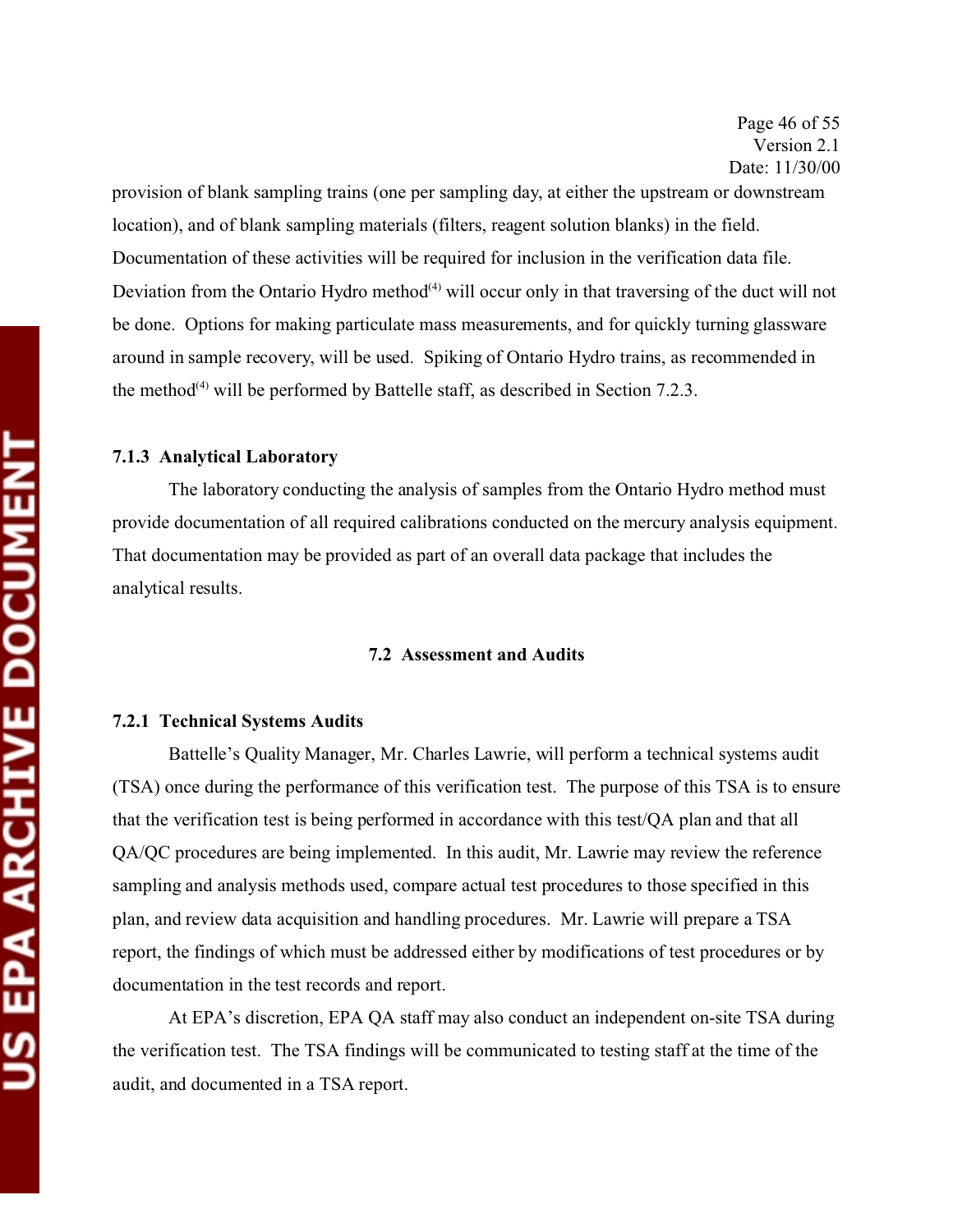#### **7.2.2 Performance Evaluation Audit**

A performance evaluation (PE) audit will be conducted to assess the quality of the measurements made in this verification test. This audit addresses only those measurements that factor into the data used for verification, i.e., the CEMs being verified and the vendors operating these CEMs are not the subject of the performance evaluation audit. This audit will be performed once during the verification test, and must be performed by analyzing a standard or comparing to a reference that is independent of standards used during the testing. For most of the key measurements, this audit will be done by comparing data from the RKIS equipment to that from a second analyzer or monitor, operated simultaneously. For example, the PE audit of  $O_2$  data will involve sampling with a second  $O_2$  analyzer at the same point in the duct, and comparing results. Similar comparisons will be made for temperature, pressure, and CO<sub>2</sub>. In addition, the balance used to determine flue gas H<sub>2</sub>O content by means of the OH impinger samples will be checked with a calibrated set of weights. Table 7-1 summarizes the PE audits that will be done. These audits will be the responsibility of Battelle staff, and will be carried out with the cooperation of EPA and contractor staff.

| <b>Parameter</b>                     | <b>Audit Procedure</b>                             | <b>Expected Tolerance</b>                  |  |
|--------------------------------------|----------------------------------------------------|--------------------------------------------|--|
| O <sub>2</sub>                       | Compare to independent O <sub>2</sub> measurement  | $\pm 1\%$ O <sub>2</sub>                   |  |
| CO <sub>2</sub>                      | Compare to independent CO <sub>2</sub> measurement | $\pm 10\%$ of CO <sub>2</sub> reading      |  |
| Temperature                          | Compare to independent temperature measurement     | $\pm$ 2% absolute temperature              |  |
| <b>Barometric</b><br>Pressure        | Compare to independent pressure measurement        | $\pm 0.5$ inch of H <sub>2</sub> O         |  |
| Flue Gas<br>Differential<br>Pressure | Compare to independent pressure measurement        | $\pm 0.5$ inch of H <sub>2</sub> O         |  |
| Mass $(H, O)$                        | Check balance with calibrated weights              | $\pm 1\%$ or 0.5 g, whichever<br>is larger |  |

**Table 7-1. Summary of PE Audits on RKIS Measurements**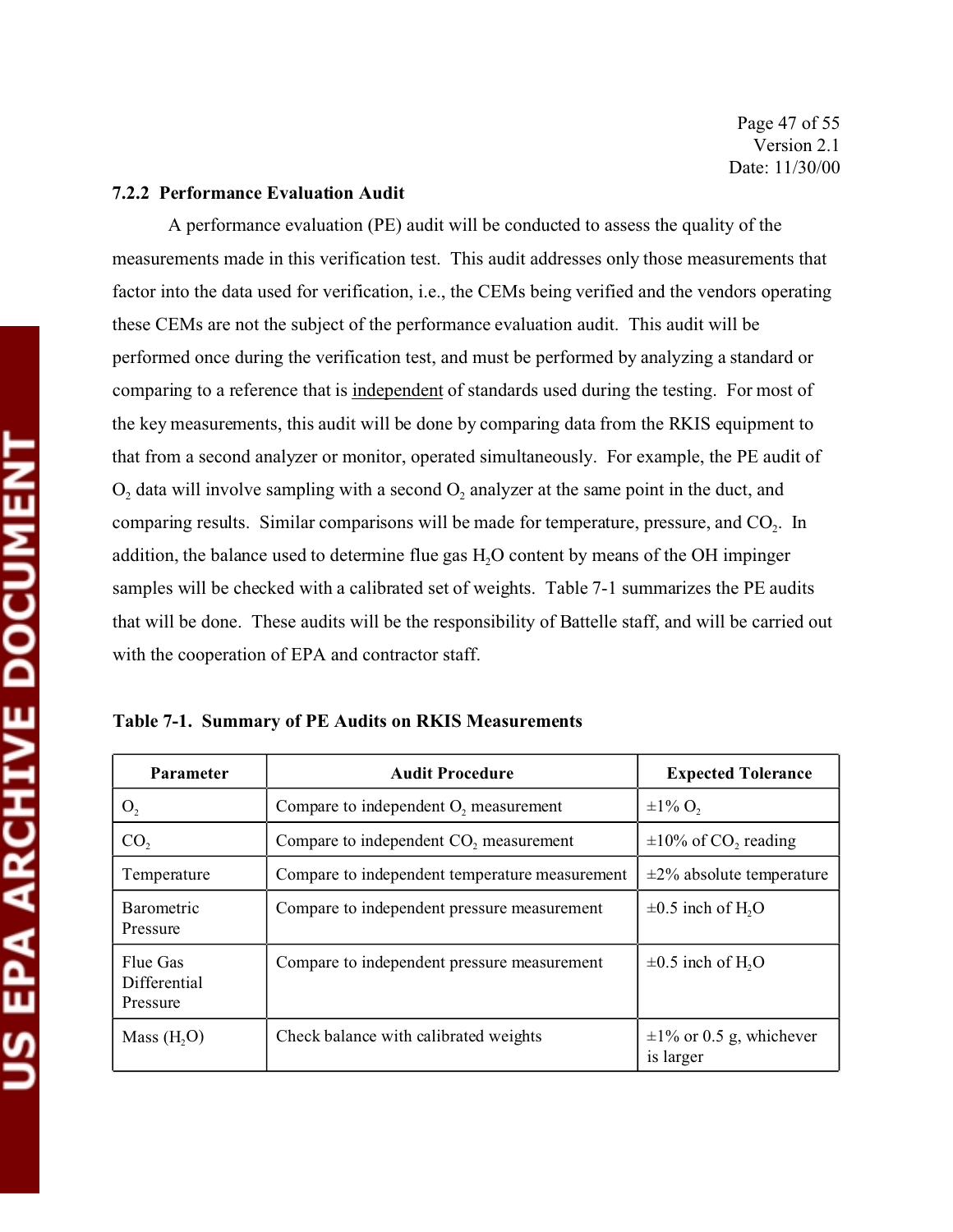These PE audits will be carried once during the period of operation at the RKIS. Battelle will supply the equipment needed to make the independent PE measurements. If agreement outside the indicated tolerance is found, the test will be repeated. Further failure to achieve agreement will result in re-calibration of the independent measurement device, or use of a different measurement device.

For mercury, this PE requirement is difficult, because of the absence of convenient absolute gas-phase mercury standards or independent measurement devices. Consequently, this audit will consist of spiking one or more Ontario Hydro sampling trains with known amounts of mercury, and conducting sample analysis on the train without sampling of combustion gas. If the CEMs undergoing verification do not determine particulate Hg, then only the impingers of the OH train will be spiked. A NIST-traceable Hg standard solution will be used for that purpose. Agreement of Hg determined in sample analysis with that spiked into the sample train is expected to be within 10 percent. Because of the time required for sample analysis, the PE audit results for Hg may not be known until after the verification tests are completed. Response to PE audit results outside the expected tolerance will be to consider possible causes for the disagreement, and if appropriate to note the implications of Ontario Hydro PE results on CEM verification results, in the verification reports. If determination of particulate Hg is performed by one or more of the CEMs undergoing verification, then a Hg standard will also be used to spike the particle filter in the OH train. Battelle's Quality Manager will assess PE audit results.

#### **7.2.3 Data Quality Audit**

Battelle's Quality Manager will audit at least 10 percent of the verification data acquired in the verification test. The Quality Manager will trace the data from initial acquisition, through reduction and statistical comparisons, and to final reporting. All calculations performed on the data undergoing audit will be checked.

#### **7.2.4 Assessment Reports**

Each assessment and audit will be documented in accordance with Section 2.9.7 of the QMP for the AMS pilot.<sup>(1)</sup> Assessment reports will include the following: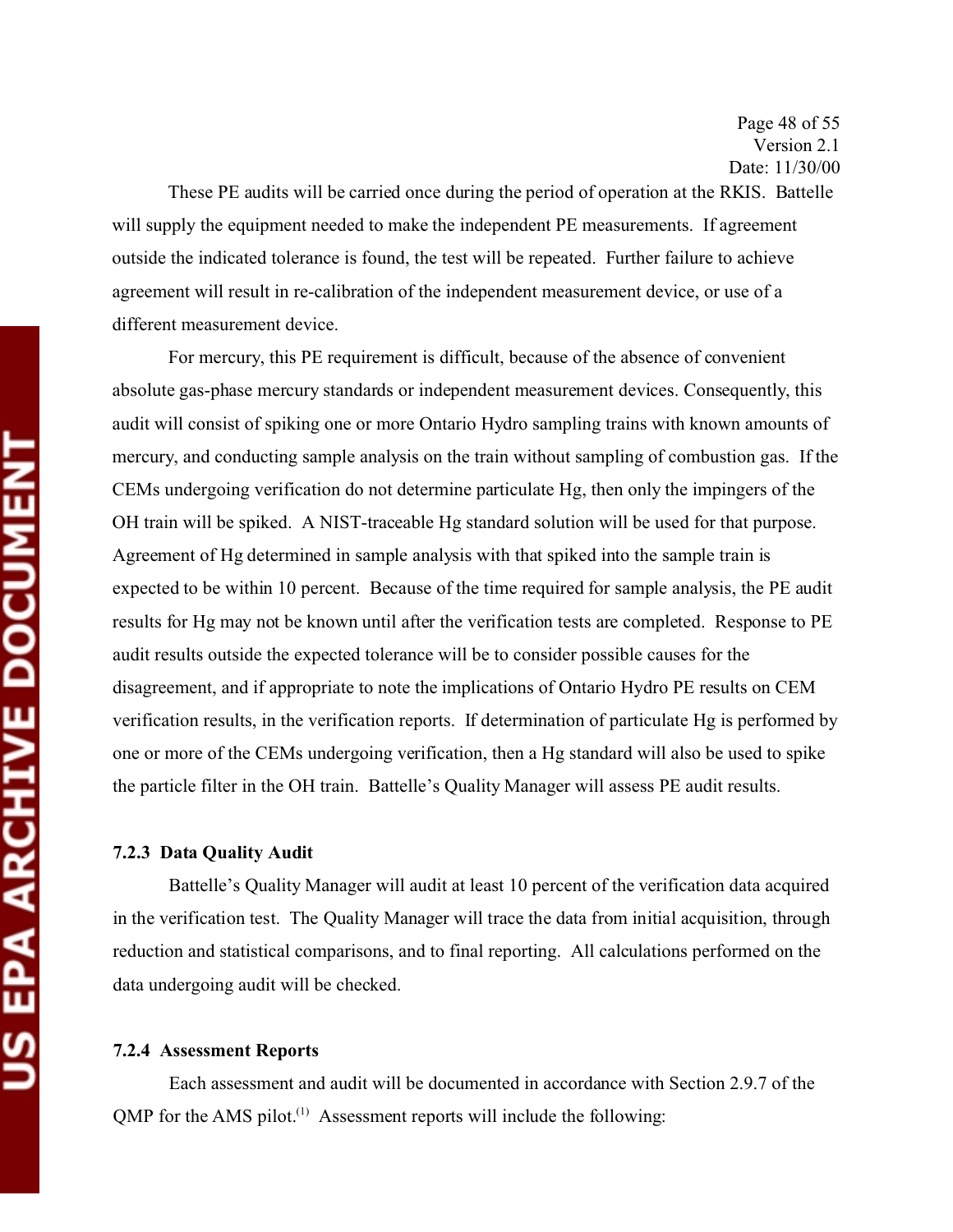- Identification of any adverse findings or potential problems
- Space for response to adverse findings or potential problems
- Possible recommendations for resolving problems
- Citation of any noteworthy practices that may be of use to others
- Confirmation that solutions have been implemented and are effective.

# **7.2.5 Corrective Action**

The Quality Manager during the course of any assessment or audit will identify to the technical staff performing experimental activities any immediate corrective action that should be taken. If serious quality problems exist, the Quality Manager is authorized to stop work. Once the assessment report has been prepared, the Verification Testing Leader will ensure that a response is provided for each adverse finding or potential problem, and will implement any necessary followup corrective action. The Quality Manager will ensure that follow-up corrective action has been taken.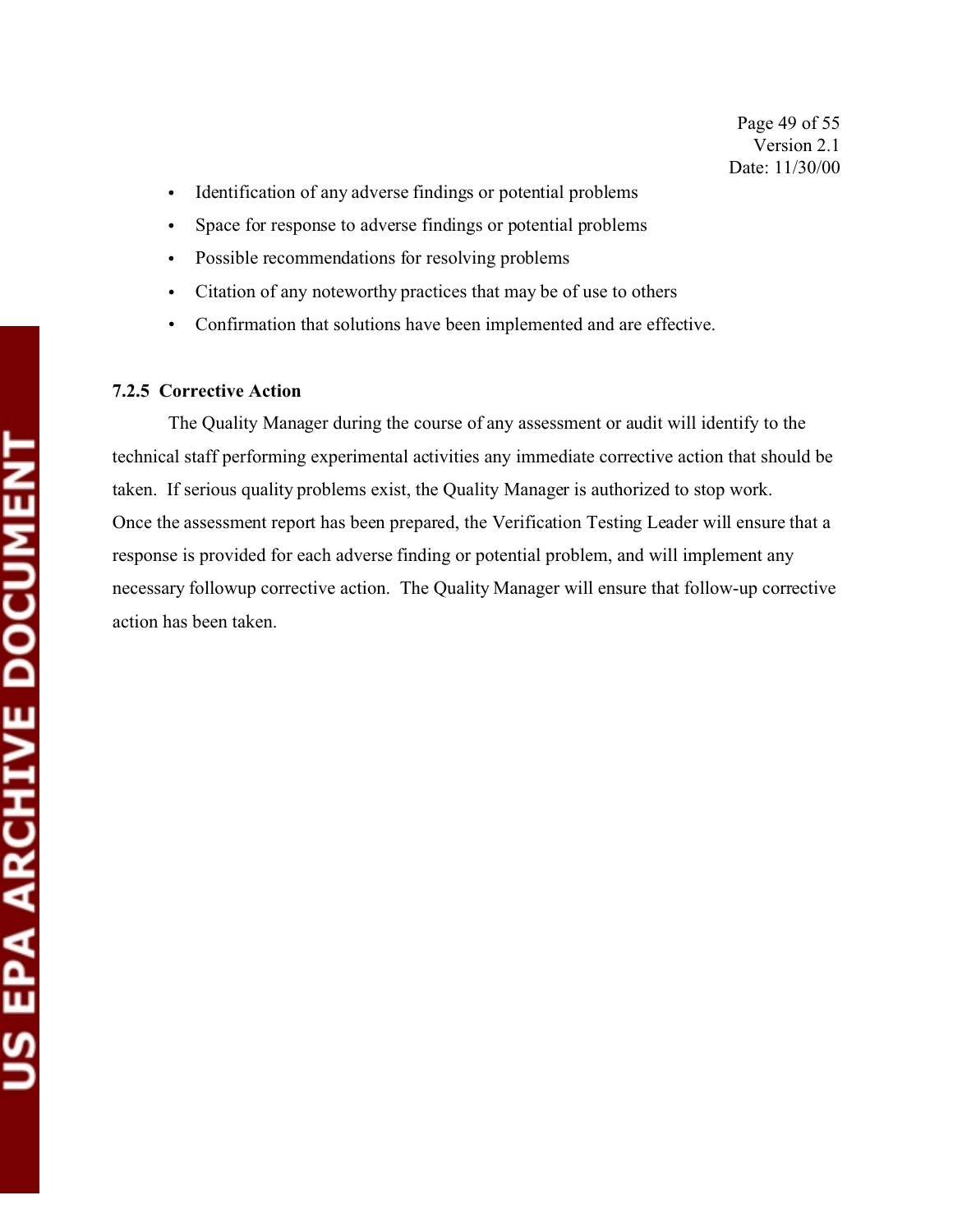# **8.0 DATA ANALYSIS AND REPORTING**

#### **8.1 Data Acquisition**

Data acquisition in this verification test includes recording of the response data from the CEMs undergoing testing, documentation of sampling conditions and analytical results from the reference method, and recording of operational data such as combustion source conditions, test temperatures, the times of test activities, etc.

Data acquisition for the commercial CEMs undergoing verification will be performed by the CEM vendors during the test. Each CEM must have some form of data acquisition device, such as a digital display whose readings can be recorded manually, a printout of analyzer response, or an electronic data recorder that stores individual analyzer readings. For all tests the vendor will be responsible for reporting the response of the CEM to the sample provided. The CEM data are to be provided to Battelle at the end of each test day, and must include the results of all tests conducted on that day. The CEM data must include all individual readings of the CEM (i.e., TVM, EM, etc.). listed by time of day. Averaged results, e.g., TVM data averaged over the period of an Ontario Hydro sampling run, may also be provided, if available. If not provided, averaging will be performed by Battelle in data processing. Electronic data files are the preferred means of data transfer, with Excel® or ASCII file formats preferred.

Other data will be recorded in laboratory record books maintained by Battelle, EPA, and contractor staff involved in the testing. These records will be reviewed on a daily basis to identify and resolve any inconsistencies. All written records must be in ink. Any corrections to notebook entries, or changes in recorded data, must be made with a single line through the original entry. The correction is then to be entered, initialed and dated by the person making the correction.

In all cases, strict confidentiality of data from each vendor's CEM, and strict separation of data from different CEMs, will be maintained. Separate files (including manual records, printouts, and/or electronic data files) will be kept for each CEM. At no time during verification testing will Battelle staff engage in any comparison or discussion of different CEMs.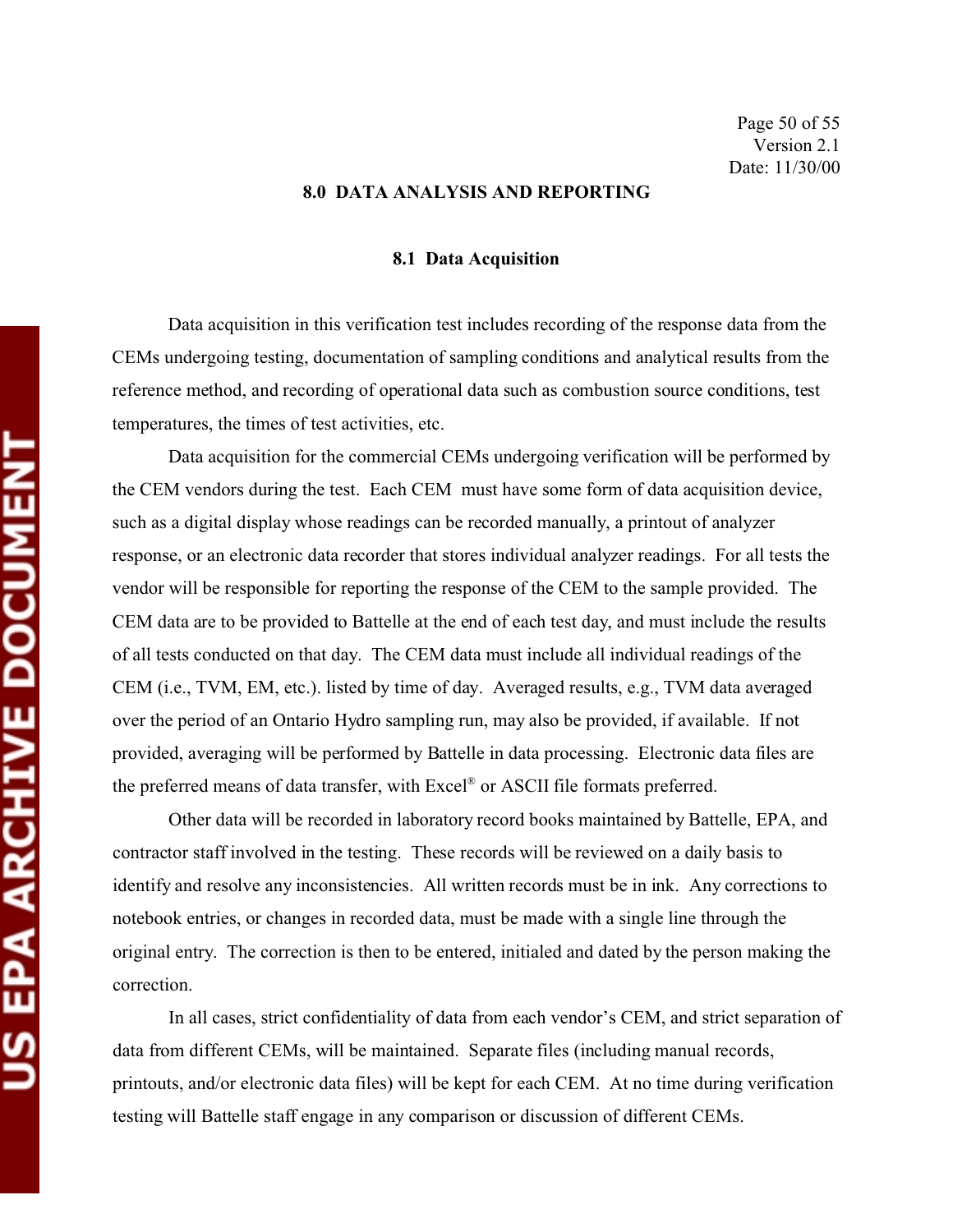Page 51 of 55 Version 2.1 Date: 11/30/00

Table 8-1 summarizes the types of data to be recorded; how, how often, and by whom the recording is made; and the disposition or subsequent processing of the data. The general approach is to record all test information immediately and in a consistent format throughout all tests. Data recorded by the vendors is to be turned over to Battelle staff immediately upon completion of each test day. Identical file formats will be used to make quantitative evaluations of the data from all CEMs tested, to assure uniformity of data treatment. This process of data recording and compiling will be overseen by the Verification Testing Leader and Quality Manager.

#### **8.2 Data Review**

Records generated in the verification test will receive a one-over-one review within two weeks after generation, before these records are used to calculate, evaluate, or report verification results. These records may include laboratory record books; operating data from the combustion source; data from the CEMs; or reference method analytical results. This review will be performed by a Battelle technical staff member involved in the verification test, but not the staff member that originally generated the record. EPA/contractor and/or vendor staff will be consulted as needed to clarify any issues about the data records. The review will be documented by the person performing the review by adding his/her initials and date to a hard copy of the record being reviewed. This hard copy will then be returned to the Battelle staff member who generated or who will be storing the record.

#### **8.3 Reporting**

The statistical data comparisons described in Sections 4.5 and 5.0 will be conducted separately for each commercial Hg CEM. Separate verification reports will then be prepared, each addressing the CEM provided by one commercial vendor. The verification report will present the test data, as well as the results of the statistical evaluation of those data.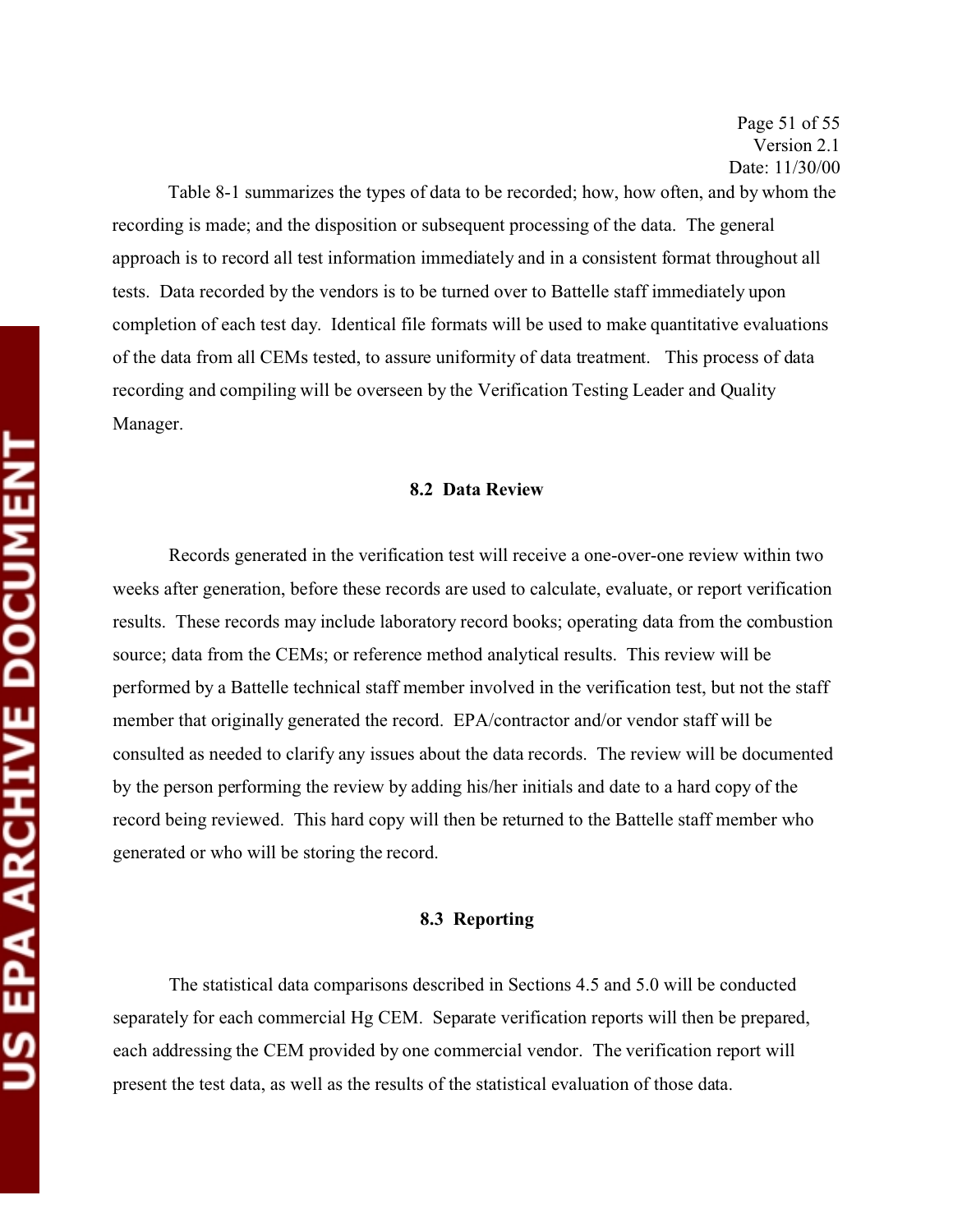# Page 52 of 55 Version 2.1 Date: 11/30/00

# **Table 8-1. Summary of Data Recording Process for the Verification Test**

| Data to be Recorded                                                                                     | <b>Responsible Party</b>    | <b>Where Recorded</b>                                                                   | <b>How Often Recorded</b>                                                                | Disposition of Data <sup>(a)</sup>                                                                     |
|---------------------------------------------------------------------------------------------------------|-----------------------------|-----------------------------------------------------------------------------------------|------------------------------------------------------------------------------------------|--------------------------------------------------------------------------------------------------------|
| Dates, times of test events                                                                             | Battelle/EPA                | Laboratory record books                                                                 | Start/end of test, and at each<br>change of a test parameter.                            | Used to organize/check test<br>results; manually<br>incorporated in data<br>spreadsheets as necessary. |
| Test parameters (temperature,<br>analyte/interferant identities and<br>concentrations, gas flows, etc.) | EPA/Contractor/<br>Battelle | Laboratory record books                                                                 | When set or changed, or as<br>needed to document stability.                              | Used to organize/check test<br>results, manually<br>incorporated in data<br>spreadsheets as necessary. |
| Hg CEM readings<br>- digital display                                                                    | Vendor                      | Data sheets provided by<br>Battelle.                                                    | At specified points during<br>each test.                                                 | Manually entered into<br>spreadsheets                                                                  |
| - printout                                                                                              | Vendor                      | Original to Battelle, copy to<br>vendor.                                                | At specified points during<br>each test.                                                 | Manually entered into<br>spreadsheets                                                                  |
| - electronic output                                                                                     | Vendor                      | Data acquisition system (data<br>logger, PC, laptop, etc.).                             | Continuously at specified<br>acquisition rate throughout<br>each test.                   | Electronically transferred to<br>spreadsheets                                                          |
| Reference method sampling data                                                                          | Contractor/EPA              | Laboratory record books                                                                 | At least at start/end of<br>reference sample, and at each<br>change of a test parameter. | Used to organize/check test<br>results; manually<br>incorporated in data<br>spreadsheets as necessary. |
| Reference method sample analysis,<br>chain of custody, and results                                      | Contractor/EPA              | Laboratory record books, data<br>sheets, or data acquisition<br>system, as appropriate. | Throughout sample handling<br>and analysis process                                       | Transferred to spreadsheets                                                                            |

(a) All activities subsequent to data recording are carried out by Battelle.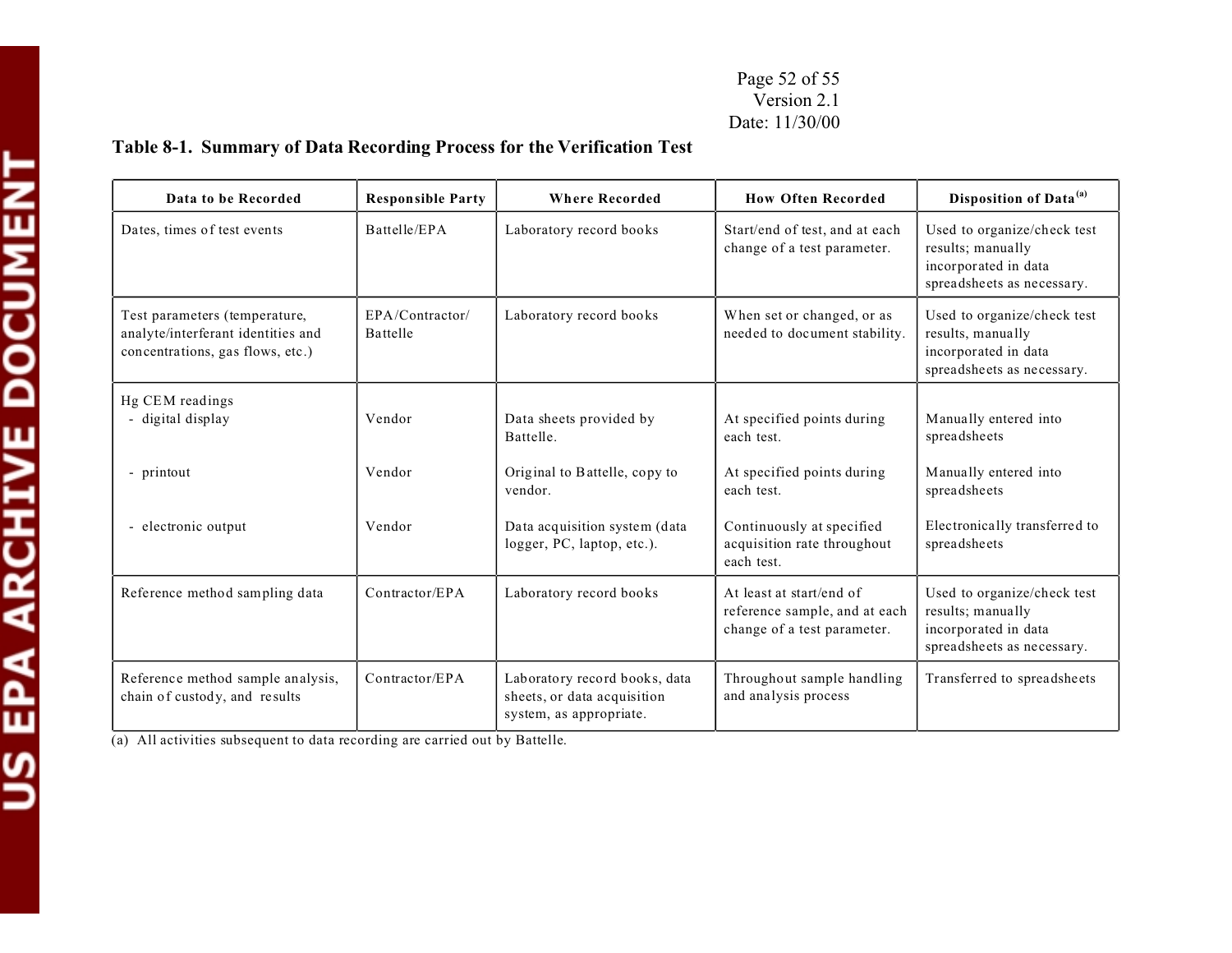The verification report will briefly describe the ETV program and the AMS Center, and will describe the procedures used in verification testing. These sections will be common to each verification report resulting from this verification test. The results of the verification test will then be stated quantitatively, without comparison to any other CEM tested, or comment on the acceptability of the CEM's performance. The preparation of draft verification reports, the review of reports by vendors and others, the revision of the reports, final approval, and the distribution of the reports, will be conducted as stated in the Generic Verification Protocol for the Advanced Monitoring Systems Pilot.<sup>(9)</sup> Preparation, approval, and use of Verification Statements summarizing the results of this test will also be subject to the requirements of that same Protocol.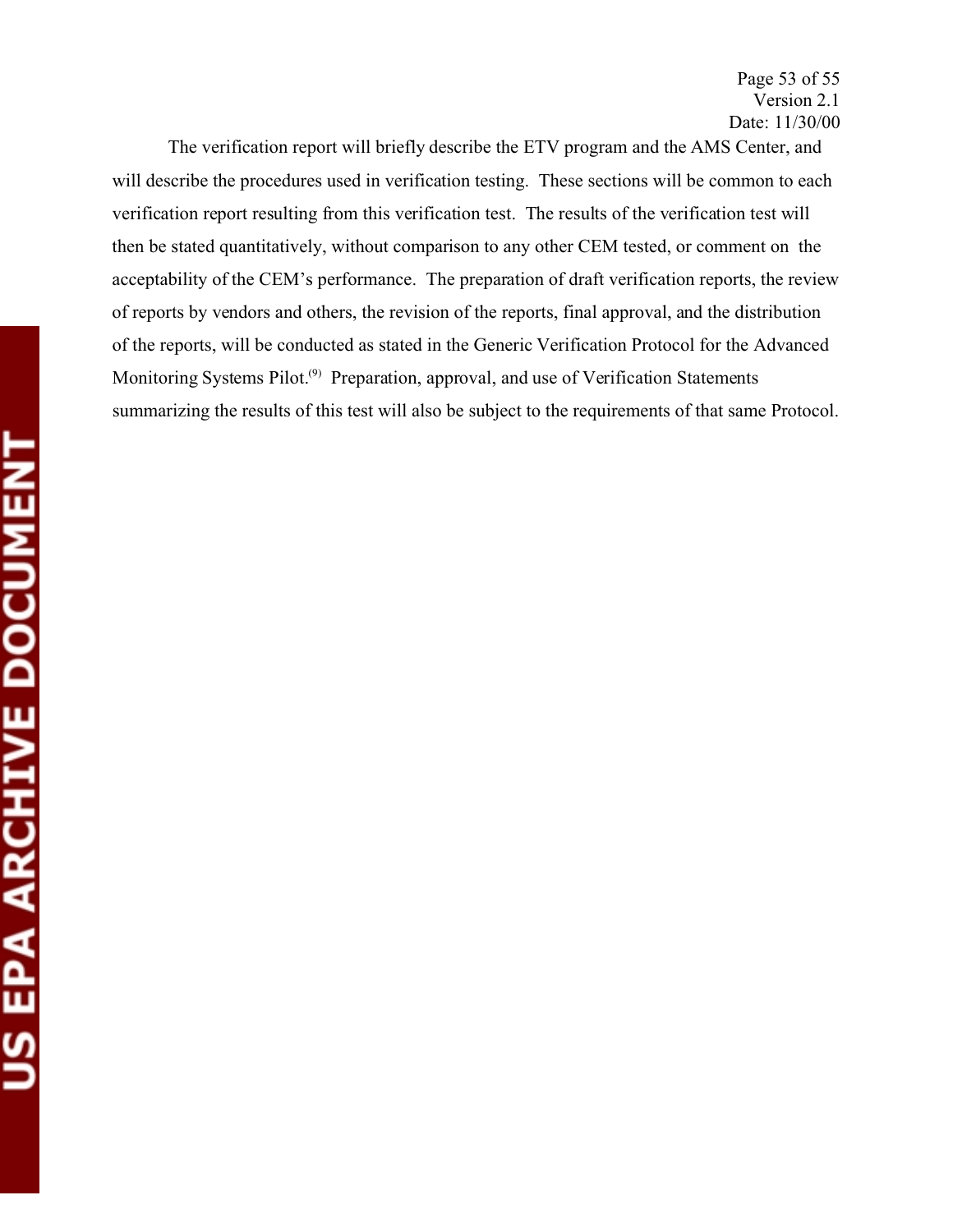## **9.0 HEALTH AND SAFETY**

The verification test described in this test/QA plan will be performed at the RKIS facility at EPA in Research Triangle Park, North Carolina. All participants in this verification test (i.e., Battelle, EPA, contractor, and vendor staff) will adhere to the health and safety requirements of the facility. Those requirements include completion of a 24-hour HAZWOPR training course before participation in any activities at the facility. Vendor staff will only be operating their Hg CEMs during the verification test. They are not responsible for, nor permitted to, operate the combustion source, or perform any other verification activities identified in this test/QA plan. Operation of the CEMs themselves does not pose any known chemical, fire, mechanical, electrical, noise, or other potential hazard.

All visiting staff at the RKIS will be given a site-specific safety briefing prior to the installation and operation of the CEMs. This briefing will include a description of emergency operating procedures (i.e., in case of fire, tornado, laboratory accident) and identification and location and operation of safety equipment (e.g., fire alarms, fire extinguishers, eye washes, exits). The following safe work practices must be followed by all staff involved in the mercury CEMs verification at the RKIS facility:

- All staff will be required to wear protective glasses, buttoned laboratory coats, and steel-toed safety shoes while working in the facility
- Hearing protection is recommended
- Eating, drinking, and smoking are only permitted in designated areas.

A "three warning" system will be enforced by EPA and contractor staff operating the RKIS facility to assure compliance with these safety practices:

- First infraction violator receives a verbal warning
- Second infraction violator receives a written warning
- Third infraction violator will be requested to leave the facility.